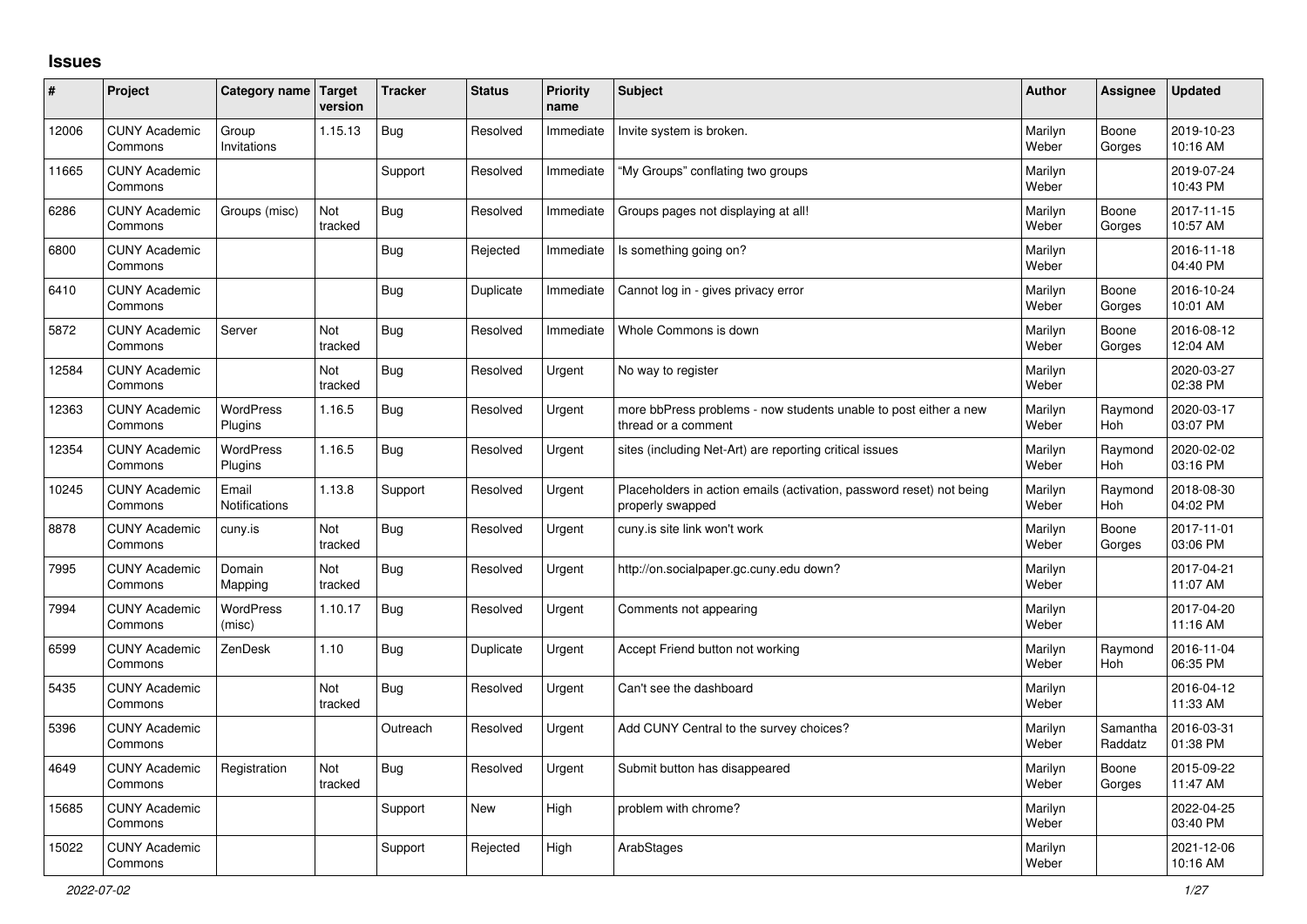| $\sharp$ | Project                         | Category name   Target     | version        | <b>Tracker</b> | <b>Status</b> | <b>Priority</b><br>name | <b>Subject</b>                                                                        | <b>Author</b>    | Assignee        | <b>Updated</b>         |
|----------|---------------------------------|----------------------------|----------------|----------------|---------------|-------------------------|---------------------------------------------------------------------------------------|------------------|-----------------|------------------------|
| 14799    | <b>CUNY Academic</b><br>Commons |                            | 1.18.19        | Support        | Resolved      | High                    | install the official Classic Widgets?                                                 | Marilyn<br>Weber |                 | 2021-09-22<br>02:17 PM |
| 14526    | <b>CUNY Academic</b><br>Commons | Registration               | 1.18.12        | Bug            | Resolved      | High                    | registration interface won't show a space to enter nonCUNY code                       | Marilyn<br>Weber |                 | 2021-06-03<br>04:02 PM |
| 14008    | <b>CUNY Academic</b><br>Commons |                            |                | Bug            | Resolved      | High                    | invisible user                                                                        | Marilyn<br>Weber |                 | 2021-02-18<br>05:53 PM |
| 13878    | <b>CUNY Academic</b><br>Commons | Group cloning              | 1.18.4         | Support        | Resolved      | High                    | When creating Group + Site and choosing 'Clone existing', cannot<br>advance to step 2 | Marilyn<br>Weber | Jeremy<br>Felt  | 2021-02-02<br>11:02 AM |
| 13715    | <b>CUNY Academic</b><br>Commons |                            | Not<br>tracked | Bug            | Resolved      | High                    | https://ulysses.commons.gc.cuny.edu down                                              | Marilyn<br>Weber |                 | 2020-12-22<br>03:02 PM |
| 13656    | <b>CUNY Academic</b><br>Commons |                            |                | Bug            | Resolved      | High                    | site down                                                                             | Marilyn<br>Weber |                 | 2020-12-11<br>12:50 PM |
| 13675    | <b>CUNY Academic</b><br>Commons | Group Library              | 1.18.1         | Bug            | Resolved      | High                    | broken Library                                                                        | Marilyn<br>Weber |                 | 2020-12-09<br>05:02 PM |
| 13633    | <b>CUNY Academic</b><br>Commons |                            | Not<br>tracked | Bug            | Resolved      | High                    | PublicsLab site down                                                                  | Marilyn<br>Weber |                 | 2020-11-30<br>02:01 PM |
| 13227    | <b>CUNY Academic</b><br>Commons | Group Library              | 1.17.2         | Bug            | Resolved      | High                    | folder not appearing in library                                                       | Marilyn<br>Weber |                 | 2020-08-21<br>04:22 PM |
| 13173    | <b>CUNY Academic</b><br>Commons | Group Library              | 1.17.1         | Support        | Resolved      | High                    | all uploads to the library are silent                                                 | Marilyn<br>Weber |                 | 2020-08-10<br>04:12 PM |
| 12483    | <b>CUNY Academic</b><br>Commons |                            | 1.16.7         | Bug            | Resolved      | High                    | post error                                                                            | Marilyn<br>Weber |                 | 2020-02-28<br>02:44 PM |
| 12393    | <b>CUNY Academic</b><br>Commons | <b>WordPress</b><br>(misc) |                | Support        | Resolved      | High                    | size limit for files                                                                  | Marilyn<br>Weber |                 | 2020-02-18<br>10:13 AM |
| 9828     | <b>CUNY Academic</b><br>Commons | Domain<br>Mapping          | 1.13.3         | Bug            | Resolved      | High                    | redirecting problem                                                                   | Marilyn<br>Weber | Raymond<br>Hoh  | 2018-05-24<br>02:39 PM |
| 9768     | <b>CUNY Academic</b><br>Commons |                            | 1.13.2         | Bug            | Resolved      | High                    | search function on the Directory page                                                 | Marilyn<br>Weber | Boone<br>Gorges | 2018-05-14<br>08:45 PM |
| 9276     | <b>CUNY Academic</b><br>Commons |                            |                | Bug            | Resolved      | High                    | problem adding a member to a group - wrong username?                                  | Marilyn<br>Weber |                 | 2018-02-25<br>12:47 PM |
| 8934     | <b>CUNY Academic</b><br>Commons | Reply By Email             | 1.12.4         | Support        | Resolved      | High                    | RBE "could not post" email should have info about attempted From<br>address           | Marilyn<br>Weber | Raymond<br>Hoh  | 2017-12-12<br>11:25 AM |
| 8917     | <b>CUNY Academic</b><br>Commons | <b>Group Files</b>         | 1.12.3         | Bug            | Resolved      | High                    | Files not downloading from Groups properly                                            | Marilyn<br>Weber | Boone<br>Gorges | 2017-11-29<br>10:04 PM |
| 5713     | <b>CUNY Academic</b><br>Commons | <b>WordPress</b><br>(misc) | Not<br>tracked | Bug            | Abandoned     | High                    | Site freezing                                                                         | Marilyn<br>Weber | Boone<br>Gorges | 2017-11-15<br>10:58 AM |
| 8620     | <b>CUNY Academic</b><br>Commons | ZenDesk                    | 1.11.11        | Bug            | Resolved      | High                    | 'Send us a message" not working                                                       | Marilyn<br>Weber | Raymond<br>Hoh  | 2017-08-29<br>04:13 PM |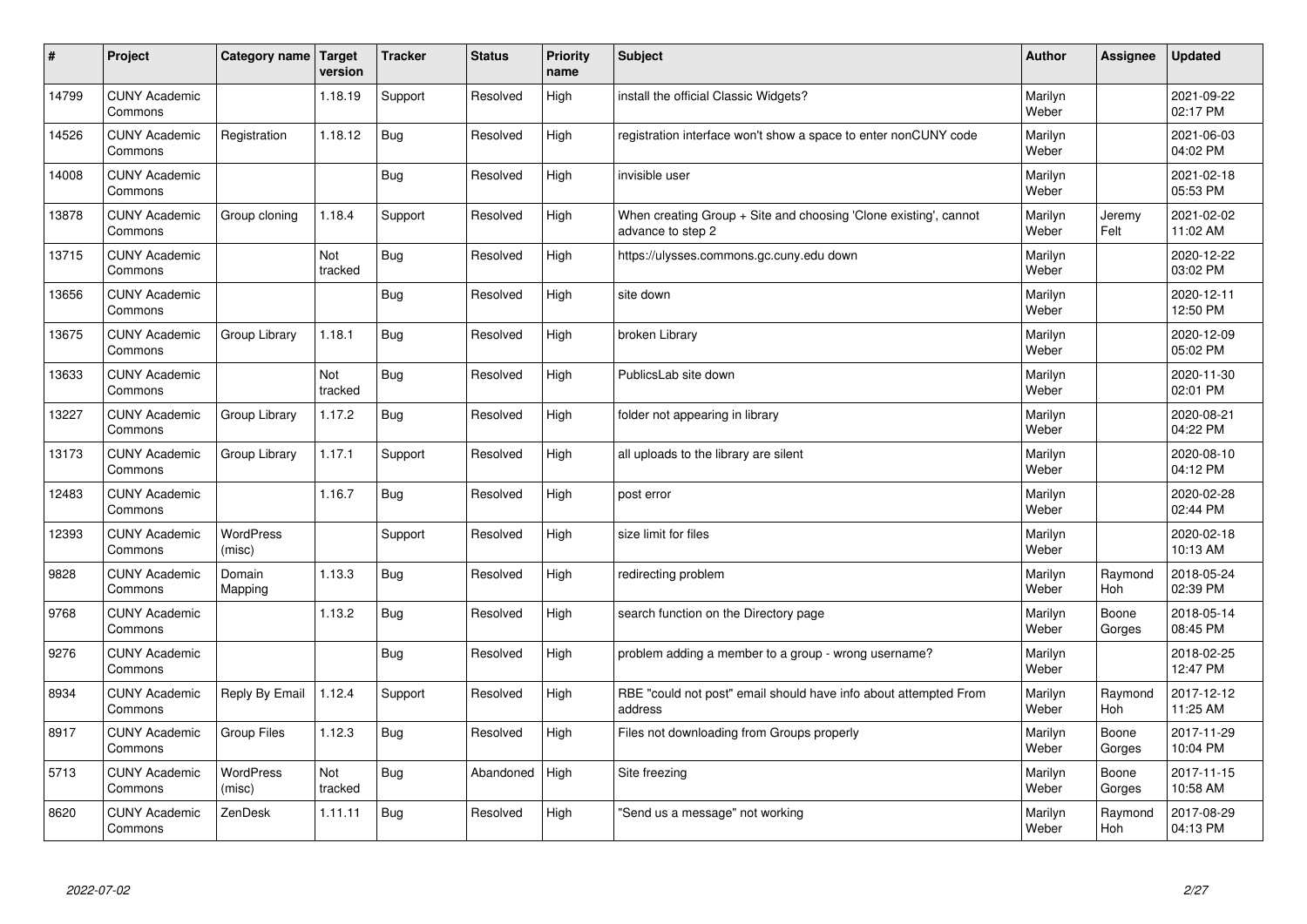| $\sharp$ | Project                         | Category name   Target            | version        | <b>Tracker</b> | <b>Status</b>        | <b>Priority</b><br>name | <b>Subject</b>                                                                          | <b>Author</b>    | Assignee         | <b>Updated</b>         |
|----------|---------------------------------|-----------------------------------|----------------|----------------|----------------------|-------------------------|-----------------------------------------------------------------------------------------|------------------|------------------|------------------------|
| 8125     | <b>CUNY Academic</b><br>Commons | <b>WordPress</b><br><b>Themes</b> | 1.10.19        | Bug            | Resolved             | High                    | careerplan admin page failing to load with "currently unable to handle<br>this request" | Marilyn<br>Weber |                  | 2017-07-13<br>12:54 PM |
| 7684     | <b>CUNY Academic</b><br>Commons | Reply By Email                    | 1.10.12        | Bug            | Resolved             | High                    | trying to post too often error                                                          | Marilyn<br>Weber | Raymond<br>Hoh   | 2017-02-28<br>12:43 PM |
| 7100     | <b>CUNY Academic</b><br>Commons | <b>WordPress</b><br>Plugins       | 1.10.5         | Bug            | Resolved             | High                    | Cincopa plugin problem                                                                  | Marilyn<br>Weber | Boone<br>Gorges  | 2016-12-19<br>10:32 AM |
| 6101     | <b>CUNY Academic</b><br>Commons | <b>Public Portfolio</b>           |                | Bug            | Resolved             | High                    | Profile update problems                                                                 | Marilyn<br>Weber | Boone<br>Gorges  | 2016-12-01<br>03:50 PM |
| 6602     | <b>CUNY Academic</b><br>Commons | ZenDesk                           | 1.10           | Bug            | Resolved             | High                    | Add Friend button not working                                                           | Marilyn<br>Weber | Raymond<br>Hoh   | 2016-11-04<br>12:14 PM |
| 6107     | <b>CUNY Academic</b><br>Commons |                                   |                | Bug            | Resolved             | High                    | site redirect?                                                                          | Marilyn<br>Weber | Boone<br>Gorges  | 2016-09-29<br>03:45 PM |
| 6039     | <b>CUNY Academic</b><br>Commons | Membership                        | 1.9.28         | Bug            | Resolved             | High                    | User cannot change her email                                                            | Marilyn<br>Weber |                  | 2016-09-19<br>03:03 PM |
| 4657     | <b>CUNY Academic</b><br>Commons | Group Forums                      | 1.8.18         | Bug            | Resolved             | High                    | Submit button disappears in new post mode in forum                                      | Marilyn<br>Weber | Raymond<br>Hoh   | 2015-12-01<br>11:15 PM |
| 4962     | <b>CUNY Academic</b><br>Commons | Events                            | 1.8.18         | Bug            | Resolved             | High                    | Problems with text entry field in the Events Calendar                                   | Marilyn<br>Weber | Raymond<br>Hoh   | 2015-12-01<br>06:57 PM |
| 4918     | <b>CUNY Academic</b><br>Commons | ZenDesk                           | Not<br>tracked | Bug            | Resolved             | High                    | Re-directing Help Requests                                                              | Marilyn<br>Weber | Raymond<br>Hoh   | 2015-11-23<br>11:15 AM |
| 4880     | <b>CUNY Academic</b><br>Commons | Password<br>Reset                 | Not<br>tracked | Support        | Resolved             | High                    | CUNY Central person having password trouble                                             | Marilyn<br>Weber |                  | 2015-11-10<br>12:40 PM |
| 4734     | <b>CUNY Academic</b><br>Commons | <b>BuddyPress</b><br>Docs         | 1.8.13         | Bug            | Resolved             | High                    | Problems with "Create New Doc"                                                          | Marilyn<br>Weber | Boone<br>Gorges  | 2015-10-09<br>07:53 AM |
| 3417     | <b>CUNY Academic</b><br>Commons | <b>BuddyPress</b><br>(misc)       | Not<br>tracked | Bug            | Rejected             | High                    | copying two commons groups                                                              | Marilyn<br>Weber | Marilyn<br>Weber | 2014-11-05<br>09:56 AM |
| 3593     | <b>CUNY Academic</b><br>Commons | Registration                      | 1.7.2          | Bug            | Resolved             | High                    | registration problems                                                                   | Marilyn<br>Weber | Boone<br>Gorges  | 2014-11-01<br>02:57 PM |
| 3530     | <b>CUNY Academic</b><br>Commons | Server                            | Not<br>tracked | Bug            | Resolved             | High                    | Commons running very slowly/ "connection lost"                                          | Marilyn<br>Weber | <b>Matt Gold</b> | 2014-10-08<br>09:34 AM |
| 3121     | <b>CUNY Academic</b><br>Commons | <b>WordPress</b><br><b>Themes</b> | 1.5.21         | Bug            | Resolved             | High                    | Add Academica theme?                                                                    | Marilyn<br>Weber | Boone<br>Gorges  | 2014-03-24<br>11:04 AM |
| 2994     | <b>CUNY Academic</b><br>Commons | <b>BuddyPress</b><br>(misc)       | 1.5.16         | Bug            | Resolved             | High                    | "My forums" link gives "page not found" error                                           | Marilyn<br>Weber | Boone<br>Gorges  | 2014-01-29<br>03:44 PM |
| 15169    | <b>CUNY Academic</b><br>Commons |                                   | 2.0.3          | Support        | Reporter<br>Feedback | Normal                  | new Prelude website zipfiles for custom theme and other files.                          | Marilyn<br>Weber |                  | 2022-06-29<br>11:32 AM |
| 15655    | <b>CUNY Academic</b><br>Commons |                                   | 2.0.3          | Support        | Reporter<br>Feedback | Normal                  | Event Aggregator plugin?                                                                | Marilyn<br>Weber |                  | 2022-06-29<br>11:32 AM |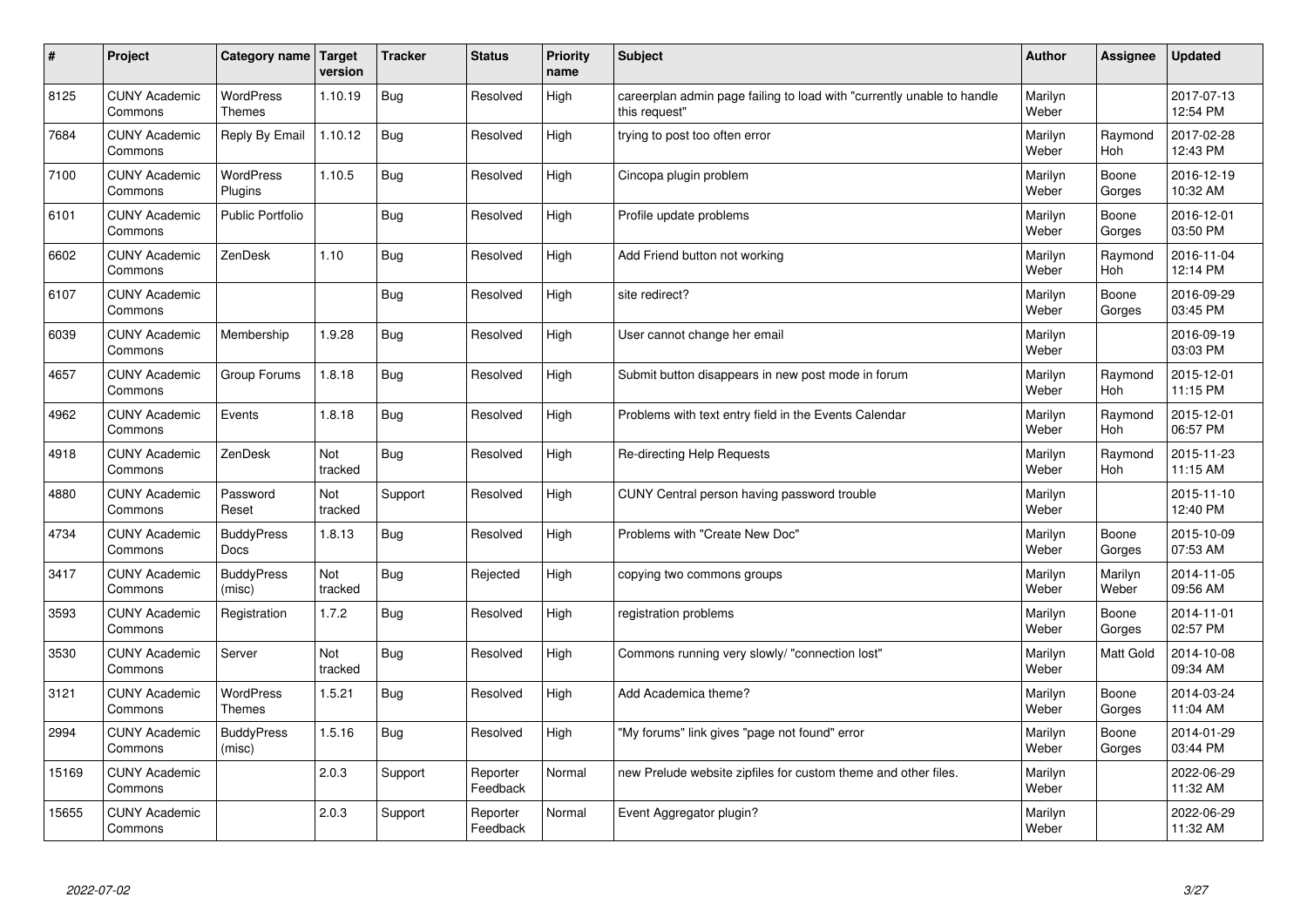| #     | Project                         | <b>Category name</b>        | Target<br>version | <b>Tracker</b> | <b>Status</b>        | <b>Priority</b><br>name | <b>Subject</b>                                   | <b>Author</b>    | Assignee        | <b>Updated</b>         |
|-------|---------------------------------|-----------------------------|-------------------|----------------|----------------------|-------------------------|--------------------------------------------------|------------------|-----------------|------------------------|
| 16291 | <b>CUNY Academic</b><br>Commons | Site cloning                | 2.0.2             | Support        | Resolved             | Normal                  | Images coming up blank in Media Library          | Marilyn<br>Weber | Raymond<br>Hoh  | 2022-06-29<br>11:31 AM |
| 15978 | <b>CUNY Academic</b><br>Commons | WordPress -<br>Media        | 2.0.2             | Support        | Resolved             | Normal                  | tex files?                                       | Marilyn<br>Weber | Raymond<br>Hoh  | 2022-06-28<br>09:09 PM |
| 16172 | <b>CUNY Academic</b><br>Commons | <b>WordPress</b><br>(misc)  | 2.0.2             | Bug            | Resolved             | Normal                  | 'Lost your password" link not in error messge    | Marilyn<br>Weber | Raymond<br>Hoh  | 2022-06-14<br>09:21 PM |
| 16198 | <b>CUNY Academic</b><br>Commons |                             | 2.0.1             | <b>Bug</b>     | Resolved             | Normal                  | Change role to                                   | Marilyn<br>Weber | Boone<br>Gorges | 2022-06-14<br>11:35 AM |
| 16110 | <b>CUNY Academic</b><br>Commons |                             |                   | Support        | Reporter<br>Feedback | Normal                  | remove Creative Commons license from pages?      | Marilyn<br>Weber | Raymond<br>Hoh  | 2022-05-17<br>06:11 PM |
| 16099 | <b>CUNY Academic</b><br>Commons |                             |                   | Support        | Reporter<br>Feedback | Normal                  | request for Newsletter Glue                      | Marilyn<br>Weber |                 | 2022-05-13<br>12:14 PM |
| 14891 | <b>CUNY Academic</b><br>Commons |                             | Not<br>tracked    | Support        | Resolved             | Normal                  | changing site template after creation?           | Marilyn<br>Weber |                 | 2022-04-27<br>04:58 PM |
| 14850 | <b>CUNY Academic</b><br>Commons |                             |                   | Support        | Abandoned            | Normal                  | brooklyn waterfront site "connection not secure" | Marilyn<br>Weber |                 | 2022-04-27<br>04:56 PM |
| 14711 | <b>CUNY Academic</b><br>Commons |                             |                   | Support        | Rejected             | Normal                  | Custom Facebook Feed plugin problem              | Marilyn<br>Weber |                 | 2022-04-27<br>04:29 PM |
| 15816 | <b>CUNY Academic</b><br>Commons |                             | Not<br>tracked    | Support        | <b>New</b>           | Normal                  | slow loading at SPS                              | Marilyn<br>Weber |                 | 2022-04-05<br>01:26 PM |
| 15654 | <b>CUNY Academic</b><br>Commons | WordPress<br>Plugins        | 1.19.6            | Support        | Resolved             | Normal                  | Numerous Copies of Events showing up             | Marilyn<br>Weber | Boone<br>Gorges | 2022-03-22<br>11:30 AM |
| 15610 | <b>CUNY Academic</b><br>Commons | <b>WordPress</b><br>Plugins | Not<br>tracked    | Support        | Rejected             | Normal                  | Loops & Logic plugin                             | Marilyn<br>Weber | Raymond<br>Hoh  | 2022-03-19<br>11:16 AM |
| 15565 | <b>CUNY Academic</b><br>Commons |                             |                   | Support        | <b>New</b>           | Normal                  | Events - send updates to an email listserv       | Marilyn<br>Weber |                 | 2022-03-10<br>01:06 PM |
| 15545 | <b>CUNY Academic</b><br>Commons | <b>WordPress</b><br>Plugins | 1.19.5            | Feature        | Resolved             | Normal                  | "ZI Hide Featured Image" plugin request          | Marilyn<br>Weber | Boone<br>Gorges | 2022-03-09<br>10:09 AM |
| 15370 | <b>CUNY Academic</b><br>Commons |                             |                   | Support        | Reporter<br>Feedback | Normal                  | All-in-One Event Calendar?                       | Marilyn<br>Weber |                 | 2022-02-17<br>11:03 AM |
| 15279 | <b>CUNY Academic</b><br>Commons |                             |                   | <b>Bug</b>     | Rejected             | Normal                  | big delay - cloning the history site             | Marilyn<br>Weber |                 | 2022-02-09<br>01:49 PM |
| 15241 | <b>CUNY Academic</b><br>Commons | Onboarding                  | 1.19.3            | Design/UX      | Resolved             | Normal                  | white on gray                                    | Marilyn<br>Weber | Boone<br>Gorges | 2022-02-08<br>02:38 PM |
| 15269 | <b>CUNY Academic</b><br>Commons | Redmine                     | Not<br>tracked    | Support        | Resolved             | Normal                  | Segal Theater sites                              | Marilyn<br>Weber |                 | 2022-02-07<br>04:11 PM |
| 15266 | <b>CUNY Academic</b><br>Commons |                             |                   | Support        | Resolved             | Normal                  | Just an appreciation                             | Marilyn<br>Weber |                 | 2022-02-07<br>10:42 AM |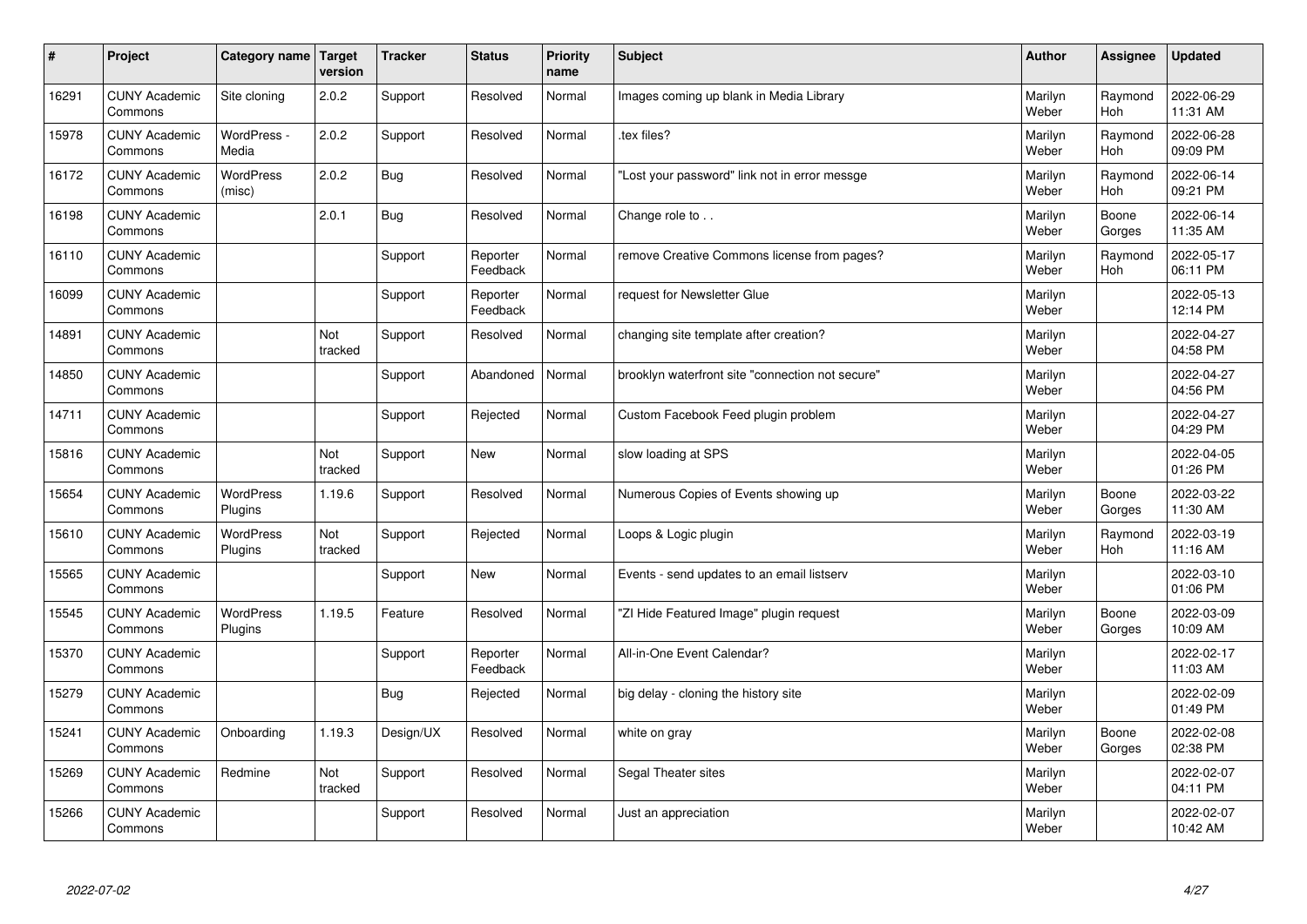| #     | Project                         | Category name   Target            | version        | <b>Tracker</b> | <b>Status</b>        | <b>Priority</b><br>name | <b>Subject</b>                                                                          | <b>Author</b>    | Assignee              | <b>Updated</b>         |
|-------|---------------------------------|-----------------------------------|----------------|----------------|----------------------|-------------------------|-----------------------------------------------------------------------------------------|------------------|-----------------------|------------------------|
| 15260 | <b>CUNY Academic</b><br>Commons |                                   |                | Support        | Reporter<br>Feedback | Normal                  | Diacritical markings   European Stages                                                  | Marilyn<br>Weber |                       | 2022-02-04<br>08:16 AM |
| 15252 | <b>CUNY Academic</b><br>Commons | Layout                            | Not<br>tracked | Bug            | Resolved             | Normal                  | visual glitch with the Segal Center webpage                                             | Marilyn<br>Weber | Raymond<br>Hoh        | 2022-02-03<br>04:56 PM |
| 15211 | <b>CUNY Academic</b><br>Commons | <b>Blogs</b><br>(BuddyPress)      | 1.19.2         | Support        | Resolved             | Normal                  | No good error reporting for already-used domain name when creating a<br>site in Firefox | Marilyn<br>Weber | Boone<br>Gorges       | 2022-01-25<br>11:33 AM |
| 15120 | <b>CUNY Academic</b><br>Commons |                                   |                | Support        | Resolved             | Normal                  | embed Zoom recordings in a post?                                                        | Marilyn<br>Weber |                       | 2021-12-29<br>08:15 AM |
| 14889 | <b>CUNY Academic</b><br>Commons | Events                            | 1.19.0         | Support        | Resolved             | Normal                  | events in group - can they be edited by all admins?                                     | Marilyn<br>Weber | Raymond<br>Hoh        | 2021-12-13<br>03:31 PM |
| 15045 | <b>CUNY Academic</b><br>Commons |                                   |                | Support        | <b>New</b>           | Normal                  | no result for KCeL in the search box on the commons                                     | Marilyn<br>Weber |                       | 2021-12-10<br>11:29 AM |
| 14973 | <b>CUNY Academic</b><br>Commons |                                   |                | Support        | Resolved             | Normal                  | <b>Mail Poet</b>                                                                        | Marilyn<br>Weber |                       | 2021-12-06<br>10:20 AM |
| 15025 | <b>CUNY Academic</b><br>Commons |                                   |                | Support        | Duplicate            | Normal                  | emails for all the papers on the commons that have been changed                         | Marilyn<br>Weber |                       | 2021-12-02<br>11:57 AM |
| 14972 | <b>CUNY Academic</b><br>Commons |                                   |                | Support        | Rejected             | Normal                  | Mailchimp plugin                                                                        | Marilyn<br>Weber |                       | 2021-11-17<br>02:13 PM |
| 14911 | <b>CUNY Academic</b><br>Commons | <b>WordPress</b><br><b>Themes</b> | Not<br>tracked | Support        | <b>New</b>           | Normal                  | Twentytwentyone theme                                                                   | Marilyn<br>Weber |                       | 2021-10-28<br>10:37 AM |
| 14885 | <b>CUNY Academic</b><br>Commons | <b>WordPress</b><br>Plugins       | 1.18.22        | <b>Bug</b>     | Resolved             | Normal                  | Long Loading Times -- Wordpress Admin Site                                              | Marilyn<br>Weber | Raymond<br><b>Hoh</b> | 2021-10-26<br>12:28 PM |
| 14900 | <b>CUNY Academic</b><br>Commons |                                   | Not<br>tracked | Support        | Reporter<br>Feedback | Normal                  | previous theme?                                                                         | Marilyn<br>Weber |                       | 2021-10-25<br>10:31 AM |
| 14813 | <b>CUNY Academic</b><br>Commons |                                   | Not<br>tracked | Support        | Resolved             | Normal                  | raise the file size limit                                                               | Marilyn<br>Weber |                       | 2021-09-30<br>12:02 PM |
| 14812 | <b>CUNY Academic</b><br>Commons |                                   | Not<br>tracked | Support        | Resolved             | Normal                  | Custom Sidebars and Wordpress 5.6                                                       | Marilyn<br>Weber |                       | 2021-09-30<br>10:43 AM |
| 14784 | <b>CUNY Academic</b><br>Commons |                                   |                | Support        | Reporter<br>Feedback | Normal                  | User report of logo problem when using Customizer theme                                 | Marilyn<br>Weber |                       | 2021-09-17<br>10:25 AM |
| 14389 | <b>CUNY Academic</b><br>Commons |                                   |                | Support        | Abandoned            | Normal                  | WebflowIO?                                                                              | Marilyn<br>Weber |                       | 2021-09-14<br>10:45 AM |
| 14148 | <b>CUNY Academic</b><br>Commons |                                   |                | Support        | Abandoned            | Normal                  | post notification problem                                                               | Marilyn<br>Weber |                       | 2021-09-14<br>10:43 AM |
| 13596 | <b>CUNY Academic</b><br>Commons |                                   |                | Support        | Abandoned            | Normal                  | invited as Author but show as Contributor                                               | Marilyn<br>Weber |                       | 2021-09-14<br>10:41 AM |
| 13584 | <b>CUNY Academic</b><br>Commons |                                   |                | Support        | Abandoned            | Normal                  | Graphy theme question                                                                   | Marilyn<br>Weber |                       | 2021-09-14<br>10:41 AM |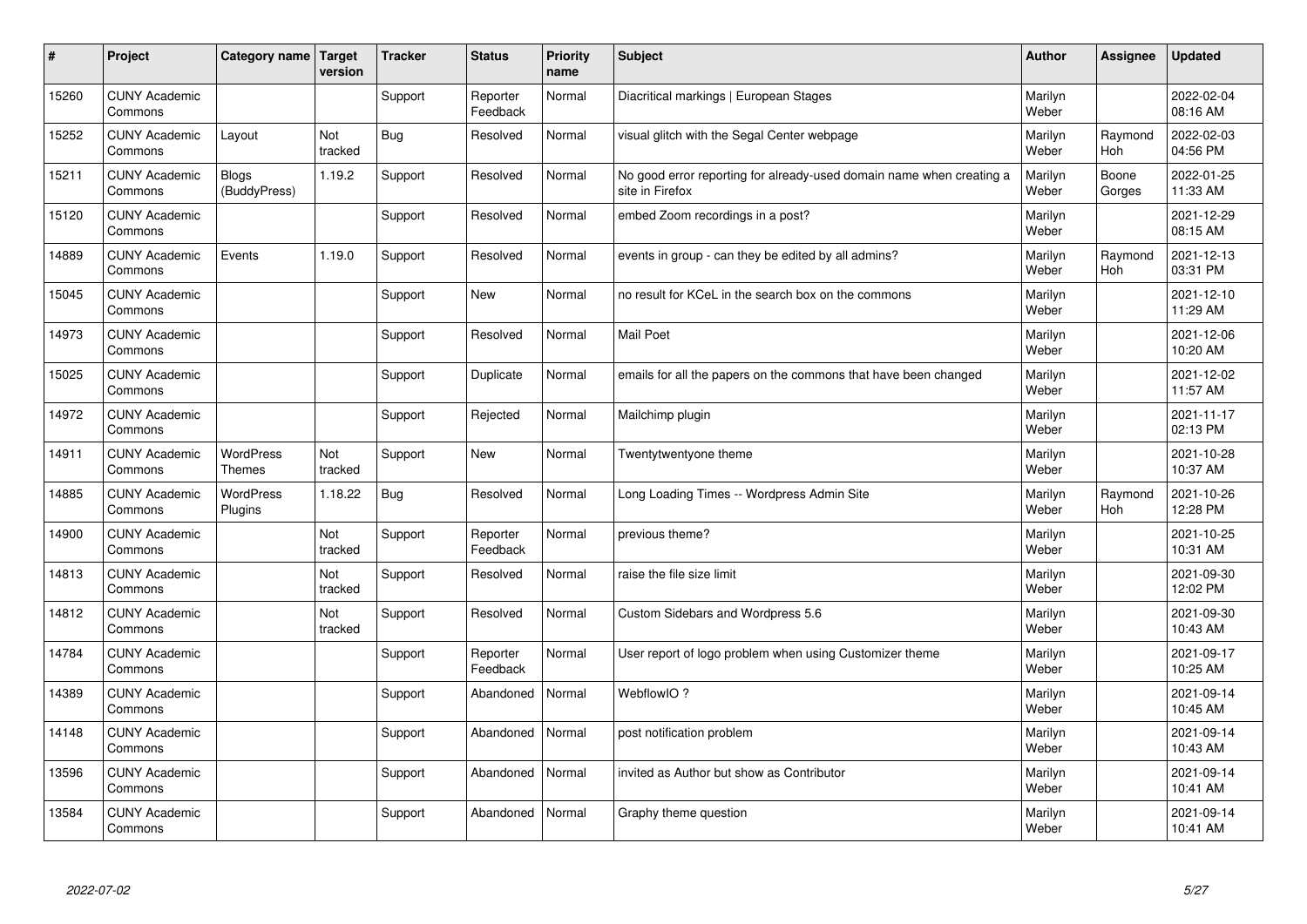| $\sharp$ | Project                         | <b>Category name</b>              | Target<br>version | <b>Tracker</b> | <b>Status</b>        | <b>Priority</b><br>name | <b>Subject</b>                                                              | <b>Author</b>    | Assignee              | <b>Updated</b>         |
|----------|---------------------------------|-----------------------------------|-------------------|----------------|----------------------|-------------------------|-----------------------------------------------------------------------------|------------------|-----------------------|------------------------|
| 14734    | <b>CUNY Academic</b><br>Commons | <b>WordPress</b><br><b>Themes</b> | 1.18.18           | Support        | Resolved             | Normal                  | missing section of Sujatha Fernandes' site                                  | Marilyn<br>Weber | Raymond<br><b>Hoh</b> | 2021-09-06<br>04:15 PM |
| 14718    | <b>CUNY Academic</b><br>Commons |                                   | Not<br>tracked    | Support        | Resolved             | Normal                  | User wants to recover deleted account                                       | Marilyn<br>Weber |                       | 2021-08-30<br>02:46 PM |
| 14625    | <b>CUNY Academic</b><br>Commons |                                   | Not<br>tracked    | Support        | Rejected             | Normal                  | image won't appear in slideshow.                                            | Marilyn<br>Weber |                       | 2021-07-27<br>10:33 AM |
| 14606    | <b>CUNY Academic</b><br>Commons | <b>WordPress</b><br>(misc)        | Not<br>tracked    | Support        | Rejected             | Normal                  | calendar wrong month                                                        | Marilyn<br>Weber |                       | 2021-07-23<br>12:11 PM |
| 14594    | <b>CUNY Academic</b><br>Commons |                                   | Not<br>tracked    | Support        | Resolved             | Normal                  | Administration email verification?                                          | Marilyn<br>Weber |                       | 2021-07-12<br>11:40 AM |
| 14534    | <b>CUNY Academic</b><br>Commons | WordPress<br>Plugins              | 1.18.12           | Support        | Resolved             | Normal                  | Share This Image plugin?                                                    | Marilyn<br>Weber |                       | 2021-06-08<br>11:50 AM |
| 14509    | <b>CUNY Academic</b><br>Commons | WordPress<br>Plugins              | 1.18.12           | <b>Bug</b>     | Resolved             | Normal                  | Elementor Editor problem                                                    | Marilyn<br>Weber |                       | 2021-06-08<br>09:55 AM |
| 14265    | <b>CUNY Academic</b><br>Commons | <b>WordPress</b><br>Plugins       | 1.18.10           | Support        | Resolved             | Normal                  | separate the tag cloud in the blog sidebar                                  | Marilyn<br>Weber | Boone<br>Gorges       | 2021-05-12<br>05:19 PM |
| 14448    | <b>CUNY Academic</b><br>Commons | Password<br>Reset                 | Not<br>tracked    | Bug            | Rejected             | Normal                  | password reset weirdness                                                    | Marilyn<br>Weber | Raymond<br><b>Hoh</b> | 2021-05-12<br>01:34 PM |
| 14378    | <b>CUNY Academic</b><br>Commons |                                   | Not<br>tracked    | Support        | Resolved             | Normal                  | PPTX files unfetchable                                                      | Marilyn<br>Weber |                       | 2021-05-11<br>11:25 AM |
| 14398    | <b>CUNY Academic</b><br>Commons |                                   | Not<br>tracked    | Support        | Reporter<br>Feedback | Normal                  | Events plug-in notification problem                                         | Marilyn<br>Weber |                       | 2021-05-11<br>11:21 AM |
| 14410    | <b>CUNY Academic</b><br>Commons |                                   | 1.18.10           | <b>Bug</b>     | Resolved             | Normal                  | events calendar problem?                                                    | Marilyn<br>Weber |                       | 2021-05-10<br>04:45 PM |
| 14404    | <b>CUNY Academic</b><br>Commons |                                   | Not<br>tracked    | Support        | Resolved             | Normal                  | blocked IP of user?                                                         | Marilyn<br>Weber |                       | 2021-05-10<br>01:00 PM |
| 14411    | <b>CUNY Academic</b><br>Commons | <b>WordPress</b><br><b>Themes</b> | 1.18.10           | <b>Bug</b>     | Resolved             | Normal                  | logo problems                                                               | Marilyn<br>Weber |                       | 2021-05-03<br>04:37 PM |
| 14369    | <b>CUNY Academic</b><br>Commons | WordPress -<br>Media              | Not<br>tracked    | Support        | Resolved             | Normal                  | renewed problem with ppsx files                                             | Marilyn<br>Weber |                       | 2021-04-27<br>12:44 PM |
| 14360    | <b>CUNY Academic</b><br>Commons |                                   |                   | Support        | Rejected             | Normal                  | danielgerouldarchives.org?                                                  | Marilyn<br>Weber |                       | 2021-04-27<br>10:42 AM |
| 14344    | <b>CUNY Academic</b><br>Commons | Domain<br>Mapping                 | Not<br>tracked    | Support        | Resolved             | Normal                  | arabstages.org site down                                                    | Marilyn<br>Weber | Raymond<br>Hoh        | 2021-04-19<br>01:42 PM |
| 14304    | <b>CUNY Academic</b><br>Commons | Group Library                     | 1.18.8            | <b>Bug</b>     | Resolved             | Normal                  | Library items change folders when adding subsequent items in new<br>folders | Marilyn<br>Weber | Boone<br>Gorges       | 2021-04-13<br>11:21 AM |
| 14270    | <b>CUNY Academic</b><br>Commons | <b>WordPress</b><br><b>Themes</b> | 1.18.8            | Support        | Resolved             | Normal                  | grid theme?                                                                 | Marilyn<br>Weber |                       | 2021-04-13<br>11:20 AM |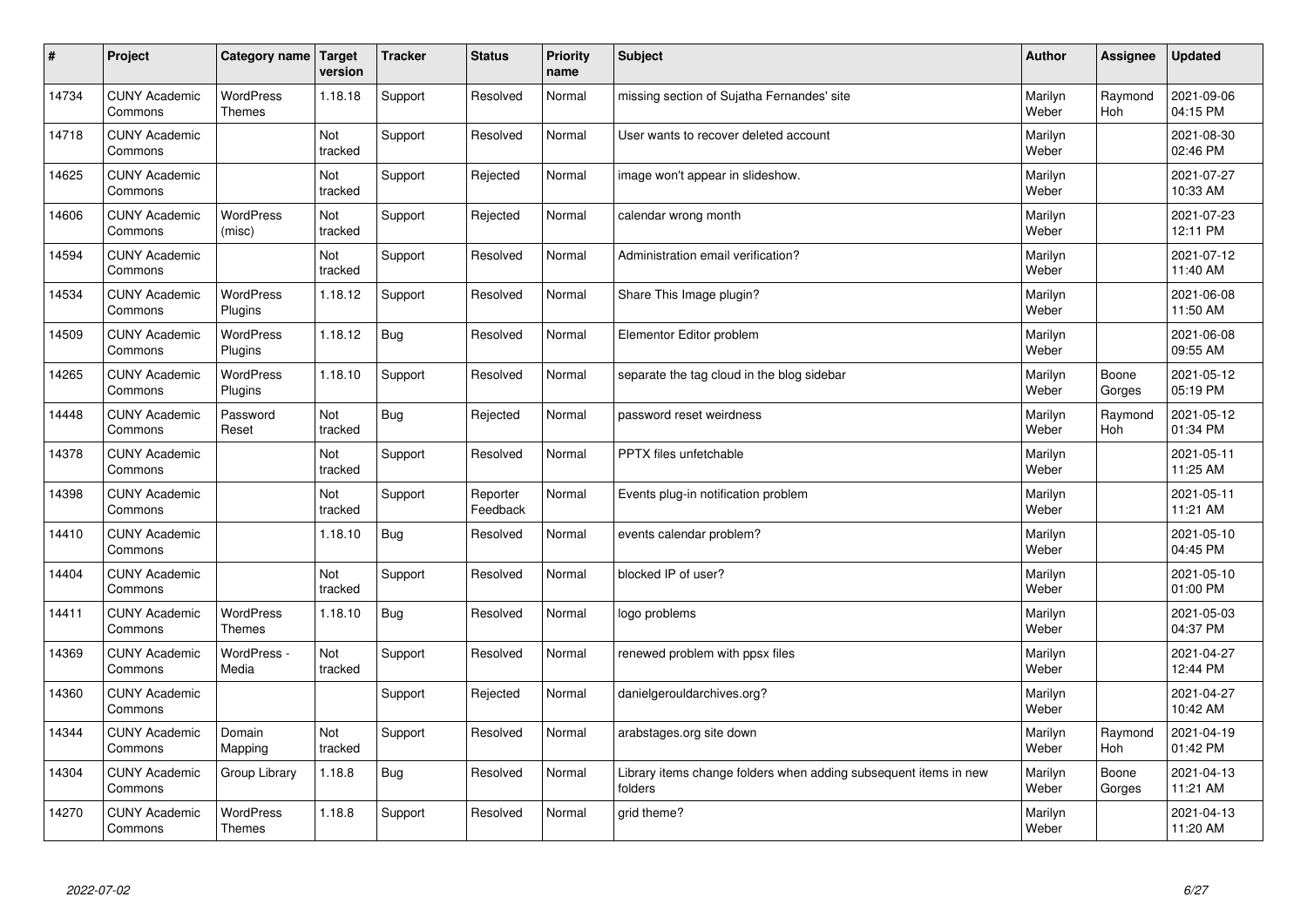| #     | Project                         | Category name   Target      | version        | <b>Tracker</b> | <b>Status</b>        | <b>Priority</b><br>name | <b>Subject</b>                               | <b>Author</b>    | Assignee        | <b>Updated</b>         |
|-------|---------------------------------|-----------------------------|----------------|----------------|----------------------|-------------------------|----------------------------------------------|------------------|-----------------|------------------------|
| 14246 | <b>CUNY Academic</b><br>Commons |                             | 1.18.8         | Support        | Resolved             | Normal                  | 'Weekly jQuery Migrate Status Update"        | Marilyn<br>Weber |                 | 2021-04-13<br>11:08 AM |
| 14129 | <b>CUNY Academic</b><br>Commons | Onboarding                  | 1.18.6         | Support        | Resolved             | Normal                  | can only see some invites sent               | Marilyn<br>Weber | Raymond<br>Hoh  | 2021-04-09<br>09:00 AM |
| 14242 | <b>CUNY Academic</b><br>Commons |                             |                | Support        | Resolved             | Normal                  | LAILAC site missing content                  | Marilyn<br>Weber |                 | 2021-03-27<br>08:40 AM |
| 14077 | <b>CUNY Academic</b><br>Commons | <b>WordPress</b><br>Plugins | 1.18.7         | Support        | Resolved             | Normal                  | Elementor Pro plugin for the slider          | Marilyn<br>Weber | Raymond<br>Hoh  | 2021-03-23<br>11:43 AM |
| 14012 | <b>CUNY Academic</b><br>Commons | <b>WordPress</b><br>Plugins | 1.18.5         | Support        | Resolved             | Normal                  | Open External Links in a New Window plugin?  | Marilyn<br>Weber | Boone<br>Gorges | 2021-03-02<br>02:07 PM |
| 14074 | <b>CUNY Academic</b><br>Commons | <b>WordPress</b><br>(misc)  | Not<br>tracked | Support        | Reporter<br>Feedback | Normal                  | page password protection problem             | Marilyn<br>Weber |                 | 2021-03-02<br>11:03 AM |
| 14075 | <b>CUNY Academic</b><br>Commons | <b>WordPress</b><br>Plugins | Not<br>tracked | <b>Bug</b>     | Resolved             | Normal                  | sludigitalportfolios.commons.gc.cuny.edu     | Marilyn<br>Weber | Boone<br>Gorges | 2021-03-01<br>10:46 AM |
| 14019 | <b>CUNY Academic</b><br>Commons | WordPress<br>Plugins        | 1.18.5         | <b>Bug</b>     | Resolved             | Normal                  | smorales.commons.gc.cuny.edu                 | Marilyn<br>Weber | Boone<br>Gorges | 2021-02-23<br>11:06 AM |
| 13916 | <b>CUNY Academic</b><br>Commons |                             |                | Support        | Rejected             | Normal                  | <b>Custom Sidebars</b>                       | Marilyn<br>Weber |                 | 2021-02-23<br>10:45 AM |
| 14016 | <b>CUNY Academic</b><br>Commons |                             |                | Support        | Rejected             | Normal                  | PDFs not downloading                         | Marilyn<br>Weber |                 | 2021-02-22<br>11:00 AM |
| 13975 | <b>CUNY Academic</b><br>Commons | Social Paper                | Not<br>tracked | Support        | Reporter<br>Feedback | Normal                  | can't approve comments on Social Paper paper | Marilyn<br>Weber |                 | 2021-02-12<br>09:33 AM |
| 13944 | <b>CUNY Academic</b><br>Commons | WordPress<br>Plugins        | 1.18.4         | Support        | Resolved             | Normal                  | 3D FlipBook request                          | Marilyn<br>Weber |                 | 2021-02-09<br>11:05 AM |
| 13958 | <b>CUNY Academic</b><br>Commons |                             | 1.18.4         | Support        | Resolved             | Normal                  | calendar widget problem                      | Marilyn<br>Weber |                 | 2021-02-09<br>11:05 AM |
| 13929 | <b>CUNY Academic</b><br>Commons |                             | 1.18.4         | Support        | Resolved             | Normal                  | update error message                         | Marilyn<br>Weber | Boone<br>Gorges | 2021-02-09<br>11:05 AM |
| 13918 | <b>CUNY Academic</b><br>Commons |                             | Not<br>tracked | Support        | Rejected             | Normal                  | MailPoet Newsletters Premium plugin          | Marilyn<br>Weber |                 | 2021-02-09<br>11:01 AM |
| 13947 | <b>CUNY Academic</b><br>Commons | <b>WordPress</b><br>Plugins | 1.18.4         | Bug            | Resolved             | Normal                  | Elementor plugin problem                     | Marilyn<br>Weber | Raymond<br>Hoh  | 2021-02-08<br>09:34 PM |
| 11976 | <b>CUNY Academic</b><br>Commons | WordPress<br><b>Themes</b>  | Not<br>tracked | Support        | Resolved             | Normal                  | ColorMag request                             | Marilyn<br>Weber |                 | 2021-02-01<br>10:25 AM |
| 13741 | <b>CUNY Academic</b><br>Commons | <b>WordPress</b><br>Plugins | 1.18.3         | Support        | Resolved             | Normal                  | Ensemble Video Plugin                        | Marilyn<br>Weber |                 | 2021-01-26<br>04:43 PM |
| 13841 | <b>CUNY Academic</b><br>Commons | WordPress<br>Plugins        | 1.18.3         | Support        | Resolved             | Normal                  | Folders plugin request                       | Marilyn<br>Weber | Boone<br>Gorges | 2021-01-26<br>04:43 PM |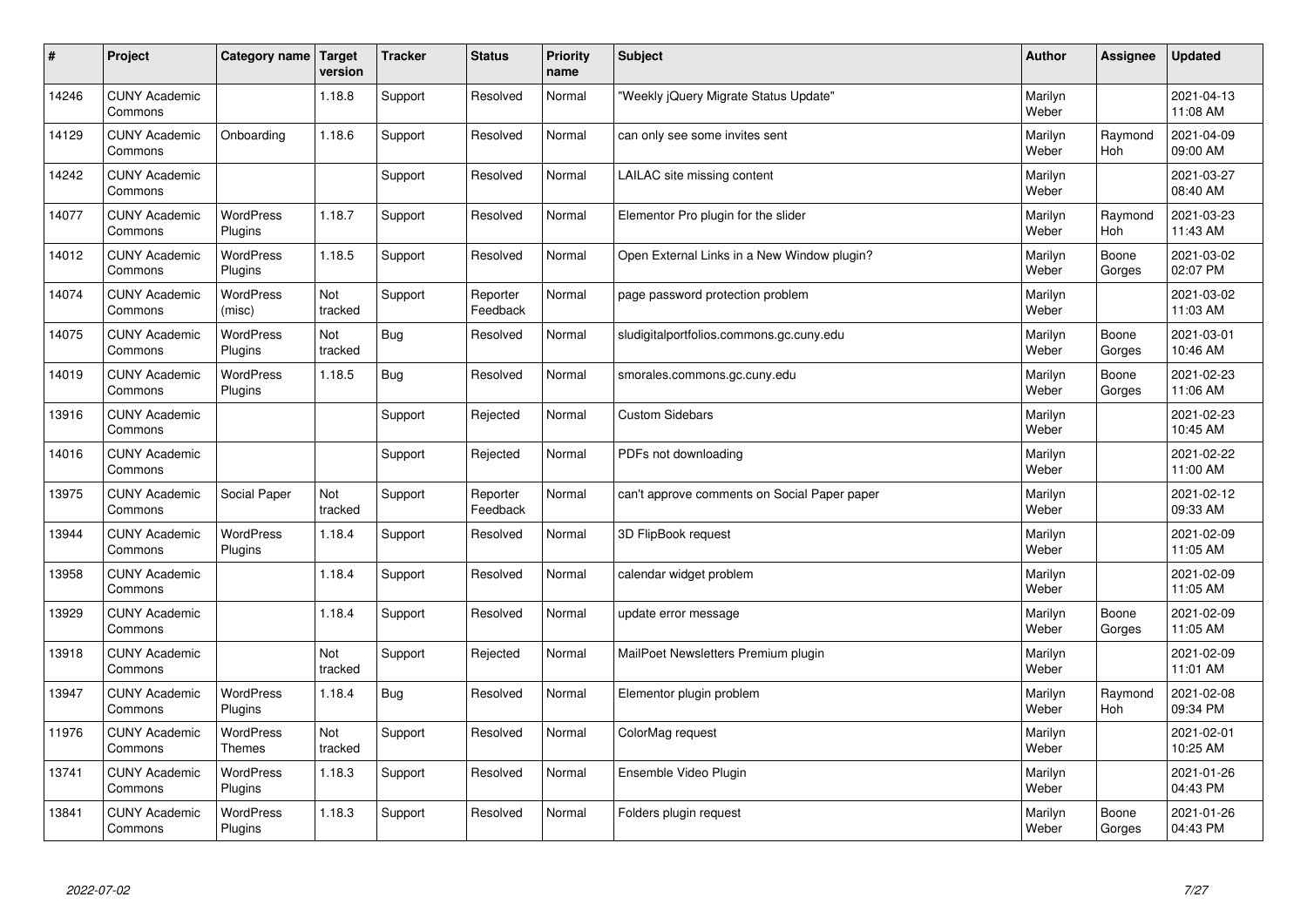| $\sharp$ | Project                         | Category name   Target      | version        | <b>Tracker</b> | <b>Status</b> | <b>Priority</b><br>name | <b>Subject</b>                           | <b>Author</b>    | Assignee              | <b>Updated</b>         |
|----------|---------------------------------|-----------------------------|----------------|----------------|---------------|-------------------------|------------------------------------------|------------------|-----------------------|------------------------|
| 13826    | <b>CUNY Academic</b><br>Commons |                             |                | Support        | Resolved      | Normal                  | January 14th                             | Marilyn<br>Weber |                       | 2021-01-26<br>04:26 PM |
| 13827    | <b>CUNY Academic</b><br>Commons | Group Forums                | 1.18.3         | Bug            | Resolved      | Normal                  | more forum post problems                 | Marilyn<br>Weber | Raymond<br><b>Hoh</b> | 2021-01-22<br>08:19 PM |
| 13846    | <b>CUNY Academic</b><br>Commons | <b>WordPress</b><br>Plugins | 1.18.3         | Support        | Resolved      | Normal                  | Yoast SEO plugin problem                 | Marilyn<br>Weber |                       | 2021-01-19<br>05:34 PM |
| 13783    | <b>CUNY Academic</b><br>Commons |                             | 1.18.2         | Support        | Resolved      | Normal                  | new CUNY OneSearch url                   | Marilyn<br>Weber |                       | 2021-01-14<br>04:53 PM |
| 13641    | <b>CUNY Academic</b><br>Commons |                             | 1.18.2         | Support        | Resolved      | Normal                  | follow up to migration request           | Marilyn<br>Weber | Boone<br>Gorges       | 2021-01-12<br>10:59 AM |
| 13768    | <b>CUNY Academic</b><br>Commons | Domain<br>Mapping           | Not<br>tracked | <b>Bug</b>     | Resolved      | Normal                  | patricksweeney.commons.gc.cuny.edu down  | Marilyn<br>Weber | Raymond<br>Hoh        | 2021-01-12<br>10:47 AM |
| 13738    | <b>CUNY Academic</b><br>Commons |                             | 1.18.1         | Support        | Resolved      | Normal                  | theme requests from a non-CUY person     | Marilyn<br>Weber |                       | 2020-12-23<br>11:34 AM |
| 12999    | <b>CUNY Academic</b><br>Commons |                             | 1.18.1         | Support        | Resolved      | Normal                  | request for Dentist theme                | Marilyn<br>Weber | Boone<br>Gorges       | 2020-12-22<br>03:31 PM |
| 13699    | <b>CUNY Academic</b><br>Commons |                             | Not<br>tracked | Support        | Resolved      | Normal                  | Martin Segal Center site down            | Marilyn<br>Weber | Raymond<br>Hoh        | 2020-12-22<br>03:03 PM |
| 13710    | <b>CUNY Academic</b><br>Commons |                             | Not<br>tracked | Support        | Resolved      | Normal                  | small change to Hosting Partner Handbook | Marilyn<br>Weber |                       | 2020-12-16<br>04:29 PM |
| 13637    | <b>CUNY Academic</b><br>Commons |                             |                | Support        | Abandoned     | Normal                  | All-in-One Migration plugin request      | Marilyn<br>Weber |                       | 2020-12-08<br>10:46 AM |
| 13512    | <b>CUNY Academic</b><br>Commons | WordPress<br><b>Themes</b>  | 1.17.7         | Support        | Resolved      | Normal                  | theme update                             | Marilyn<br>Weber |                       | 2020-11-16<br>04:46 PM |
| 13541    | <b>CUNY Academic</b><br>Commons |                             | Not<br>tracked | Support        | Resolved      | Normal                  | add a page template to OER site.         | Marilyn<br>Weber |                       | 2020-11-11<br>11:12 AM |
| 13521    | <b>CUNY Academic</b><br>Commons | Onboarding                  | 1.17.7         | Support        | Resolved      | Normal                  | sent invitations page                    | Marilyn<br>Weber | Raymond<br>Hoh        | 2020-11-10<br>10:31 AM |
| 11908    | <b>CUNY Academic</b><br>Commons | Spam/Spam<br>Prevention     | 1.17.7         | Support        | Resolved      | Normal                  | overeager spam filter                    | Marilyn<br>Weber | Raymond<br>Hoh        | 2020-11-05<br>04:36 PM |
| 13288    | <b>CUNY Academic</b><br>Commons |                             |                | Support        | Abandoned     | Normal                  | log in problems on iPhone 6              | Marilyn<br>Weber |                       | 2020-10-27<br>10:26 AM |
| 13441    | <b>CUNY Academic</b><br>Commons |                             | 1.17.5         | Support        | Resolved      | Normal                  | ongoing user problems with daily digests | Marilyn<br>Weber |                       | 2020-10-13<br>10:02 AM |
| 13378    | <b>CUNY Academic</b><br>Commons |                             | 1.17.5         | Bug            | Resolved      | Normal                  | problem on one of my sites               | Marilyn<br>Weber |                       | 2020-09-24<br>05:27 PM |
| 13341    | <b>CUNY Academic</b><br>Commons | Group Forums                | 1.17.4         | Bug            | Resolved      | Normal                  | Forum reply problems                     | Marilyn<br>Weber | Raymond<br>Hoh        | 2020-09-22<br>12:08 PM |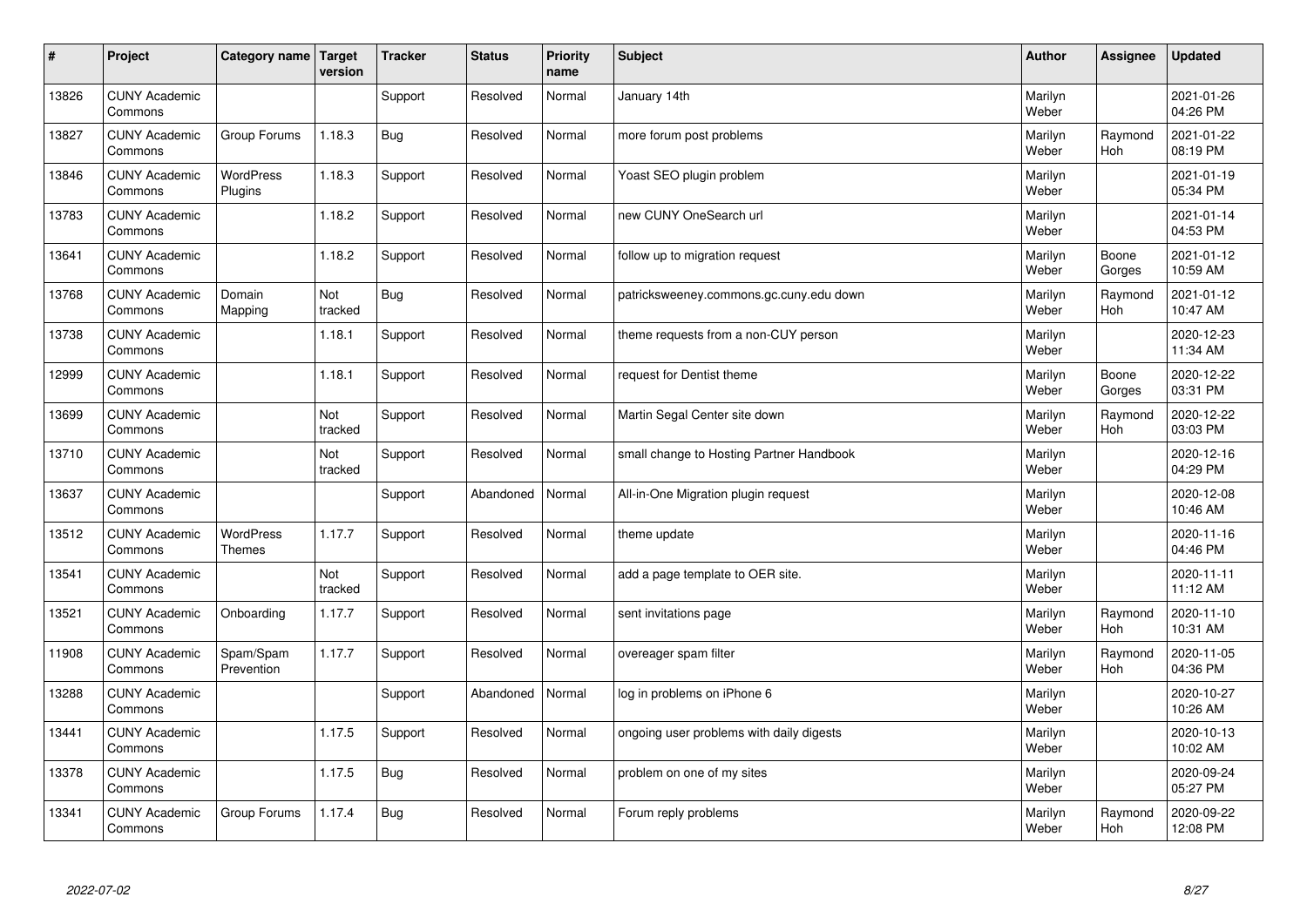| #     | Project                         | Category name   Target     | version        | <b>Tracker</b> | <b>Status</b>        | <b>Priority</b><br>name | <b>Subject</b>                                                                 | <b>Author</b>    | Assignee              | <b>Updated</b>         |
|-------|---------------------------------|----------------------------|----------------|----------------|----------------------|-------------------------|--------------------------------------------------------------------------------|------------------|-----------------------|------------------------|
| 13169 | <b>CUNY Academic</b><br>Commons |                            | 1.17.4         | Support        | Rejected             | Normal                  | footer logo image has no alt-text                                              | Marilyn<br>Weber |                       | 2020-09-22<br>10:18 AM |
| 13328 | <b>CUNY Academic</b><br>Commons | Group Forums               | Not<br>tracked | Bug            | Reporter<br>Feedback | Normal                  | cross-posting in two related groups                                            | Marilyn<br>Weber | Raymond<br>Hoh        | 2020-09-15<br>10:39 PM |
| 13238 | <b>CUNY Academic</b><br>Commons | WordPress -<br>Media       | 1.17.3         | Support        | Resolved             | Normal                  | allow ppsx file?                                                               | Marilyn<br>Weber | Raymond<br><b>Hoh</b> | 2020-09-10<br>11:46 AM |
| 13286 | <b>CUNY Academic</b><br>Commons |                            | Not<br>tracked | Support        | <b>New</b>           | Normal                  | problem connecting with WordPress app                                          | Marilyn<br>Weber | Raymond<br>Hoh        | 2020-09-08<br>11:16 AM |
| 13295 | <b>CUNY Academic</b><br>Commons |                            | Not<br>tracked | Support        | Resolved             | Normal                  | can't find new user                                                            | Marilyn<br>Weber |                       | 2020-09-08<br>10:18 AM |
| 13255 | <b>CUNY Academic</b><br>Commons |                            | Not<br>tracked | Support        | Reporter<br>Feedback | Normal                  | Accessibility problems                                                         | Marilyn<br>Weber |                       | 2020-09-01<br>05:48 PM |
| 13159 | <b>CUNY Academic</b><br>Commons | Group Library              | Not<br>tracked | Support        | Resolved             | Normal                  | changing folder names?                                                         | Marilyn<br>Weber | Boone<br>Gorges       | 2020-08-27<br>08:59 AM |
| 13184 | <b>CUNY Academic</b><br>Commons | WordPress<br>Plugins       | 1.17.2         | Support        | Resolved             | Normal                  | google translate plugin                                                        | Marilyn<br>Weber |                       | 2020-08-25<br>11:36 AM |
| 13185 | <b>CUNY Academic</b><br>Commons | <b>WordPress</b><br>Themes | 1.17.2         | Support        | Resolved             | Normal                  | Less theme?                                                                    | Marilyn<br>Weber |                       | 2020-08-25<br>11:26 AM |
| 13160 | <b>CUNY Academic</b><br>Commons |                            |                | Support        | Rejected             | Normal                  | site not working on iphone                                                     | Marilyn<br>Weber |                       | 2020-08-25<br>10:58 AM |
| 13012 | <b>CUNY Academic</b><br>Commons | <b>WordPress</b><br>(misc) |                | Support        | Rejected             | Normal                  | icon image associated with the teaching template's Creative Commons<br>License | Marilyn<br>Weber | Raymond<br>Hoh        | 2020-08-25<br>10:56 AM |
| 13121 | <b>CUNY Academic</b><br>Commons |                            |                | Support        | Rejected             | Normal                  | embed a DropBox Paper file                                                     | Marilyn<br>Weber |                       | 2020-08-25<br>10:56 AM |
| 13217 | <b>CUNY Academic</b><br>Commons |                            |                | Support        | Rejected             | Normal                  | upload recordings of our past webinars?                                        | Marilyn<br>Weber |                       | 2020-08-25<br>07:56 AM |
| 13134 | <b>CUNY Academic</b><br>Commons | Site cloning               | 1.17.1         | Support        | Resolved             | Normal                  | New site (a clone) point to old dashboard                                      | Marilyn<br>Weber |                       | 2020-08-12<br>03:22 PM |
| 13138 | <b>CUNY Academic</b><br>Commons | Group Library              | Not<br>tracked | Support        | Resolved             | Normal                  | moving Library contents for Steve Brier                                        | Marilyn<br>Weber |                       | 2020-08-03<br>04:00 PM |
| 13116 | <b>CUNY Academic</b><br>Commons | ZenDesk                    | 1.17.1         | Support        | Resolved             | Normal                  | support/send us a message link obscured                                        | Marilyn<br>Weber | Raymond<br>Hoh        | 2020-07-29<br>09:33 PM |
| 13085 | <b>CUNY Academic</b><br>Commons | Domain<br>Mapping          | Not<br>tracked | Support        | Resolved             | Normal                  | domain mapping request                                                         | Marilyn<br>Weber | <b>Matt Gold</b>      | 2020-07-28<br>03:33 PM |
| 13091 | <b>CUNY Academic</b><br>Commons |                            | 1.17.0         | Support        | Resolved             | Normal                  | problem with latex (math equations)                                            | Marilyn<br>Weber |                       | 2020-07-28<br>11:09 AM |
| 13065 | <b>CUNY Academic</b><br>Commons |                            | Not<br>tracked | Support        | Resolved             | Normal                  | can't invite new user to group                                                 | Marilyn<br>Weber |                       | 2020-07-22<br>04:24 PM |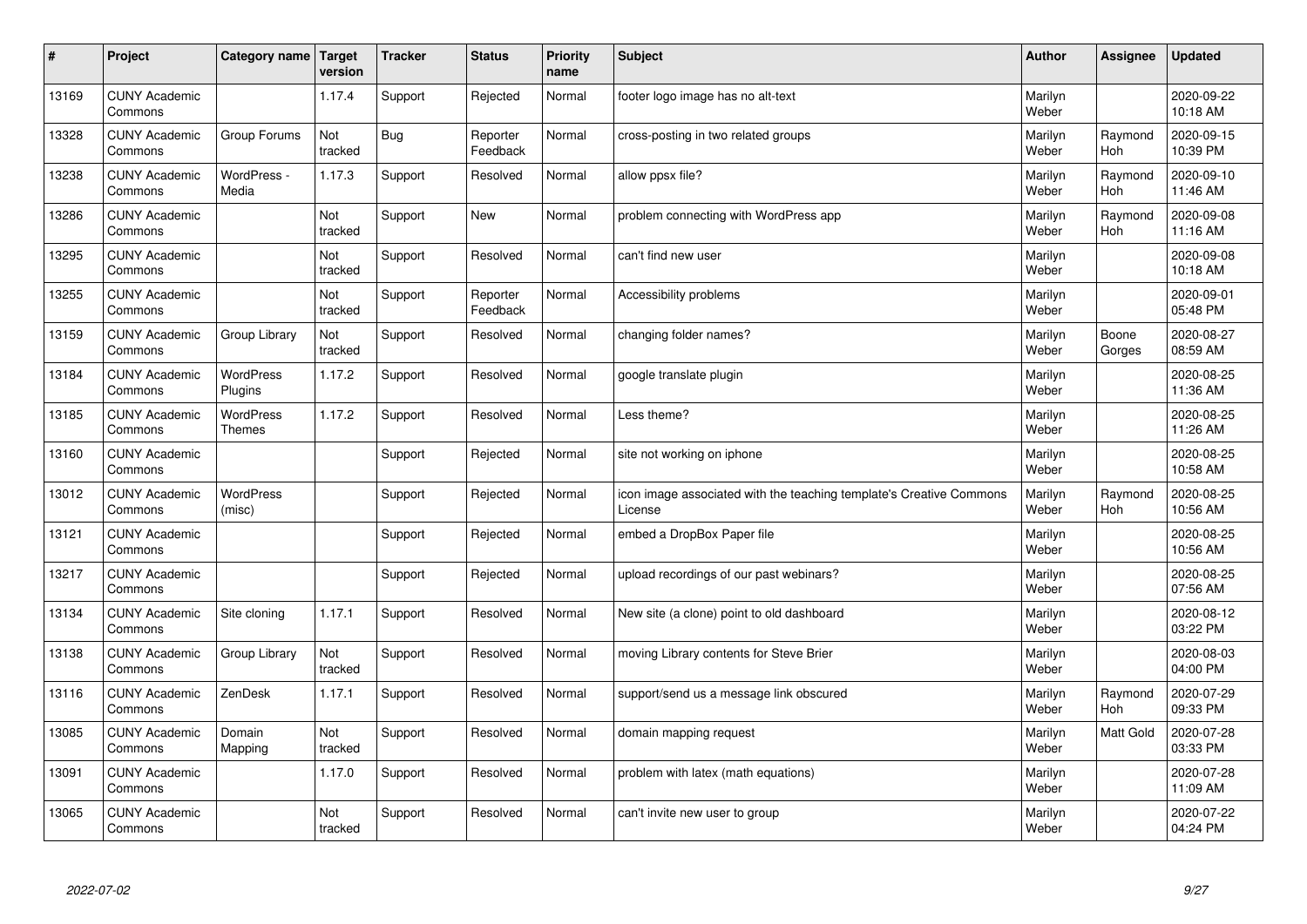| $\sharp$ | Project                         | Category name   Target            | version        | <b>Tracker</b> | <b>Status</b>        | <b>Priority</b><br>name | <b>Subject</b>                                                                             | <b>Author</b>    | Assignee         | <b>Updated</b>         |
|----------|---------------------------------|-----------------------------------|----------------|----------------|----------------------|-------------------------|--------------------------------------------------------------------------------------------|------------------|------------------|------------------------|
| 13016    | <b>CUNY Academic</b><br>Commons | Shortcodes and<br>embeds          | 1.16.15        | Support        | Resolved             | Normal                  | possible to run code examples, like in Jupyter Notebooks?                                  | Marilyn<br>Weber |                  | 2020-07-16<br>11:52 AM |
| 13034    | <b>CUNY Academic</b><br>Commons |                                   | Not<br>tracked | Support        | Reporter<br>Feedback | Normal                  | a site is asking people to join the Commons to get a download                              | Marilyn<br>Weber |                  | 2020-07-12<br>07:23 AM |
| 13013    | <b>CUNY Academic</b><br>Commons |                                   | Not<br>tracked | <b>Bug</b>     | Resolved             | Normal                  | an invite to Group Admins from Brian Foote?!                                               | Marilyn<br>Weber |                  | 2020-07-07<br>02:36 PM |
| 12986    | <b>CUNY Academic</b><br>Commons |                                   |                | Support        | Rejected             | Normal                  | Someone is trying to create accounts using random CUNY entity emails                       | Marilyn<br>Weber |                  | 2020-07-02<br>09:47 PM |
| 12960    | <b>CUNY Academic</b><br>Commons |                                   | 1.16.14        | Support        | Resolved             | Normal                  | mutiple plugin in requests                                                                 | Marilyn<br>Weber | Boone<br>Gorges  | 2020-06-23<br>10:53 AM |
| 12905    | <b>CUNY Academic</b><br>Commons |                                   | 1.16.14        | Support        | Resolved             | Normal                  | trouble embedding a flipbook from Flipsnack                                                | Marilyn<br>Weber | Boone<br>Gorges  | 2020-06-23<br>10:53 AM |
| 12777    | <b>CUNY Academic</b><br>Commons |                                   | 1.16.14        | Support        | Resolved             | Normal                  | request to include custom javascript into a Commons-hosted site                            | Marilyn<br>Weber |                  | 2020-06-16<br>04:03 PM |
| 12861    | <b>CUNY Academic</b><br>Commons |                                   |                | Support        | Resolved             | Normal                  | trouble with YouTube                                                                       | Marilyn<br>Weber | Raymond<br>Hoh   | 2020-06-09<br>11:16 AM |
| 12741    | <b>CUNY Academic</b><br>Commons | <b>WordPress</b><br>Plugins       | Not<br>tracked | Support        | Reporter<br>Feedback | Normal                  | <b>Tableau Public Viz Block</b>                                                            | Marilyn<br>Weber | Raymond<br>Hoh   | 2020-05-12<br>11:00 AM |
| 12676    | <b>CUNY Academic</b><br>Commons | <b>WordPress</b><br>Plugins       | 1.16.10        | Support        | Resolved             | Normal                  | request for Require Post Category plug-in                                                  | Marilyn<br>Weber |                  | 2020-04-28<br>11:03 AM |
| 12543    | <b>CUNY Academic</b><br>Commons | <b>Public Portfolio</b>           | Not<br>tracked | Support        | Resolved             | Normal                  | User cannot find profile edit button                                                       | Marilyn<br>Weber | scott voth       | 2020-03-22<br>02:49 PM |
| 12515    | <b>CUNY Academic</b><br>Commons | cuny.is                           | 1.16.7         | Support        | Resolved             | Normal                  | AJAX actions on cuny is admin page are failing                                             | Marilyn<br>Weber |                  | 2020-03-10<br>11:57 AM |
| 12487    | <b>CUNY Academic</b><br>Commons | Group Forums                      | 1.16.7         | Bug            | Resolved             | Normal                  | group posting problems?                                                                    | Marilyn<br>Weber | Raymond<br>Hoh   | 2020-03-10<br>11:40 AM |
| 12395    | <b>CUNY Academic</b><br>Commons | Spam/Spam<br>Prevention           | Not<br>tracked | Support        | Resolved             | Normal                  | comments again being blocked                                                               | Marilyn<br>Weber | Raymond<br>Hoh   | 2020-03-10<br>11:13 AM |
| 12427    | <b>CUNY Academic</b><br>Commons |                                   | Not<br>tracked | Support        | Resolved             | Normal                  | organizing PDF on a site?                                                                  | Marilyn<br>Weber | scott voth       | 2020-03-10<br>11:11 AM |
| 10059    | <b>CUNY Academic</b><br>Commons | <b>WordPress</b><br><b>Themes</b> | Not<br>tracked | Support        | Resolved             | Normal                  | Magazine Premium theme for new site                                                        | Marilyn<br>Weber |                  | 2020-02-17<br>03:39 PM |
| 11912    | <b>CUNY Academic</b><br>Commons |                                   |                | Support        | Resolved             | Normal                  | influence search results?                                                                  | Marilyn<br>Weber |                  | 2020-02-11<br>10:51 AM |
| 12382    | <b>CUNY Academic</b><br>Commons | Membership                        | Not<br>tracked | Support        | <b>New</b>           | Normal                  | Email request change                                                                       | Marilyn<br>Weber | Marilyn<br>Weber | 2020-02-06<br>12:56 PM |
| 12360    | <b>CUNY Academic</b><br>Commons | <b>WordPress</b><br><b>Themes</b> | Not<br>tracked | <b>Bug</b>     | Reporter<br>Feedback | Normal                  | site just says "DANTE We are currently in maintenance mode, please<br>check back shortly." | Marilyn<br>Weber |                  | 2020-02-04<br>12:13 PM |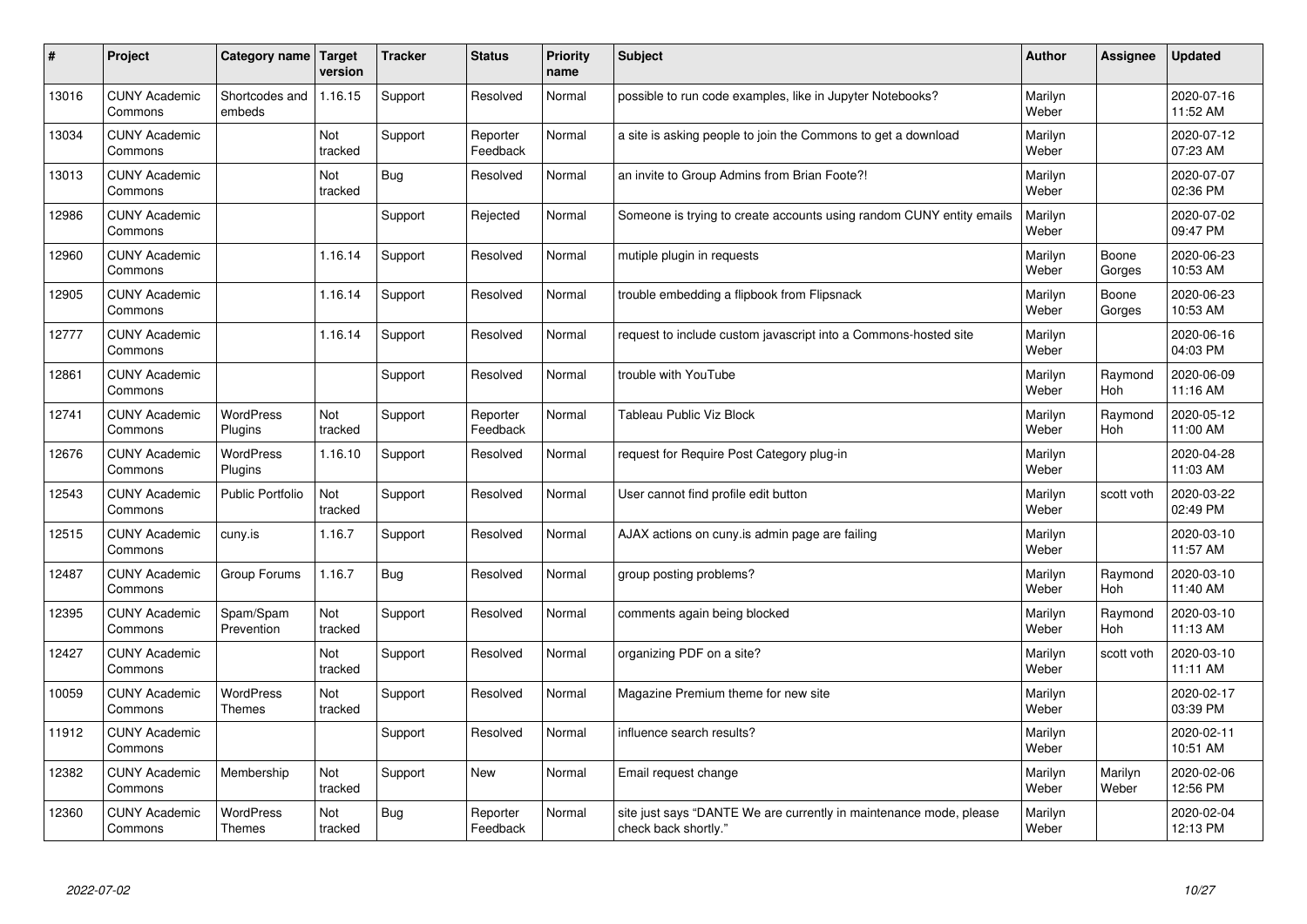| $\sharp$ | Project                         | <b>Category name</b>              | Target<br>version | <b>Tracker</b> | <b>Status</b>        | <b>Priority</b><br>name | <b>Subject</b>                                                                       | <b>Author</b>    | Assignee        | <b>Updated</b>         |
|----------|---------------------------------|-----------------------------------|-------------------|----------------|----------------------|-------------------------|--------------------------------------------------------------------------------------|------------------|-----------------|------------------------|
| 12352    | <b>CUNY Academic</b><br>Commons |                                   | Not<br>tracked    | Support        | <b>New</b>           | Normal                  | 'posts list" page builder block option                                               | Marilyn<br>Weber |                 | 2020-02-03<br>01:29 PM |
| 12350    | <b>CUNY Academic</b><br>Commons | Blogs<br>(BuddyPress)             | Not<br>tracked    | Support        | Reporter<br>Feedback | Normal                  | URL creation problem                                                                 | Marilyn<br>Weber |                 | 2020-02-03<br>11:27 AM |
| 12346    | <b>CUNY Academic</b><br>Commons | Redmine                           |                   | Support        | Resolved             | Normal                  | another Redmine request                                                              | Marilyn<br>Weber | Matt Gold       | 2020-01-30<br>08:20 PM |
| 12334    | <b>CUNY Academic</b><br>Commons |                                   |                   | Support        | Resolved             | Normal                  | request for a Redmine account                                                        | Marilyn<br>Weber | Matt Gold       | 2020-01-30<br>12:01 PM |
| 12302    | <b>CUNY Academic</b><br>Commons | <b>WordPress</b><br><b>Themes</b> | 1.16.4            | Support        | Resolved             | Normal                  | Pictorio theme request                                                               | Marilyn<br>Weber | Raymond<br>Hoh  | 2020-01-28<br>11:44 AM |
| 12205    | <b>CUNY Academic</b><br>Commons |                                   |                   | Support        | Rejected             | Normal                  | possible update to the 2019 theme?                                                   | Marilyn<br>Weber |                 | 2020-01-14<br>12:08 PM |
| 12137    | <b>CUNY Academic</b><br>Commons | <b>WordPress</b><br><b>Themes</b> | Not<br>tracked    | Support        | Resolved             | Normal                  | media player problem                                                                 | Marilyn<br>Weber |                 | 2019-12-12<br>08:52 PM |
| 12190    | <b>CUNY Academic</b><br>Commons | Blogs<br>(BuddyPress)             | Not<br>tracked    | Support        | Resolved             | Normal                  | Site avatar in directory is not what user expects                                    | Marilyn<br>Weber |                 | 2019-12-12<br>08:51 PM |
| 12156    | <b>CUNY Academic</b><br>Commons | <b>Blogs</b><br>(BuddyPress)      | Not<br>tracked    | Support        | Resolved             | Normal                  | My Sites list (Commons Profile or Sites directory) doesn't match toolbar<br>dropdown | Marilyn<br>Weber |                 | 2019-12-11<br>10:20 AM |
| 12176    | <b>CUNY Academic</b><br>Commons |                                   | Not<br>tracked    | Support        | Resolved             | Normal                  | Mp4s?                                                                                | Marilyn<br>Weber |                 | 2019-12-05<br>11:04 AM |
| 12165    | <b>CUNY Academic</b><br>Commons | <b>BuddyPress</b><br>(misc)       | Not<br>tracked    | Support        | Resolved             | Normal                  | two reports of Profile problems                                                      | Marilyn<br>Weber | Boone<br>Gorges | 2019-12-04<br>05:06 PM |
| 11977    | <b>CUNY Academic</b><br>Commons |                                   | Not<br>tracked    | Support        | Resolved             | Normal                  | please remove me from many sites                                                     | Marilyn<br>Weber |                 | 2019-11-21<br>01:05 PM |
| 12038    | <b>CUNY Academic</b><br>Commons |                                   | 1.15.13           | Bug            | Resolved             | Normal                  | admin visibility problem at careerplan.commons.gc.cuny.edu                           | Marilyn<br>Weber |                 | 2019-11-12<br>10:20 AM |
| 11907    | <b>CUNY Academic</b><br>Commons | <b>Public Portfolio</b>           | 1.15.13           | Support        | Resolved             | Normal                  | more publications problems (in profile)                                              | Marilyn<br>Weber |                 | 2019-11-04<br>11:16 AM |
| 11915    | <b>CUNY Academic</b><br>Commons |                                   | Not<br>tracked    | Support        | Resolved             | Normal                  | User not in list                                                                     | Marilyn<br>Weber |                 | 2019-10-28<br>10:13 AM |
| 11964    | <b>CUNY Academic</b><br>Commons | Layout                            | 1.15.12           | Bug            | Resolved             | Normal                  | https://commons.gc.cuny.edu/create/ not displaying correctly in Edge                 | Marilyn<br>Weber | Raymond<br>Hoh  | 2019-10-22<br>11:54 AM |
| 11961    | <b>CUNY Academic</b><br>Commons | Membership                        | Not<br>tracked    | Support        | Resolved             | Normal                  | switch email for student user                                                        | Marilyn<br>Weber |                 | 2019-10-09<br>01:56 PM |
| 11832    | <b>CUNY Academic</b><br>Commons | WordPress<br>Plugins              | 1.15.11           | Support        | Resolved             | Normal                  | Yoast SEO premium for sexgenlab.org                                                  | Marilyn<br>Weber |                 | 2019-10-08<br>11:22 AM |
| 11811    | <b>CUNY Academic</b><br>Commons |                                   | Not<br>tracked    | Support        | Duplicate            | Normal                  | Content of Publications widget on profile page being erased on save                  | Marilyn<br>Weber |                 | 2019-10-08<br>11:16 AM |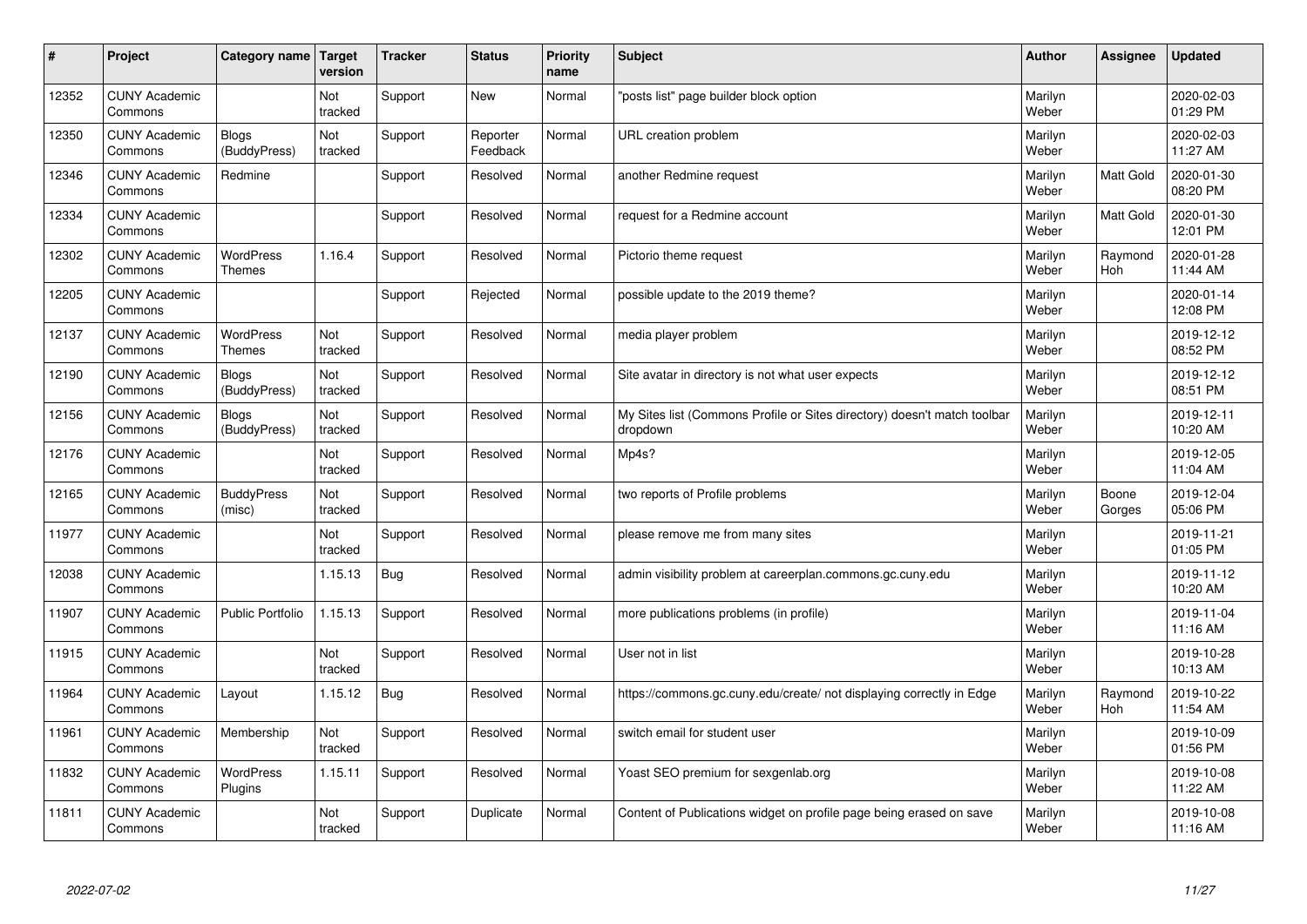| #     | Project                         | Category name                     | Target<br>version | <b>Tracker</b> | <b>Status</b>        | <b>Priority</b><br>name | <b>Subject</b>                                                                                        | <b>Author</b>    | <b>Assignee</b>  | <b>Updated</b>         |
|-------|---------------------------------|-----------------------------------|-------------------|----------------|----------------------|-------------------------|-------------------------------------------------------------------------------------------------------|------------------|------------------|------------------------|
| 11922 | <b>CUNY Academic</b><br>Commons | Membership                        | Not<br>tracked    | Support        | Resolved             | Normal                  | https://commons.gc.cuny.edu/members/cunyhealthequity/                                                 | Marilyn<br>Weber |                  | 2019-10-02<br>04:05 PM |
| 11865 | <b>CUNY Academic</b><br>Commons | Onboarding                        | 1.15.10           | <b>Bug</b>     | Resolved             | Normal                  | Site name not appearing in "Membership" lists of Invitation modal                                     | Marilyn<br>Weber | Boone<br>Gorges  | 2019-09-24<br>11:09 AM |
| 11519 | <b>CUNY Academic</b><br>Commons |                                   | Not<br>tracked    | Support        | Assigned             | Normal                  | comment option not appearing                                                                          | Marilyn<br>Weber |                  | 2019-09-24<br>10:28 AM |
| 11848 | <b>CUNY Academic</b><br>Commons |                                   | Not<br>tracked    | Support        | Hold                 | Normal                  | a Dean of Faculty wants to share a large file                                                         | Marilyn<br>Weber |                  | 2019-09-24<br>08:44 AM |
| 11896 | <b>CUNY Academic</b><br>Commons |                                   | Not<br>tracked    | Support        | Resolved             | Normal                  | https://thenurseswritingproject.commons.gc.cuny.edu                                                   | Marilyn<br>Weber |                  | 2019-09-24<br>08:09 AM |
| 11866 | <b>CUNY Academic</b><br>Commons | <b>WordPress</b><br><b>Themes</b> | 1.15.10           | Support        | Resolved             | Normal                  | problem with project widget and the 'skills' to generate tags                                         | Marilyn<br>Weber | Raymond<br>Hoh   | 2019-09-19<br>03:20 PM |
| 10273 | <b>CUNY Academic</b><br>Commons | Registration                      | Not<br>tracked    | Support        | Reporter<br>Feedback | Normal                  | users combining CF and campus address                                                                 | Marilyn<br>Weber |                  | 2019-09-18<br>10:58 AM |
| 11225 | <b>CUNY Academic</b><br>Commons |                                   | Not<br>tracked    | Support        | Resolved             | Normal                  | bulk upload?                                                                                          | Marilyn<br>Weber |                  | 2019-09-18<br>10:31 AM |
| 9134  | <b>CUNY Academic</b><br>Commons | Membership                        | Not<br>tracked    | Support        | Abandoned            | Normal                  | former user                                                                                           | Marilyn<br>Weber | <b>Matt Gold</b> | 2019-09-18<br>10:26 AM |
| 11813 | <b>CUNY Academic</b><br>Commons | <b>WordPress</b><br>Plugins       | 1.15.9            | Support        | Resolved             | Normal                  | Change Password Protected Message" plugin requests                                                    | Marilyn<br>Weber |                  | 2019-09-10<br>05:57 PM |
| 11787 | <b>CUNY Academic</b><br>Commons |                                   | Not<br>tracked    | Support        | Reporter<br>Feedback | Normal                  | automated comments notifications on ZenDesk                                                           | Marilyn<br>Weber |                  | 2019-08-26<br>06:18 PM |
| 11771 | <b>CUNY Academic</b><br>Commons |                                   | Not<br>tracked    | Support        | Reporter<br>Feedback | Normal                  | post displays in sections                                                                             | Marilyn<br>Weber |                  | 2019-08-20<br>10:34 AM |
| 11650 | <b>CUNY Academic</b><br>Commons |                                   | Not<br>tracked    | Support        | Resolved             | Normal                  | https://commons.gc.cuny.edu/groups/introduction-to-literary-studies-eng<br>ish-252-at-hunter-college/ | Marilyn<br>Weber |                  | 2019-07-18<br>02:28 PM |
| 11647 | <b>CUNY Academic</b><br>Commons |                                   | 1.15.6            | Support        | Resolved             | Normal                  | <b>Tribulant Newsletters update</b>                                                                   | Marilyn<br>Weber |                  | 2019-07-18<br>02:27 PM |
| 11634 | <b>CUNY Academic</b><br>Commons | <b>WordPress</b><br>(misc)        | Not<br>tracked    | Bug            | Rejected             | Normal                  | 'Insert Read More Tag" working oddly                                                                  | Marilyn<br>Weber | Raymond<br>Hoh   | 2019-07-15<br>11:48 PM |
| 11609 | <b>CUNY Academic</b><br>Commons |                                   | 1.15.5            | Support        | Resolved             | Normal                  | <b>Mixed Content flag</b>                                                                             | Marilyn<br>Weber |                  | 2019-06-27<br>06:54 PM |
| 11567 | <b>CUNY Academic</b><br>Commons | <b>Group Files</b>                | 1.15.4            | Bug            | Resolved             | Normal                  | Group files pagination doesn't work properly in folders                                               | Marilyn<br>Weber | Boone<br>Gorges  | 2019-06-25<br>04:22 PM |
| 10838 | <b>CUNY Academic</b><br>Commons |                                   | 1.15.3            | Support        | Rejected             | Normal                  | two plugin/theme requests from a digital fellow                                                       | Marilyn<br>Weber |                  | 2019-06-11<br>10:31 AM |
| 11516 | <b>CUNY Academic</b><br>Commons | Membership                        | Not<br>tracked    | Support        | Resolved             | Normal                  | request for email change                                                                              | Marilyn<br>Weber |                  | 2019-06-04<br>01:48 PM |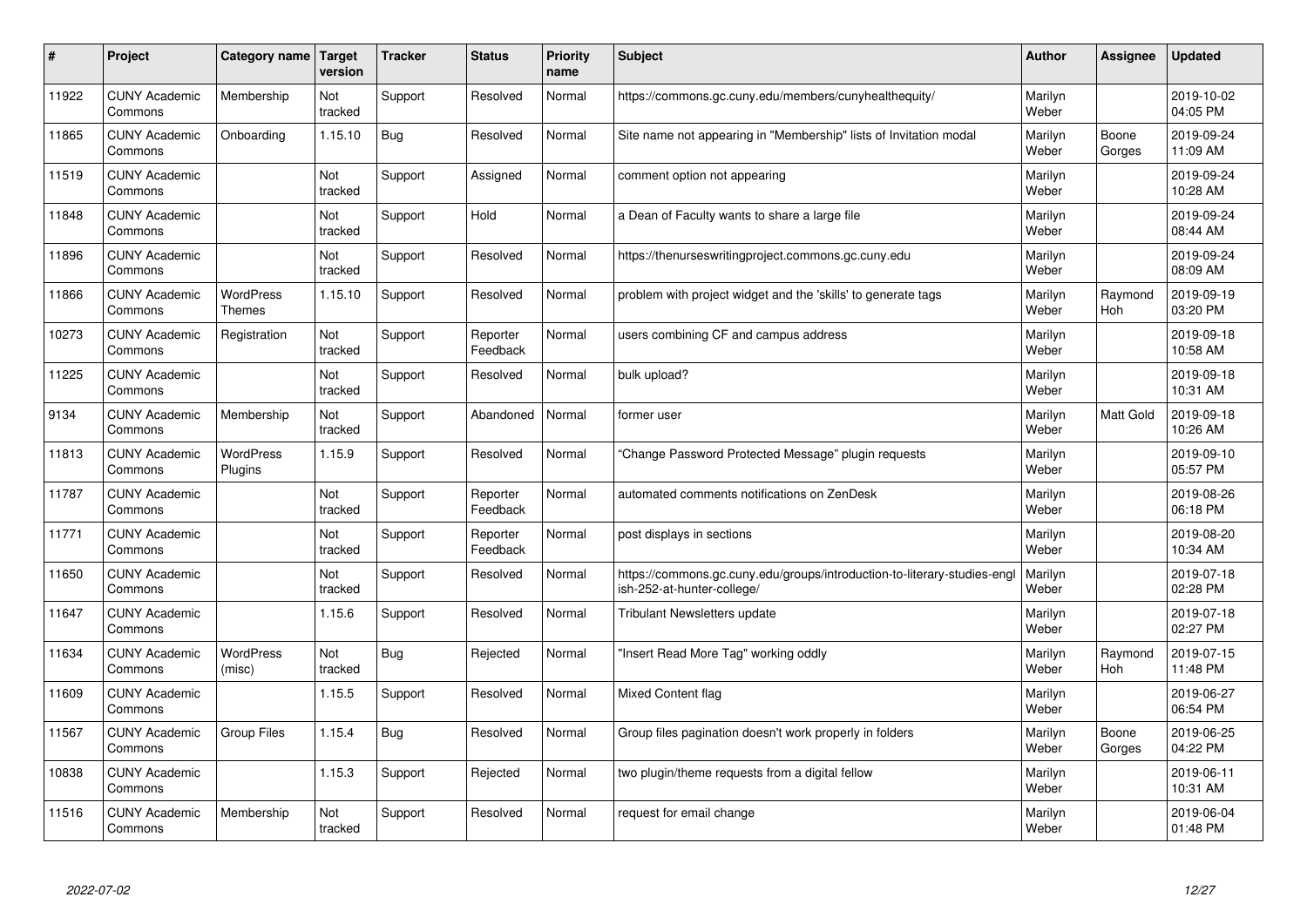| $\sharp$ | Project                         | Category name                     | Target<br>version | <b>Tracker</b> | <b>Status</b>        | <b>Priority</b><br>name | <b>Subject</b>                                               | <b>Author</b>    | Assignee              | <b>Updated</b>         |
|----------|---------------------------------|-----------------------------------|-------------------|----------------|----------------------|-------------------------|--------------------------------------------------------------|------------------|-----------------------|------------------------|
| 11509    | <b>CUNY Academic</b><br>Commons |                                   | Not<br>tracked    | Support        | Reporter<br>Feedback | Normal                  | deleted Page causing a Menu problem?                         | Marilyn<br>Weber |                       | 2019-06-04<br>09:54 AM |
| 11002    | <b>CUNY Academic</b><br>Commons |                                   | Not<br>tracked    | Support        | Resolved             | Normal                  | open link in a new tab not working                           | Marilyn<br>Weber |                       | 2019-06-03<br>07:57 PM |
| 11453    | <b>CUNY Academic</b><br>Commons | <b>WordPress</b><br>(misc)        | 1.15.2            | Bug            | Resolved             | Normal                  | 403 error on Firefox                                         | Marilyn<br>Weber | Raymond<br><b>Hoh</b> | 2019-05-28<br>11:46 AM |
| 11483    | <b>CUNY Academic</b><br>Commons |                                   | 1.15.2            | <b>Bug</b>     | Resolved             | Normal                  | 'Add New user" not working                                   | Marilyn<br>Weber |                       | 2019-05-21<br>02:26 PM |
| 11448    | <b>CUNY Academic</b><br>Commons | <b>BuddyPress</b><br>(misc)       | 1.15.1            | Support        | Resolved             | Normal                  | sole administrator listed on sites is not an admin at all?   | Marilyn<br>Weber | Raymond<br>Hoh        | 2019-05-14<br>11:15 AM |
| 11294    | <b>CUNY Academic</b><br>Commons | Account<br>settings               | Not<br>tracked    | Support        | Resolved             | Normal                  | student emgail change                                        | Marilyn<br>Weber | Matt Gold             | 2019-04-07<br>09:11 PM |
| 10986    | <b>CUNY Academic</b><br>Commons |                                   | Not<br>tracked    | Support        | Resolved             | Normal                  | PDF embedder provoking error                                 | Marilyn<br>Weber |                       | 2019-03-29<br>04:28 PM |
| 11267    | <b>CUNY Academic</b><br>Commons |                                   |                   | Support        | Rejected             | Normal                  | signing up with a nonCUNY signup code from the Register page | Marilyn<br>Weber |                       | 2019-03-26<br>03:00 PM |
| 11233    | <b>CUNY Academic</b><br>Commons |                                   | 1.14.9            | Support        | Resolved             | Normal                  | Hotjar?                                                      | Marilyn<br>Weber |                       | 2019-03-26<br>12:10 PM |
| 11029    | <b>CUNY Academic</b><br>Commons | Authentication                    | 1.14.9            | Support        | Resolved             | Normal                  | Sujatha Fernandes cannot edit her site                       | Marilyn<br>Weber | Raymond<br>Hoh        | 2019-03-26<br>12:10 PM |
| 11149    | <b>CUNY Academic</b><br>Commons |                                   | Not<br>tracked    | Support        | Reporter<br>Feedback | Normal                  | comments getting blocked                                     | Marilyn<br>Weber | Raymond<br>Hoh        | 2019-03-26<br>11:40 AM |
| 11147    | <b>CUNY Academic</b><br>Commons | Membership                        | Not<br>tracked    | Support        | Resolved             | Normal                  | employee email change                                        | Marilyn<br>Weber |                       | 2019-03-12<br>03:58 PM |
| 11217    | <b>CUNY Academic</b><br>Commons | Membership                        | Not<br>tracked    | Support        | Resolved             | Normal                  | Another email update                                         | Marilyn<br>Weber |                       | 2019-03-12<br>03:37 PM |
| 11211    | <b>CUNY Academic</b><br>Commons | <b>WordPress</b><br><b>Themes</b> | 1.14.8            | Support        | Resolved             | Normal                  | user needs to edit the HTML coding                           | Marilyn<br>Weber |                       | 2019-03-12<br>11:20 AM |
| 9518     | <b>CUNY Academic</b><br>Commons |                                   | Not<br>tracked    | Support        | Rejected             | Normal                  | problems with site on Internet Explorer                      | Marilyn<br>Weber | Raymond<br>Hoh        | 2019-03-11<br>11:18 PM |
| 11210    | <b>CUNY Academic</b><br>Commons | Membership                        | Not<br>tracked    | Support        | Resolved             | Normal                  | Please change the email                                      | Marilyn<br>Weber |                       | 2019-03-11<br>04:16 PM |
| 11205    | <b>CUNY Academic</b><br>Commons | WordPress<br>Plugins              | Not<br>tracked    | Support        | Resolved             | Normal                  | problems with Google calendar                                | Marilyn<br>Weber | Raymond<br>Hoh        | 2019-03-11<br>02:17 PM |
| 11198    | <b>CUNY Academic</b><br>Commons |                                   | Not<br>tracked    | Support        | Resolved             | Normal                  | former CUNY employee                                         | Marilyn<br>Weber |                       | 2019-03-07<br>02:21 PM |
| 11091    | <b>CUNY Academic</b><br>Commons | <b>BuddyPress</b><br>Docs         | 1.14.7            | Support        | Resolved             | Normal                  | word limit for comments on a group doc?                      | Marilyn<br>Weber |                       | 2019-02-26<br>02:04 PM |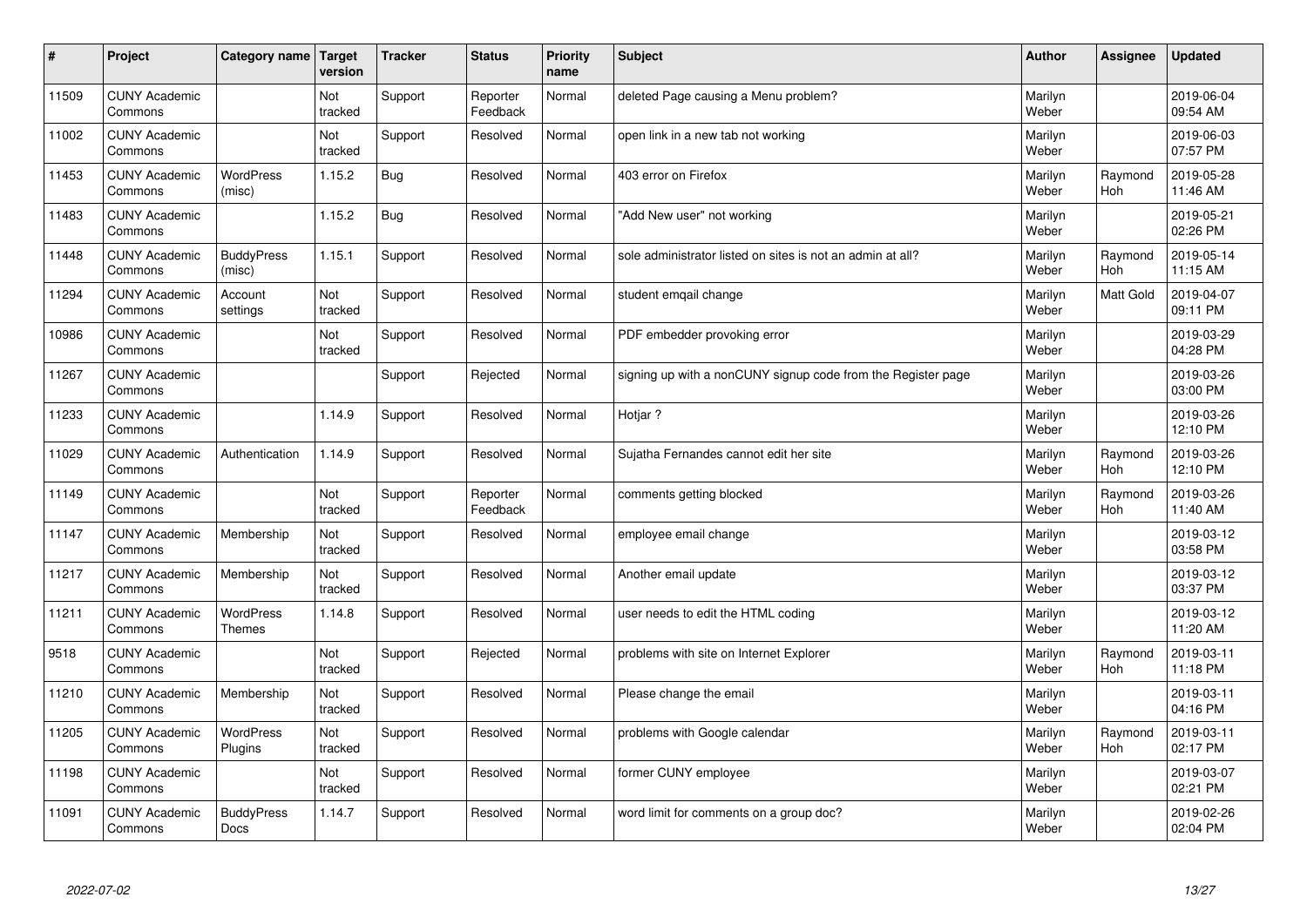| $\sharp$ | Project                         | Category name              | Target<br>version | <b>Tracker</b> | <b>Status</b> | <b>Priority</b><br>name | <b>Subject</b>                                       | <b>Author</b>    | Assignee  | <b>Updated</b>         |
|----------|---------------------------------|----------------------------|-------------------|----------------|---------------|-------------------------|------------------------------------------------------|------------------|-----------|------------------------|
| 11127    | <b>CUNY Academic</b><br>Commons | Membership                 | Not<br>tracked    | Support        | Resolved      | Normal                  | user with new campus affiliation                     | Marilyn<br>Weber |           | 2019-02-19<br>02:09 PM |
| 8481     | <b>CUNY Academic</b><br>Commons | Membership                 | Not<br>tracked    | Support        | Resolved      | Normal                  | admin of http://swipanalytic.org/organizers/         | Marilyn<br>Weber |           | 2019-02-19<br>01:58 PM |
| 11088    | <b>CUNY Academic</b><br>Commons | Group Blogs                | Not<br>tracked    | <b>Bug</b>     | Resolved      | Normal                  | no notification for comments                         | Marilyn<br>Weber |           | 2019-02-15<br>03:30 PM |
| 10941    | <b>CUNY Academic</b><br>Commons | Membership                 | Not<br>tracked    | Support        | Resolved      | Normal                  | update user email                                    | Marilyn<br>Weber |           | 2019-02-13<br>02:24 PM |
| 11031    | <b>CUNY Academic</b><br>Commons |                            | Not<br>tracked    | Support        | Resolved      | Normal                  | new group with seemingly old topics                  | Marilyn<br>Weber |           | 2019-02-11<br>12:17 PM |
| 11017    | <b>CUNY Academic</b><br>Commons |                            | Not<br>tracked    | Support        | Resolved      | Normal                  | site didn't save?                                    | Marilyn<br>Weber |           | 2019-01-25<br>03:47 PM |
| 11006    | <b>CUNY Academic</b><br>Commons | Groups (misc)              | 1.14.6            | Support        | Resolved      | Normal                  | removing members from a group isn't working          | Marilyn<br>Weber |           | 2019-01-24<br>03:18 PM |
| 11003    | <b>CUNY Academic</b><br>Commons |                            | Not<br>tracked    | Support        | Resolved      | Normal                  | user email change                                    | Marilyn<br>Weber |           | 2019-01-24<br>02:50 PM |
| 10932    | <b>CUNY Academic</b><br>Commons |                            |                   | Support        | Resolved      | Normal                  | add me as admin to meenaalexander.com                | Marilyn<br>Weber | Matt Gold | 2019-01-09<br>02:12 PM |
| 10910    | <b>CUNY Academic</b><br>Commons | Membership                 | Not<br>tracked    | Support        | Resolved      | Normal                  | request to be an admin to a prof's site              | Marilyn<br>Weber |           | 2019-01-04<br>10:45 AM |
| 10850    | <b>CUNY Academic</b><br>Commons |                            |                   | Support        | Rejected      | Normal                  | Gravity form being resent                            | Marilyn<br>Weber |           | 2018-12-20<br>10:18 PM |
| 10820    | <b>CUNY Academic</b><br>Commons |                            | Not<br>tracked    | Support        | Resolved      | Normal                  | retrieve deleted pages/posts                         | Marilyn<br>Weber |           | 2018-12-13<br>06:33 PM |
| 10810    | <b>CUNY Academic</b><br>Commons | <b>WordPress</b><br>(misc) | 1.14.2            | Bug            | Resolved      | Normal                  | Sites set as public are becoming private             | Marilyn<br>Weber |           | 2018-12-11<br>10:15 AM |
| 10571    | <b>CUNY Academic</b><br>Commons |                            | Not<br>tracked    | Support        | Abandoned     | Normal                  | newsletter queue problem                             | Marilyn<br>Weber |           | 2018-12-10<br>03:58 PM |
| 10440    | <b>CUNY Academic</b><br>Commons |                            | Not<br>tracked    | Support        | Resolved      | Normal                  | Acert post problem                                   | Marilyn<br>Weber |           | 2018-12-10<br>03:57 PM |
| 10298    | <b>CUNY Academic</b><br>Commons |                            | Not<br>tracked    | Support        | Resolved      | Normal                  | RSS feed to itunes problem                           | Marilyn<br>Weber |           | 2018-12-10<br>03:57 PM |
| 10257    | <b>CUNY Academic</b><br>Commons | Membership                 | Not<br>tracked    | Support        | Resolved      | Normal                  | change the email from @login.cuny.edu to campu email | Marilyn<br>Weber |           | 2018-12-10<br>03:55 PM |
| 10133    | <b>CUNY Academic</b><br>Commons | WordPress<br>(misc)        | Not<br>tracked    | Support        | Resolved      | Normal                  | two Commons sites to be migrated elsewhere           | Marilyn<br>Weber |           | 2018-12-10<br>03:54 PM |
| 9889     | <b>CUNY Academic</b><br>Commons |                            | Not<br>tracked    | Support        | Resolved      | Normal                  | remove comments from activity feed?                  | Marilyn<br>Weber |           | 2018-12-10<br>03:53 PM |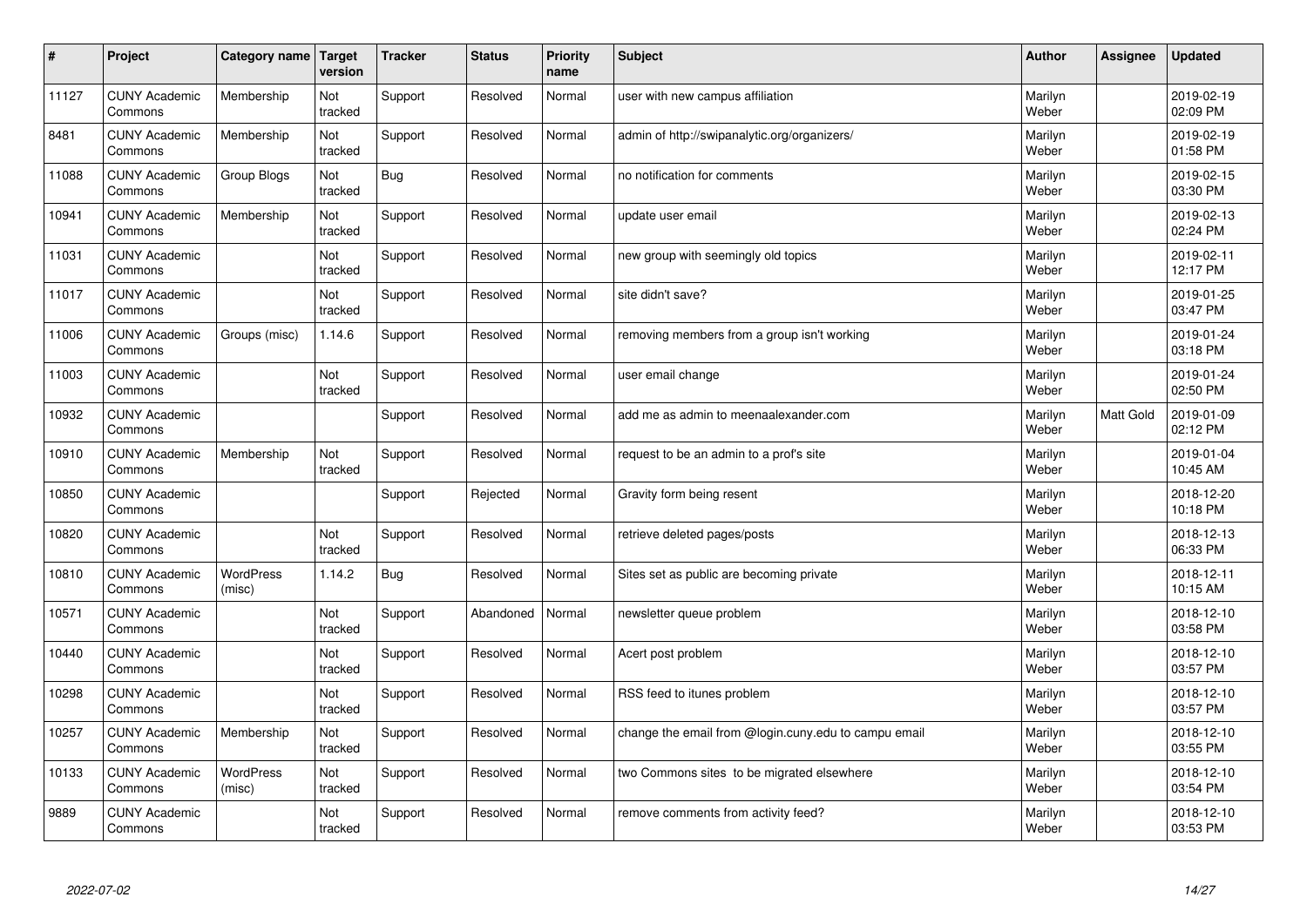| $\vert$ # | Project                         | <b>Category name</b>        | Target<br>version | <b>Tracker</b> | <b>Status</b>        | <b>Priority</b><br>name | <b>Subject</b>                                      | <b>Author</b>    | Assignee         | <b>Updated</b>         |
|-----------|---------------------------------|-----------------------------|-------------------|----------------|----------------------|-------------------------|-----------------------------------------------------|------------------|------------------|------------------------|
| 9779      | <b>CUNY Academic</b><br>Commons | Membership                  | Not<br>tracked    | Support        | Resolved             | Normal                  | user not sure if she is registered.                 | Marilyn<br>Weber |                  | 2018-12-10<br>03:53 PM |
| 9726      | <b>CUNY Academic</b><br>Commons | <b>WordPress</b><br>Plugins | Not<br>tracked    | Support        | Abandoned            | Normal                  | technical error on Contact page                     | Marilyn<br>Weber |                  | 2018-12-10<br>03:53 PM |
| 8978      | <b>CUNY Academic</b><br>Commons | Groups (misc)               | Not<br>tracked    | Support        | Resolved             | Normal                  | removing old groups                                 | Marilyn<br>Weber |                  | 2018-12-10<br>03:52 PM |
| 10772     | <b>CUNY Academic</b><br>Commons | Groups (misc)               | 1.14.2            | Bug            | Resolved             | Normal                  | can't create groups                                 | Marilyn<br>Weber |                  | 2018-12-04<br>10:42 AM |
| 10657     | <b>CUNY Academic</b><br>Commons |                             | Not<br>tracked    | Support        | Reporter<br>Feedback | Normal                  | child theme problems                                | Marilyn<br>Weber |                  | 2018-11-08<br>01:19 PM |
| 10606     | <b>CUNY Academic</b><br>Commons | cdev.gc.cuny.ed<br>u.       | Not<br>tracked    | Support        | Resolved             | Normal                  | problems with testing environment                   | Marilyn<br>Weber |                  | 2018-11-02<br>10:27 AM |
| 9886      | <b>CUNY Academic</b><br>Commons | cuny.is                     | Not<br>tracked    | Support        | Resolved             | Normal                  | cuny.is SSL                                         | Marilyn<br>Weber |                  | 2018-10-26<br>02:07 PM |
| 10407     | <b>CUNY Academic</b><br>Commons |                             | Not<br>tracked    | Support        | Resolved             | Normal                  | toolbar problem                                     | Marilyn<br>Weber | Boone<br>Gorges  | 2018-10-23<br>10:52 AM |
| 10537     | <b>CUNY Academic</b><br>Commons |                             | Not<br>tracked    | Bug            | Resolved             | Normal                  | jpegs not showing                                   | Marilyn<br>Weber |                  | 2018-10-23<br>10:51 AM |
| 10562     | <b>CUNY Academic</b><br>Commons |                             |                   | Bug            | Rejected             | Normal                  | Commons is down                                     | Marilyn<br>Weber |                  | 2018-10-23<br>10:49 AM |
| 10387     | <b>CUNY Academic</b><br>Commons | Membership                  | Not<br>tracked    | Support        | Resolved             | Normal                  | remove user page                                    | Marilyn<br>Weber |                  | 2018-09-28<br>02:26 PM |
| 5992      | <b>CUNY Academic</b><br>Commons | Email<br>Notifications      | Future<br>release | Feature        | <b>New</b>           | Normal                  | Changing the From line of autogenerated blog emails | Marilyn<br>Weber |                  | 2018-09-27<br>05:19 PM |
| 10361     | <b>CUNY Academic</b><br>Commons | Group Forums                | 1.13.10           | Bug            | Resolved             | Normal                  | forum post pending oddity                           | Marilyn<br>Weber |                  | 2018-09-25<br>10:45 AM |
| 10266     | <b>CUNY Academic</b><br>Commons |                             |                   | Support        | Resolved             | Normal                  | GC email change requested                           | Marilyn<br>Weber | Matt Gold        | 2018-08-30<br>03:07 PM |
| 10260     | <b>CUNY Academic</b><br>Commons |                             |                   | <b>Bug</b>     | Rejected             | Normal                  | bad activation email                                | Marilyn<br>Weber |                  | 2018-08-30<br>01:25 PM |
| 10176     | <b>CUNY Academic</b><br>Commons | Documentation               | Not<br>tracked    | Bug            | Resolved             | Normal                  | domain mapping requests                             | Marilyn<br>Weber | scott voth       | 2018-08-29<br>05:30 PM |
| 10240     | <b>CUNY Academic</b><br>Commons | WordPress<br>Plugins        | 1.13.8            | Support        | Resolved             | Normal                  | require-featured-image plug-in request              | Marilyn<br>Weber |                  | 2018-08-29<br>05:15 PM |
| 10239     | <b>CUNY Academic</b><br>Commons |                             | Not<br>tracked    | Support        | Resolved             | Normal                  | musicroombooking.commons.gc.cuny.edu                | Marilyn<br>Weber |                  | 2018-08-29<br>03:06 PM |
| 10256     | <b>CUNY Academic</b><br>Commons |                             |                   | Support        | Resolved             | Normal                  | email change requested                              | Marilyn<br>Weber | <b>Matt Gold</b> | 2018-08-29<br>02:52 PM |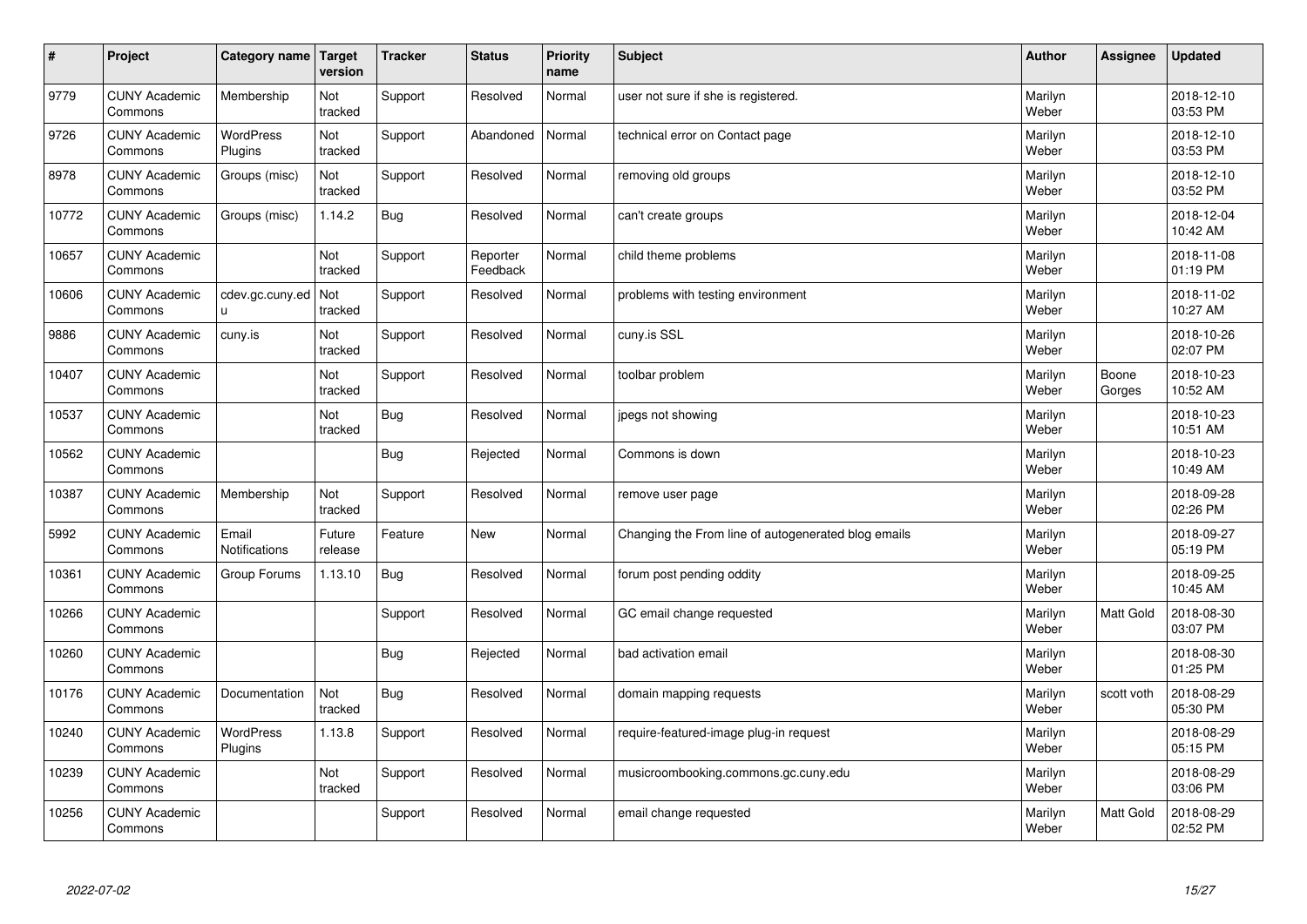| #     | Project                         | Category name   Target      | version           | <b>Tracker</b> | <b>Status</b> | <b>Priority</b><br>name | <b>Subject</b>                                          | <b>Author</b>    | Assignee         | <b>Updated</b>         |
|-------|---------------------------------|-----------------------------|-------------------|----------------|---------------|-------------------------|---------------------------------------------------------|------------------|------------------|------------------------|
| 10227 | <b>CUNY Academic</b><br>Commons |                             |                   | Support        | Resolved      | Normal                  | user incorrectly entered her email address              | Marilyn<br>Weber | Matt Gold        | 2018-08-26<br>08:55 PM |
| 10101 | <b>CUNY Academic</b><br>Commons |                             | 1.13.7            | Bug            | Resolved      | Normal                  | URL changes within Manage section of groups             | Marilyn<br>Weber |                  | 2018-08-03<br>01:54 PM |
| 10066 | <b>CUNY Academic</b><br>Commons | Membership                  | Not<br>tracked    | Support        | Resolved      | Normal                  | add me as an admin to https://pkms.commons.gc.cuny.edu/ | Marilyn<br>Weber |                  | 2018-07-26<br>11:54 AM |
| 10035 | <b>CUNY Academic</b><br>Commons |                             | Not<br>tracked    | Bug            | Resolved      | Normal                  | Reconnecting user to site                               | Marilyn<br>Weber |                  | 2018-07-23<br>11:55 AM |
| 9996  | <b>CUNY Academic</b><br>Commons | Membership                  | Not<br>tracked    | Support        | Rejected      | Normal                  | user email change request                               | Marilyn<br>Weber |                  | 2018-07-16<br>10:49 AM |
| 10006 | <b>CUNY Academic</b><br>Commons | Membership                  | Not<br>tracked    | Support        | Resolved      | Normal                  | another email change request                            | Marilyn<br>Weber |                  | 2018-07-13<br>12:36 PM |
| 9992  | <b>CUNY Academic</b><br>Commons |                             | 1.13.6            | <b>Bug</b>     | Resolved      | Normal                  | ACERT website down again                                | Marilyn<br>Weber |                  | 2018-07-10<br>12:15 PM |
| 9965  | <b>CUNY Academic</b><br>Commons | <b>WordPress</b><br>Plugins | 1.13.4            | Support        | Resolved      | Normal                  | plug-in request for OneTone Companion                   | Marilyn<br>Weber | Raymond<br>Hoh   | 2018-06-26<br>12:00 PM |
| 9949  | <b>CUNY Academic</b><br>Commons |                             | 1.13.4            | Support        | Resolved      | Normal                  | raise storage space limit?                              | Marilyn<br>Weber | Boone<br>Gorges  | 2018-06-26<br>12:00 PM |
| 9955  | <b>CUNY Academic</b><br>Commons | <b>WordPress</b><br>Plugins | 1.13.4            | Support        | Rejected      | Normal                  | docx converter plugin?                                  | Marilyn<br>Weber |                  | 2018-06-26<br>11:39 AM |
| 9927  | <b>CUNY Academic</b><br>Commons | Membership                  | Not<br>tracked    | Support        | Resolved      | Normal                  | wrong email used                                        | Marilyn<br>Weber | <b>Matt Gold</b> | 2018-06-14<br>10:21 AM |
| 9928  | <b>CUNY Academic</b><br>Commons | Account<br>settings         |                   | Support        | Resolved      | Normal                  | email change request from former student                | Marilyn<br>Weber | <b>Matt Gold</b> | 2018-06-14<br>10:20 AM |
| 9919  | <b>CUNY Academic</b><br>Commons |                             | Not<br>tracked    | Bug            | Resolved      | Normal                  | admin of https://sphcurriculum.commons.gc.cuny.edu      | Marilyn<br>Weber |                  | 2018-06-12<br>09:37 PM |
| 9888  | <b>CUNY Academic</b><br>Commons | <b>WordPress</b><br>Plugins | 1.13.3            | Support        | Resolved      | Normal                  | Business directory Plug-in request                      | Marilyn<br>Weber |                  | 2018-06-12<br>11:52 AM |
| 9885  | <b>CUNY Academic</b><br>Commons |                             |                   | Support        | Rejected      | Normal                  | Publications field problem                              | Marilyn<br>Weber |                  | 2018-06-06<br>01:18 PM |
| 9835  | <b>CUNY Academic</b><br>Commons | Group Forums                | Future<br>release | Bug            | Assigned      | Normal                  | add a "like" function?                                  | Marilyn<br>Weber | Erik<br>Trainer  | 2018-06-05<br>01:49 PM |
| 9834  | <b>CUNY Academic</b><br>Commons |                             |                   | Support        | Duplicate     | Normal                  | add a "like" function                                   | Marilyn<br>Weber |                  | 2018-05-25<br>10:38 AM |
| 9823  | <b>CUNY Academic</b><br>Commons | Account<br>settings         | Not<br>tracked    | Support        | Resolved      | Normal                  | email change                                            | Marilyn<br>Weber | Matt Gold        | 2018-05-23<br>01:58 PM |
| 9787  | <b>CUNY Academic</b><br>Commons | Registration                |                   | Support        | Resolved      | Normal                  | email change request                                    | Marilyn<br>Weber | <b>Matt Gold</b> | 2018-05-16<br>09:55 PM |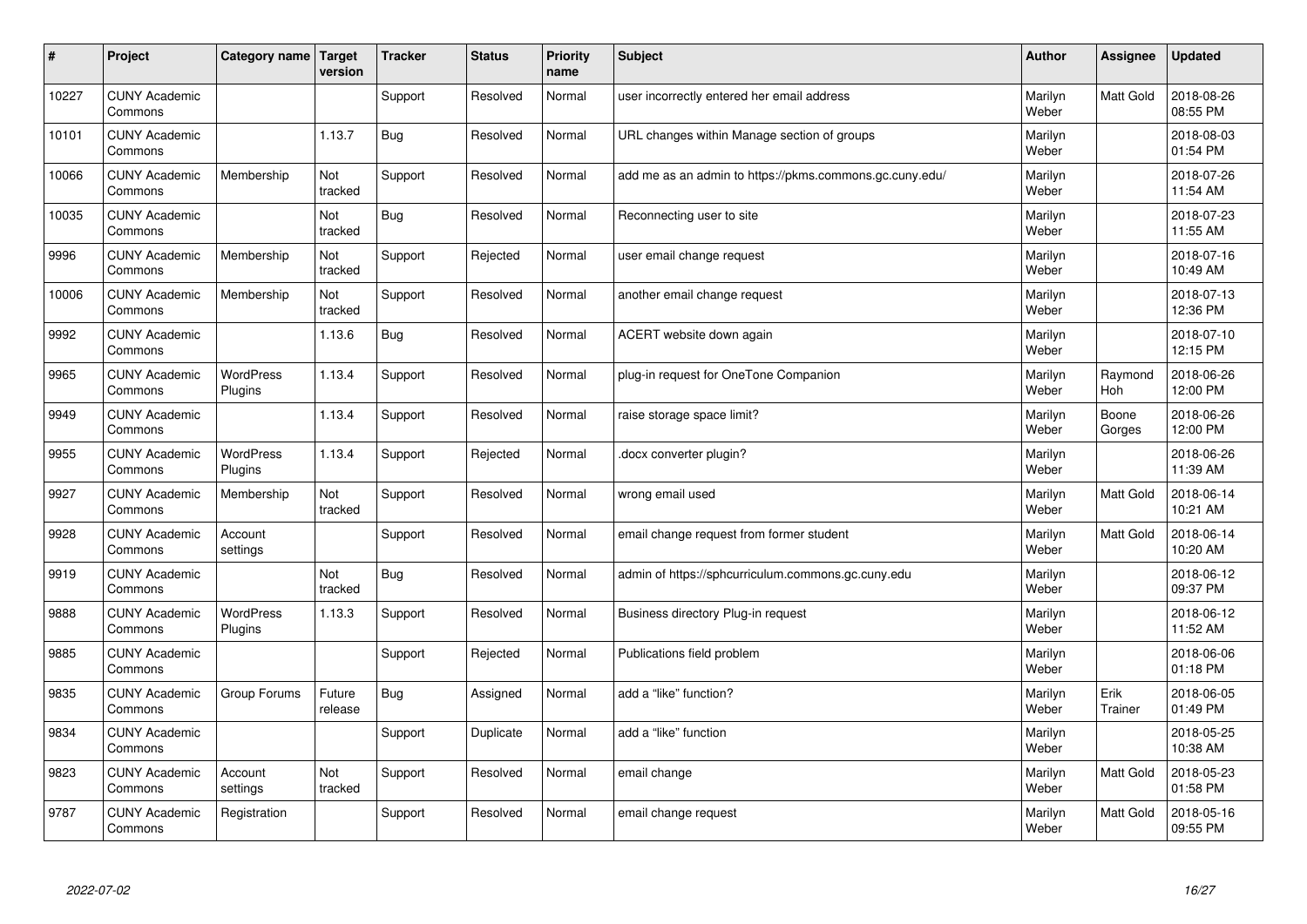| $\vert$ # | Project                         | Category name                     | Target<br>version | <b>Tracker</b> | <b>Status</b>        | <b>Priority</b><br>name | <b>Subject</b>                                    | <b>Author</b>    | Assignee        | <b>Updated</b>         |
|-----------|---------------------------------|-----------------------------------|-------------------|----------------|----------------------|-------------------------|---------------------------------------------------|------------------|-----------------|------------------------|
| 8607      | <b>CUNY Academic</b><br>Commons |                                   | Not<br>tracked    | Support        | <b>New</b>           | Normal                  | Paypal?                                           | Marilyn<br>Weber | Matt Gold       | 2018-05-15<br>01:37 PM |
| 9780      | <b>CUNY Academic</b><br>Commons |                                   | Not<br>tracked    | Support        | Resolved             | Normal                  | remove the phone number on this profile?          | Marilyn<br>Weber |                 | 2018-05-15<br>10:35 AM |
| 9767      | <b>CUNY Academic</b><br>Commons | Registration                      | Not<br>tracked    | Support        | Resolved             | Normal                  | user deleted account but now needs one            | Marilyn<br>Weber |                 | 2018-05-11<br>02:39 PM |
| 8941      | <b>CUNY Academic</b><br>Commons | <b>WordPress</b><br><b>Themes</b> | 1.13.1            | Support        | Resolved             | Normal                  | Theme request: ColorNews                          | Marilyn<br>Weber |                 | 2018-05-08<br>10:42 AM |
| 9725      | <b>CUNY Academic</b><br>Commons |                                   | Not<br>tracked    | Support        | Resolved             | Normal                  | problems with deleting a site                     | Marilyn<br>Weber |                 | 2018-05-07<br>10:24 PM |
| 8446      | <b>CUNY Academic</b><br>Commons | <b>WordPress</b><br>Plugins       | 1.11.14           | Support        | Resolved             | Normal                  | request for multiple accordion menu plugins       | Marilyn<br>Weber |                 | 2018-05-07<br>09:57 PM |
| 9684      | <b>CUNY Academic</b><br>Commons |                                   |                   | Support        | Rejected             | Normal                  | SEO cleanup for newlaborforum.cuny.edu            | Marilyn<br>Weber |                 | 2018-04-30<br>10:29 AM |
| 9659      | <b>CUNY Academic</b><br>Commons | Account<br>settings               |                   | Support        | Resolved             | Normal                  | user email change                                 | Marilyn<br>Weber | Matt Gold       | 2018-04-24<br>12:08 PM |
| 9587      | <b>CUNY Academic</b><br>Commons |                                   |                   | Support        | Rejected             | Normal                  | possible request for the "PDF Poster" plugin      | Marilyn<br>Weber |                 | 2018-04-24<br>10:52 AM |
| 9604      | <b>CUNY Academic</b><br>Commons |                                   | Not<br>tracked    | Support        | Resolved             | Normal                  | I (Marilyn) can only log into cdev as teststudent | Marilyn<br>Weber |                 | 2018-04-21<br>10:20 AM |
| 9535      | <b>CUNY Academic</b><br>Commons |                                   | Not<br>tracked    | Support        | Resolved             | Normal                  | admin for https://video.commons.gc.cuny.edu/?     | Marilyn<br>Weber | Matt Gold       | 2018-04-13<br>05:06 PM |
| 9500      | <b>CUNY Academic</b><br>Commons | <b>WordPress</b><br>Plugins       | 1.12.12           | Support        | Resolved             | Normal                  | PowerPoint in the media library?                  | Marilyn<br>Weber | Raymond<br>Hoh  | 2018-04-12<br>02:28 PM |
| 9207      | <b>CUNY Academic</b><br>Commons |                                   | Future<br>release | Support        | Reporter<br>Feedback | Normal                  | display dashboards made in Tableau?               | Marilyn<br>Weber | Boone<br>Gorges | 2018-04-10<br>10:42 AM |
| 9275      | <b>CUNY Academic</b><br>Commons |                                   |                   | Support        | Rejected             | Normal                  | soft chalk page?                                  | Marilyn<br>Weber | Boone<br>Gorges | 2018-04-09<br>10:37 AM |
| 9541      | <b>CUNY Academic</b><br>Commons | <b>WordPress</b><br>(misc)        | Not<br>tracked    | Support        | Resolved             | Normal                  | repeating header banner                           | Marilyn<br>Weber | Raymond<br>Hoh  | 2018-04-06<br>12:33 PM |
| 9499      | <b>CUNY Academic</b><br>Commons | <b>WordPress</b><br>(misc)        | Not<br>tracked    | Support        | Resolved             | Normal                  | tiny question - preventing dates on posts?        | Marilyn<br>Weber | Raymond<br>Hoh  | 2018-04-04<br>03:55 PM |
| 9477      | <b>CUNY Academic</b><br>Commons | Account<br>settings               |                   | Support        | Resolved             | Normal                  | email change request                              | Marilyn<br>Weber | Matt Gold       | 2018-03-24<br>08:53 AM |
| 9470      | <b>CUNY Academic</b><br>Commons |                                   |                   | <b>Bug</b>     | Resolved             | Normal                  | Users not appearing via "Add New"                 | Marilyn<br>Weber |                 | 2018-03-22<br>07:44 PM |
| 9224      | <b>CUNY Academic</b><br>Commons | <b>Group Files</b>                | 1.13              | Feature        | Resolved             | Normal                  | attachments to forum posts clutter up Files area  | Marilyn<br>Weber | Boone<br>Gorges | 2018-03-22<br>03:34 PM |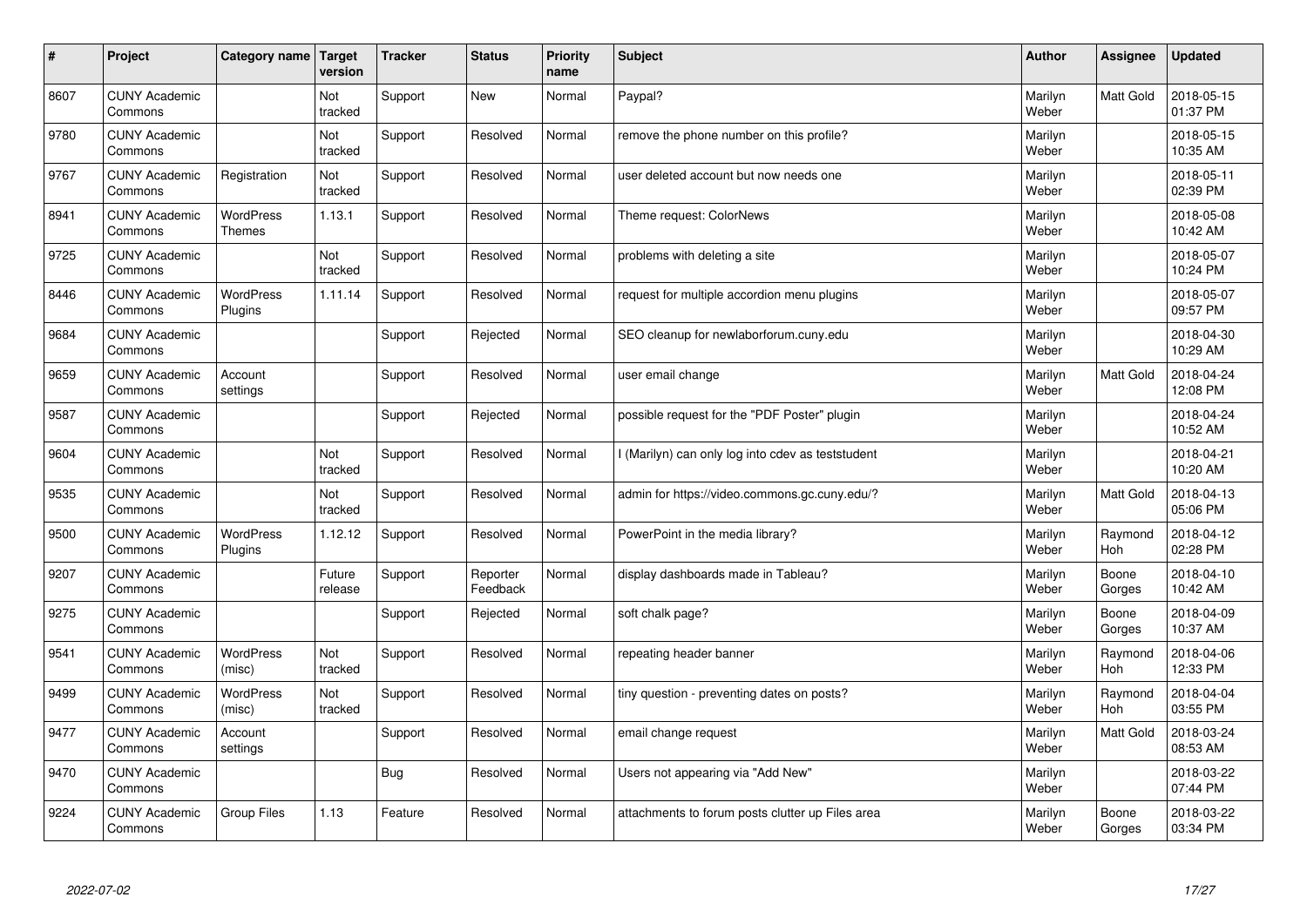| $\sharp$ | Project                         | Category name   Target            | version           | <b>Tracker</b> | <b>Status</b> | <b>Priority</b><br>name | <b>Subject</b>                                      | <b>Author</b>    | Assignee              | <b>Updated</b>         |
|----------|---------------------------------|-----------------------------------|-------------------|----------------|---------------|-------------------------|-----------------------------------------------------|------------------|-----------------------|------------------------|
| 9335     | <b>CUNY Academic</b><br>Commons | <b>WordPress</b><br><b>Themes</b> | 1.12.10           | Bug            | Resolved      | Normal                  | clone http://digitalscholarship.ccny.cuny.edu site? | Marilyn<br>Weber | Boone<br>Gorges       | 2018-03-14<br>12:43 PM |
| 9355     | <b>CUNY Academic</b><br>Commons |                                   | Not<br>tracked    | Support        | Resolved      | Normal                  | 14gb of video?                                      | Marilyn<br>Weber |                       | 2018-03-13<br>11:56 AM |
| 9340     | <b>CUNY Academic</b><br>Commons | <b>WordPress</b><br>Plugins       | 1.12.10           | Bug            | Resolved      | Normal                  | change the web preview?                             | Marilyn<br>Weber | Raymond<br>Hoh        | 2018-03-13<br>11:50 AM |
| 9330     | <b>CUNY Academic</b><br>Commons | <b>WordPress</b><br>Plugins       | 1.12.10           | <b>Bug</b>     | Resolved      | Normal                  | part 2 of problems with the Leaflet plug -in        | Marilyn<br>Weber |                       | 2018-03-04<br>05:58 PM |
| 9282     | <b>CUNY Academic</b><br>Commons | Group Forums                      | 1.12.9            | <b>Bug</b>     | Resolved      | Normal                  | 'Forum ID is missing" error?                        | Marilyn<br>Weber |                       | 2018-02-27<br>10:32 AM |
| 9223     | <b>CUNY Academic</b><br>Commons |                                   | Not<br>tracked    | Support        | Resolved      | Normal                  | moving wordpress sites                              | Marilyn<br>Weber |                       | 2018-02-18<br>08:44 PM |
| 9162     | <b>CUNY Academic</b><br>Commons | Registration                      | Not<br>tracked    | Support        | Resolved      | Normal                  | email change due to user error                      | Marilyn<br>Weber | <b>Matt Gold</b>      | 2018-02-13<br>11:11 AM |
| 9192     | <b>CUNY Academic</b><br>Commons | WordPress<br>Plugins              | 1.12.8            | Bug            | Resolved      | Normal                  | problems with the Leaflet plug -in                  | Marilyn<br>Weber | Boone<br>Gorges       | 2018-02-13<br>11:07 AM |
| 9154     | <b>CUNY Academic</b><br>Commons | Events                            | 1.12.8            | <b>Bug</b>     | Resolved      | Normal                  | problem with group calendar                         | Marilyn<br>Weber | Raymond<br>Hoh        | 2018-02-13<br>10:49 AM |
| 9163     | <b>CUNY Academic</b><br>Commons | Layout                            | 1.12.8            | Support        | Resolved      | Normal                  | Mobile responsiveness issues                        | Marilyn<br>Weber | Raymond<br><b>Hoh</b> | 2018-02-13<br>10:49 AM |
| 9131     | <b>CUNY Academic</b><br>Commons |                                   |                   | Support        | Resolved      | Normal                  | webrecorder.io via Firefox                          | Marilyn<br>Weber |                       | 2018-01-29<br>11:11 AM |
| 9133     | <b>CUNY Academic</b><br>Commons |                                   |                   | Support        | Duplicate     | Normal                  | webrecorder.io                                      | Marilyn<br>Weber |                       | 2018-01-29<br>10:34 AM |
| 9130     | <b>CUNY Academic</b><br>Commons | Homepage<br>Slides                | Not<br>tracked    | Bug            | Resolved      | Normal                  | too many redirects                                  | Marilyn<br>Weber |                       | 2018-01-29<br>10:27 AM |
| 9087     | <b>CUNY Academic</b><br>Commons | WordPress<br>Plugins              | 1.12.7            | Support        | Resolved      | Normal                  | request for WP Social Sharing                       | Marilyn<br>Weber |                       | 2018-01-23<br>11:17 AM |
| 9078     | <b>CUNY Academic</b><br>Commons | WordPress<br>Plugins              | 1.12.7            | Support        | Resolved      | Normal                  | arcgis web maps?                                    | Marilyn<br>Weber | Raymond<br>Hoh        | 2018-01-23<br>11:11 AM |
| 5991     | <b>CUNY Academic</b><br>Commons | Email<br>Notifications            | Future<br>release | Support        | Resolved      | Normal                  | change format of autogenerated blog emails          | Marilyn<br>Weber | Paige<br>Dupont       | 2018-01-12<br>02:55 PM |
| 9062     | <b>CUNY Academic</b><br>Commons |                                   | Not<br>tracked    | Bug            | Resolved      | Normal                  | re-add me as admin of https://commons.gc.cuny.edu/  | Marilyn<br>Weber |                       | 2018-01-08<br>12:03 PM |
| 9026     | <b>CUNY Academic</b><br>Commons | <b>WordPress</b><br>Plugins       | 1.12.6            | Support        | Resolved      | Normal                  | plugin request from Carlos Guevara                  | Marilyn<br>Weber |                       | 2018-01-03<br>09:33 AM |
| 9033     | <b>CUNY Academic</b><br>Commons |                                   |                   | Support        | Rejected      | Normal                  | Site search terms                                   | Marilyn<br>Weber |                       | 2017-12-22<br>01:10 PM |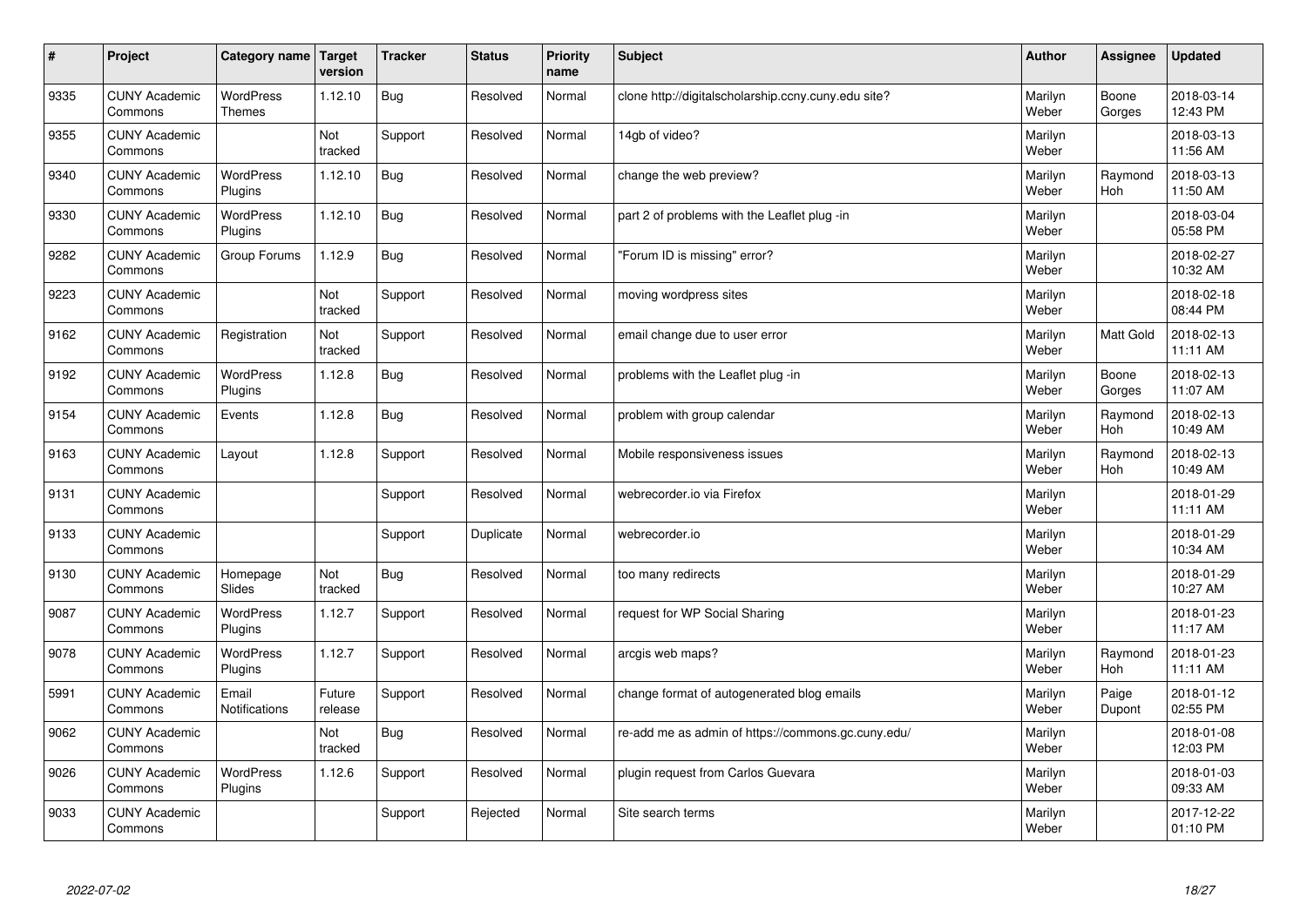| $\pmb{\sharp}$ | Project                         | <b>Category name</b>        | Target<br>version | <b>Tracker</b> | <b>Status</b> | <b>Priority</b><br>name | <b>Subject</b>                                 | <b>Author</b>    | Assignee         | <b>Updated</b>         |
|----------------|---------------------------------|-----------------------------|-------------------|----------------|---------------|-------------------------|------------------------------------------------|------------------|------------------|------------------------|
| 9004           | <b>CUNY Academic</b><br>Commons | Membership                  | Not<br>tracked    | Support        | Resolved      | Normal                  | email change request                           | Marilyn<br>Weber |                  | 2017-12-14<br>12:27 PM |
| 8893           | <b>CUNY Academic</b><br>Commons | <b>Social Paper</b>         | 1.12.1            | Support        | Resolved      | Normal                  | Social paper won't connect to group?           | Marilyn<br>Weber |                  | 2017-12-11<br>01:16 PM |
| 8924           | <b>CUNY Academic</b><br>Commons | <b>WordPress</b><br>Plugins | 1.12.4            | <b>Bug</b>     | Resolved      | Normal                  | auto-remove feature on http://pcp.gc.cuny.edu  | Marilyn<br>Weber | <b>Matt Gold</b> | 2017-12-04<br>10:18 AM |
| 8937           | <b>CUNY Academic</b><br>Commons |                             | Not<br>tracked    | <b>Bug</b>     | Resolved      | Normal                  | videos gone                                    | Marilyn<br>Weber |                  | 2017-12-01<br>11:27 AM |
| 8908           | <b>CUNY Academic</b><br>Commons | <b>WordPress</b><br>Plugins | 1.12.2            | Support        | Resolved      | Normal                  | Plugin request from Steve Brier                | Marilyn<br>Weber |                  | 2017-11-27<br>11:39 AM |
| 5684           | <b>CUNY Academic</b><br>Commons | <b>Group Files</b>          | Not<br>tracked    | <b>Bug</b>     | Resolved      | Normal                  | Making Group files appear as Blog entries      | Marilyn<br>Weber | Boone<br>Gorges  | 2017-11-20<br>03:28 PM |
| 7328           | <b>CUNY Academic</b><br>Commons | WordPress<br>Plugins        | Not<br>tracked    | <b>Bug</b>     | Resolved      | Normal                  | technical issue with the Events Manager plugin | Marilyn<br>Weber | Raymond<br>Hoh   | 2017-11-15<br>06:19 PM |
| 5968           | <b>CUNY Academic</b><br>Commons | Membership                  | Not<br>tracked    | <b>Bug</b>     | Resolved      | Normal                  | Deleting account without knowing password      | Marilyn<br>Weber | Matt Gold        | 2017-11-15<br>06:19 PM |
| 5772           | <b>CUNY Academic</b><br>Commons | Membership                  | Not<br>tracked    | Support        | Resolved      | Normal                  | User email change and forgotten password       | Marilyn<br>Weber | Matt Gold        | 2017-11-15<br>06:18 PM |
| 7619           | <b>CUNY Academic</b><br>Commons | Membership                  | Not<br>tracked    | Support        | Resolved      | Normal                  | outside users for a site that isn't a class?   | Marilyn<br>Weber | Matt Gold        | 2017-11-15<br>06:18 PM |
| 6866           | <b>CUNY Academic</b><br>Commons |                             | Not<br>tracked    | Support        | Resolved      | Normal                  | User would like to have her account deleted    | Marilyn<br>Weber | Matt Gold        | 2017-11-15<br>05:49 PM |
| 5319           | <b>CUNY Academic</b><br>Commons |                             | Not<br>tracked    | <b>Bug</b>     | Resolved      | Normal                  | <b>Broken URL</b>                              | Marilyn<br>Weber | Marilyn<br>Weber | 2017-11-15<br>05:46 PM |
| 5875           | <b>CUNY Academic</b><br>Commons | <b>WordPress</b><br>Plugins | Not<br>tracked    | <b>Bug</b>     | Resolved      | Normal                  | Events Calendar garbled in IE                  | Marilyn<br>Weber | Marilyn<br>Weber | 2017-11-15<br>05:45 PM |
| 7226           | <b>CUNY Academic</b><br>Commons | Registration                | Not<br>tracked    | <b>Bug</b>     | Abandoned     | Normal                  | Community college student cannot register?     | Marilyn<br>Weber |                  | 2017-11-15<br>01:55 PM |
| 6106           | <b>CUNY Academic</b><br>Commons | Server                      | Not<br>tracked    | <b>Bug</b>     | Resolved      | Normal                  | 504 error                                      | Marilyn<br>Weber |                  | 2017-11-15<br>01:55 PM |
| 7770           | <b>CUNY Academic</b><br>Commons | WordPress<br>Plugins        | Not<br>tracked    | <b>Bug</b>     | Abandoned     | Normal                  | Timeline.js problem                            | Marilyn<br>Weber |                  | 2017-11-15<br>01:43 PM |
| 7836           | <b>CUNY Academic</b><br>Commons | Social Paper                | Not<br>tracked    | Support        | Resolved      | Normal                  | missing Social Paper                           | Marilyn<br>Weber |                  | 2017-11-15<br>01:31 PM |
| 8098           | <b>CUNY Academic</b><br>Commons | <b>Public Portfolio</b>     | Not<br>tracked    | <b>Bug</b>     | Abandoned     | Normal                  | Widget in profile not working                  | Marilyn<br>Weber |                  | 2017-11-15<br>01:28 PM |
| 8259           | <b>CUNY Academic</b><br>Commons |                             | Not<br>tracked    | <b>Bug</b>     | Resolved      | Normal                  | missing dashboard                              | Marilyn<br>Weber |                  | 2017-11-15<br>01:28 PM |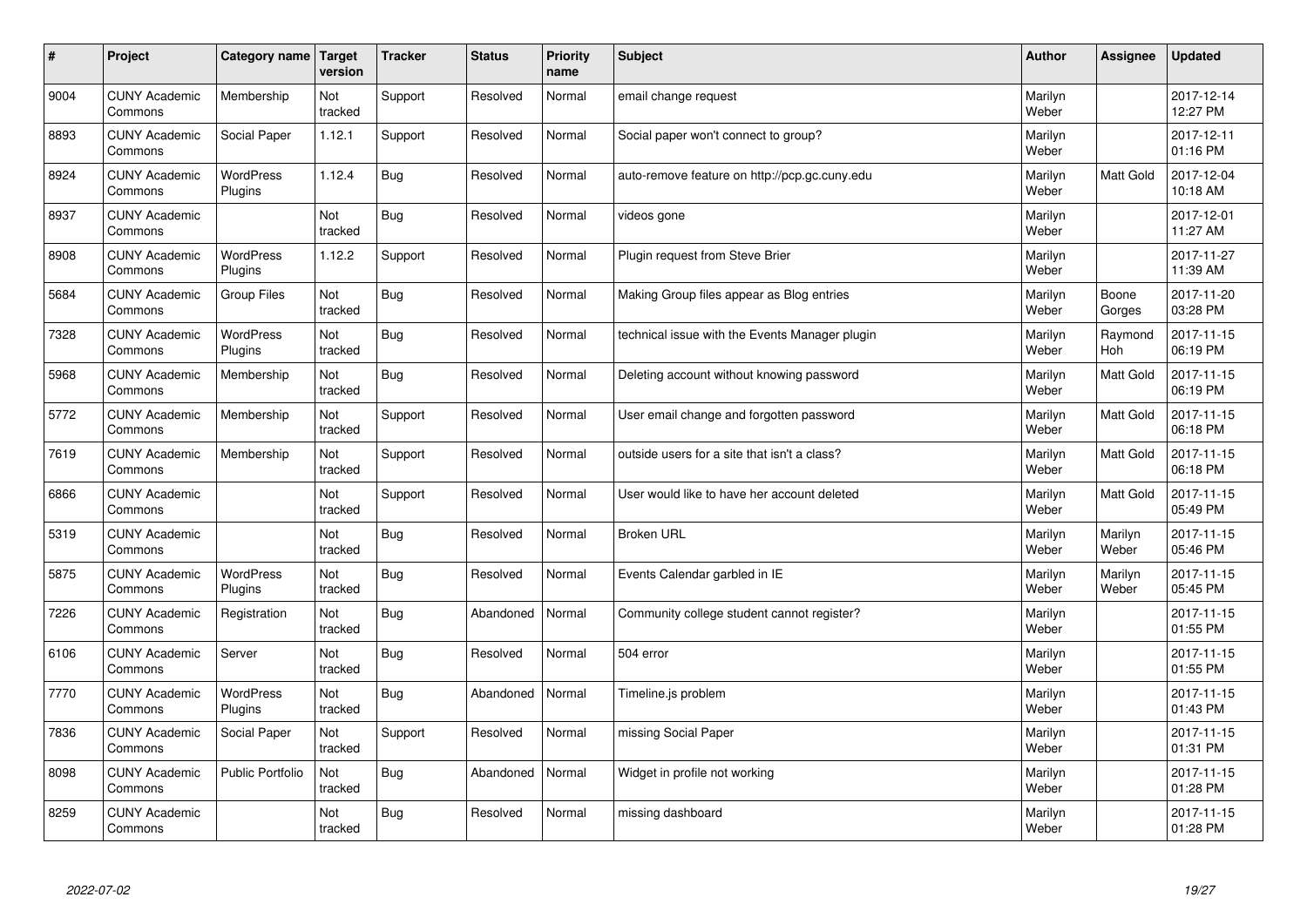| $\sharp$ | Project                         | Category name   Target      | version        | <b>Tracker</b>     | <b>Status</b> | <b>Priority</b><br>name | <b>Subject</b>                                                              | <b>Author</b>    | Assignee        | <b>Updated</b>         |
|----------|---------------------------------|-----------------------------|----------------|--------------------|---------------|-------------------------|-----------------------------------------------------------------------------|------------------|-----------------|------------------------|
| 8308     | <b>CUNY Academic</b><br>Commons | <b>WordPress</b><br>Plugins | Not<br>tracked | Support            | Resolved      | Normal                  | <b>WP Migration plugin</b>                                                  | Marilyn<br>Weber |                 | 2017-11-15<br>01:27 PM |
| 8566     | <b>CUNY Academic</b><br>Commons | Membership                  | Not<br>tracked | Support            | Resolved      | Normal                  | user email change                                                           | Marilyn<br>Weber |                 | 2017-11-15<br>01:27 PM |
| 8661     | <b>CUNY Academic</b><br>Commons | Group Blogs                 | Not<br>tracked | Bug                | Resolved      | Normal                  | new group, old site, can't link?                                            | Marilyn<br>Weber |                 | 2017-11-15<br>01:26 PM |
| 7724     | <b>CUNY Academic</b><br>Commons |                             | Not<br>tracked | Support            | Abandoned     | Normal                  | User name confusion                                                         | Marilyn<br>Weber | Boone<br>Gorges | 2017-11-15<br>11:12 AM |
| 7613     | <b>CUNY Academic</b><br>Commons | Registration                | Not<br>tracked | Support            | Resolved      | Normal                  | non-matriculated students                                                   | Marilyn<br>Weber | Boone<br>Gorges | 2017-11-15<br>11:03 AM |
| 7700     | <b>CUNY Academic</b><br>Commons |                             | Not<br>tracked | Support            | Abandoned     | Normal                  | slow loading Page on site                                                   | Marilyn<br>Weber | Boone<br>Gorges | 2017-11-15<br>11:02 AM |
| 8906     | <b>CUNY Academic</b><br>Commons | Redmine                     | Not<br>tracked | Support            | Resolved      | Normal                  | Redmine access?                                                             | Marilyn<br>Weber | Matt Gold       | 2017-11-13<br>06:02 PM |
| 8882     | <b>CUNY Academic</b><br>Commons |                             | Not<br>tracked | Support            | Resolved      | Normal                  | question about search engines                                               | Marilyn<br>Weber |                 | 2017-11-01<br>03:26 PM |
| 8873     | <b>CUNY Academic</b><br>Commons |                             | Not<br>tracked | Support            | Resolved      | Normal                  | maximum file upload size?                                                   | Marilyn<br>Weber |                 | 2017-10-30<br>11:23 AM |
| 6860     | <b>CUNY Academic</b><br>Commons | User<br>Onboarding          | 1.12           | Bug                | Resolved      | Normal                  | Invitation to join a group is appearing as an invitiation to join the site! | Marilyn<br>Weber | Boone<br>Gorges | 2017-10-30<br>10:03 AM |
| 8855     | <b>CUNY Academic</b><br>Commons |                             | Not<br>tracked | Support            | Resolved      | Normal                  | another email change request                                                | Marilyn<br>Weber |                 | 2017-10-25<br>10:55 AM |
| 8848     | <b>CUNY Academic</b><br>Commons |                             | Not<br>tracked | Support            | Resolved      | Normal                  | email change request                                                        | Marilyn<br>Weber |                 | 2017-10-24<br>11:19 AM |
| 8459     | <b>CUNY Academic</b><br>Commons |                             | Not<br>tracked | Documentatio<br>n. | Resolved      | Normal                  | comprehensive list of plugins?                                              | Marilyn<br>Weber |                 | 2017-10-11<br>11:24 AM |
| 8464     | <b>CUNY Academic</b><br>Commons |                             | Not<br>tracked | Support            | Resolved      | Normal                  | WP UI                                                                       | Marilyn<br>Weber |                 | 2017-10-11<br>11:23 AM |
| 8768     | <b>CUNY Academic</b><br>Commons |                             | Not<br>tracked | Support            | Resolved      | Normal                  | unsafe redirect?                                                            | Marilyn<br>Weber |                 | 2017-10-06<br>12:14 PM |
| 8729     | <b>CUNY Academic</b><br>Commons |                             | Not<br>tracked | Support            | Resolved      | Normal                  | email change                                                                | Marilyn<br>Weber |                 | 2017-09-25<br>02:14 PM |
| 8726     | <b>CUNY Academic</b><br>Commons |                             |                | Support            | Resolved      | Normal                  | Redirect problem                                                            | Marilyn<br>Weber |                 | 2017-09-21<br>12:14 PM |
| 8721     | <b>CUNY Academic</b><br>Commons | <b>WordPress</b><br>Plugins | 1.11.13        | <b>Bug</b>         | Resolved      | Normal                  | more problems with Events calendar                                          | Marilyn<br>Weber |                 | 2017-09-21<br>10:35 AM |
| 8693     | <b>CUNY Academic</b><br>Commons | <b>WordPress</b><br>Plugins |                | Support            | Resolved      | Normal                  | Existing blog wants to replace Mailpoet with Newsletters                    | Marilyn<br>Weber |                 | 2017-09-12<br>02:24 PM |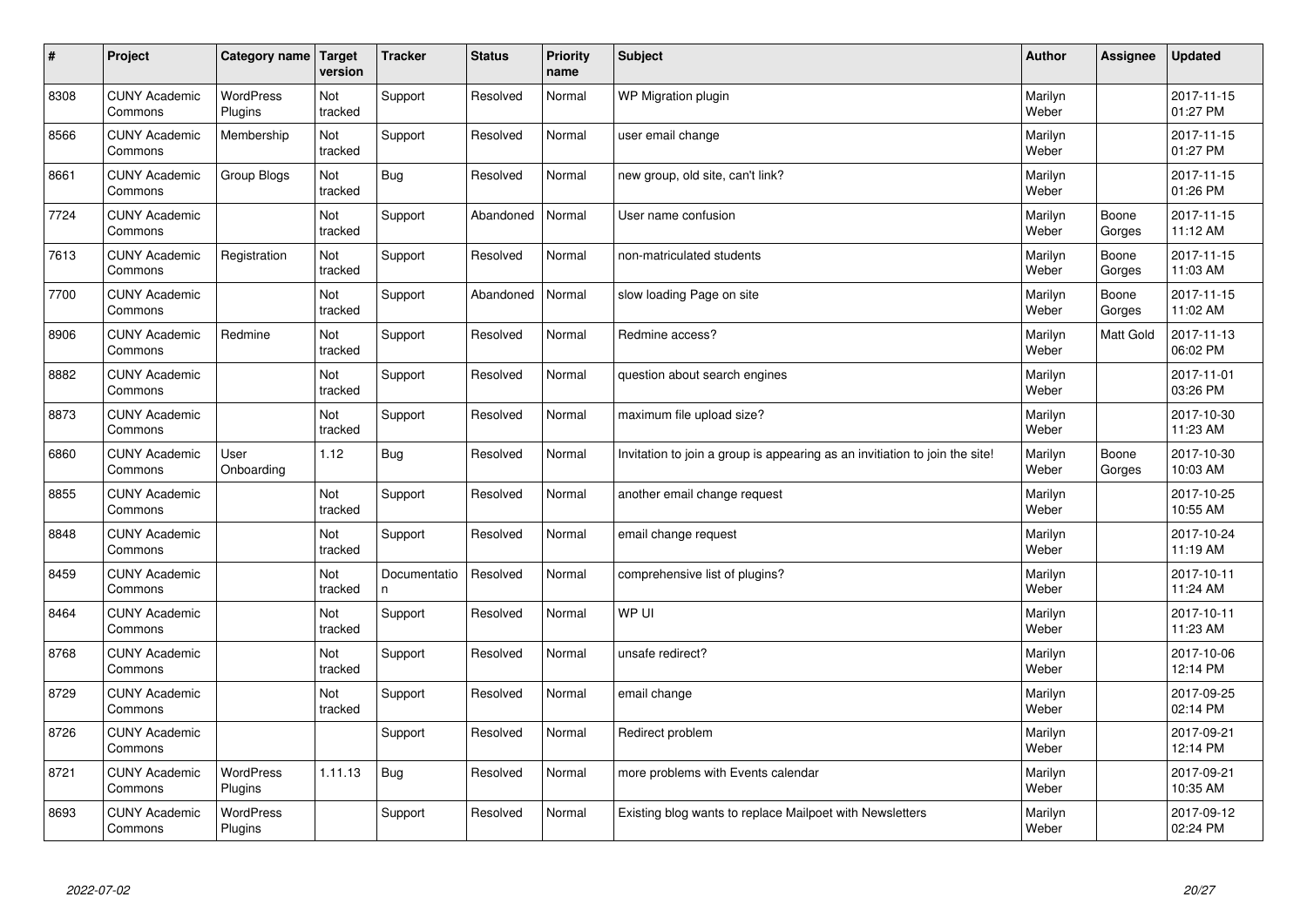| #    | Project                         | Category name   Target      | version        | <b>Tracker</b> | <b>Status</b> | <b>Priority</b><br>name | <b>Subject</b>                                              | <b>Author</b>    | Assignee        | <b>Updated</b>         |
|------|---------------------------------|-----------------------------|----------------|----------------|---------------|-------------------------|-------------------------------------------------------------|------------------|-----------------|------------------------|
| 8471 | <b>CUNY Academic</b><br>Commons |                             | Not<br>tracked | Support        | Resolved      | Normal                  | admin at https://commons.gc.cuny.edu/                       | Marilyn<br>Weber |                 | 2017-09-06<br>01:50 PM |
| 8638 | <b>CUNY Academic</b><br>Commons | Group Blogs                 | 1.11.11        | Bug            | Resolved      | Normal                  | members not syncing from group to site                      | Marilyn<br>Weber |                 | 2017-09-01<br>03:50 PM |
| 8576 | <b>CUNY Academic</b><br>Commons | <b>WordPress</b><br>Plugins | 1.11.11        | Support        | Resolved      | Normal                  | Digital Measures plugin request                             | Marilyn<br>Weber |                 | 2017-09-01<br>03:44 PM |
| 8630 | <b>CUNY Academic</b><br>Commons | Membership                  | Not<br>tracked | Support        | Resolved      | Normal                  | Change in email/campus                                      | Marilyn<br>Weber |                 | 2017-08-30<br>03:48 PM |
| 8577 | <b>CUNY Academic</b><br>Commons | Membership                  | Not<br>tracked | Support        | Resolved      | Normal                  | another user email change                                   | Marilyn<br>Weber |                 | 2017-08-25<br>10:23 AM |
| 8553 | <b>CUNY Academic</b><br>Commons |                             | Not<br>tracked | Support        | Resolved      | Normal                  | storage limits?                                             | Marilyn<br>Weber |                 | 2017-08-18<br>04:36 PM |
| 8552 | <b>CUNY Academic</b><br>Commons | <b>WordPress</b><br>Plugins | 1.11.10        | Bug            | Resolved      | Normal                  | Events Calendar problem                                     | Marilyn<br>Weber |                 | 2017-08-18<br>04:36 PM |
| 6857 | <b>CUNY Academic</b><br>Commons | Blogs<br>(BuddyPress)       | Not<br>tracked | Support        | Resolved      | Normal                  | Committee on Religion website                               | Marilyn<br>Weber | Boone<br>Gorges | 2017-08-17<br>10:24 AM |
| 8529 | <b>CUNY Academic</b><br>Commons |                             | Not<br>tracked | Support        | Resolved      | Normal                  | Iframe regiest?                                             | Marilyn<br>Weber |                 | 2017-08-16<br>04:40 PM |
| 8531 | <b>CUNY Academic</b><br>Commons | Membership                  | Not<br>tracked | Support        | Resolved      | Normal                  | admin of https://admissions.commons.gc.cuny.edu             | Marilyn<br>Weber |                 | 2017-08-15<br>04:20 PM |
| 8429 | <b>CUNY Academic</b><br>Commons | Membership                  | Not<br>tracked | Support        | Resolved      | Normal                  | Please make me an admin of https://arc.commons.gc.cuny.edu  | Marilyn<br>Weber | Boone<br>Gorges | 2017-07-24<br>03:33 PM |
| 8401 | <b>CUNY Academic</b><br>Commons | Membership                  | Not<br>tracked | Support        | Resolved      | Normal                  | add me as an admin                                          | Marilyn<br>Weber | Boone<br>Gorges | 2017-07-11<br>11:40 AM |
| 8379 | <b>CUNY Academic</b><br>Commons |                             | Not<br>tracked | Support        | Resolved      | Normal                  | request for site build help                                 | Marilyn<br>Weber |                 | 2017-07-01<br>10:48 AM |
| 8289 | <b>CUNY Academic</b><br>Commons |                             | Not<br>tracked | Support        | Resolved      | Normal                  | removing my access to sites                                 | Marilyn<br>Weber | Luke<br>Waltzer | 2017-06-19<br>12:40 PM |
| 8222 | <b>CUNY Academic</b><br>Commons | Membership                  | Not<br>tracked | Support        | Resolved      | Normal                  | Admin for iletc.commons.gc.cuny.edu                         | Marilyn<br>Weber | Boone<br>Gorges | 2017-06-08<br>10:06 AM |
| 8200 | <b>CUNY Academic</b><br>Commons | Groups (misc)               | Not<br>tracked | Bug            | Resolved      | Normal                  | Announcements has disappeared                               | Marilyn<br>Weber | Boone<br>Gorges | 2017-05-26<br>04:04 PM |
| 8195 | <b>CUNY Academic</b><br>Commons |                             |                | Support        | Rejected      | Normal                  | possible to make the Profile pic semi-hidden?               | Marilyn<br>Weber |                 | 2017-05-24<br>11:00 PM |
| 8131 | <b>CUNY Academic</b><br>Commons | <b>WordPress</b><br>Plugins | 1.11           | <b>Bug</b>     | Resolved      | Normal                  | Newsletters plug-in                                         | Marilyn<br>Weber | Boone<br>Gorges | 2017-05-11<br>09:42 PM |
| 8120 | <b>CUNY Academic</b><br>Commons | Membership                  | Not<br>tracked | Support        | Resolved      | Normal                  | add me as an admin to https://nyslavery.commons.gc.cuny.edu | Marilyn<br>Weber |                 | 2017-05-10<br>02:19 PM |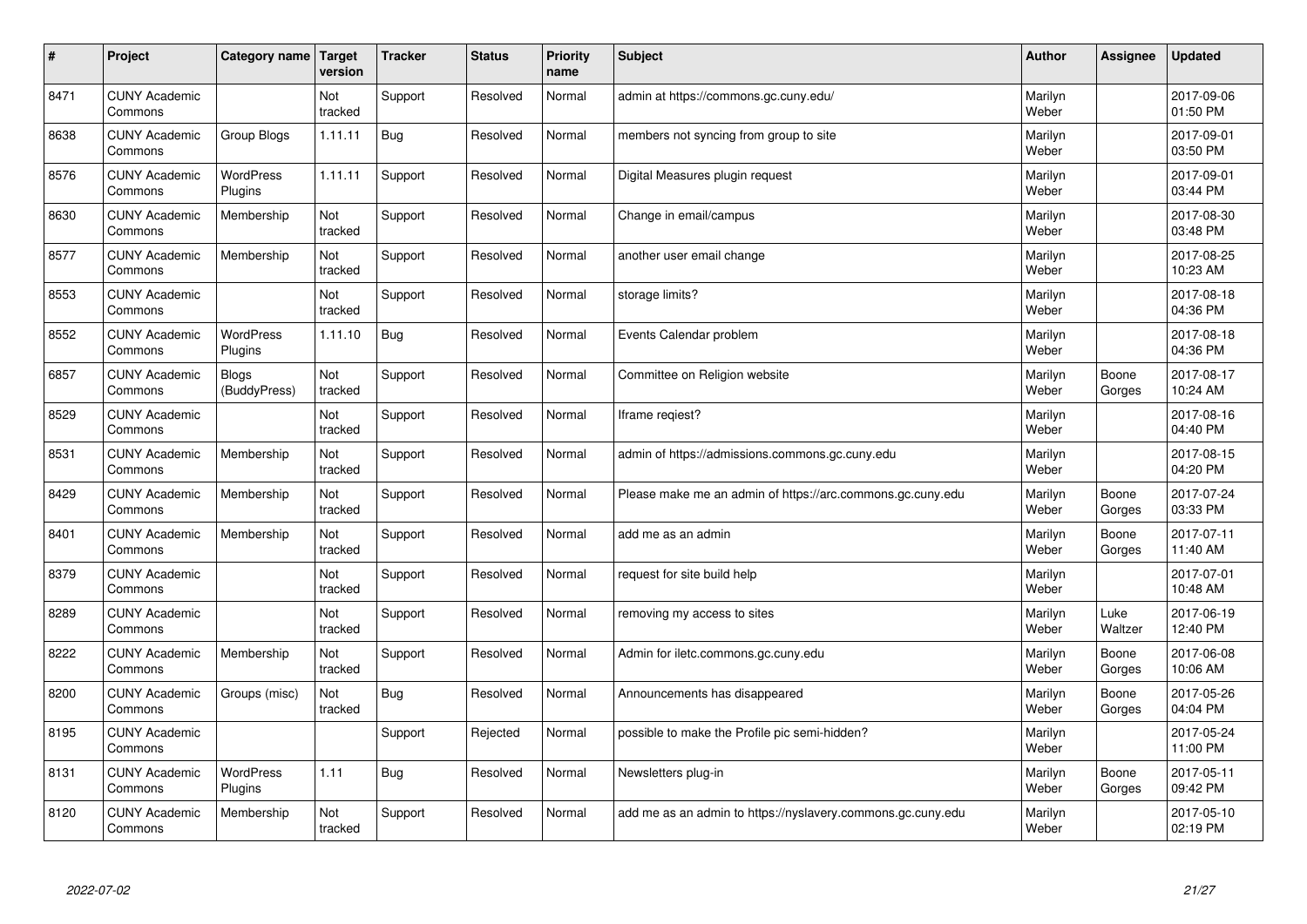| $\sharp$ | Project                         | Category name   Target        | version        | <b>Tracker</b> | <b>Status</b> | <b>Priority</b><br>name | <b>Subject</b>                                  | <b>Author</b>    | Assignee        | <b>Updated</b>         |
|----------|---------------------------------|-------------------------------|----------------|----------------|---------------|-------------------------|-------------------------------------------------|------------------|-----------------|------------------------|
| 8071     | <b>CUNY Academic</b><br>Commons | <b>WordPress</b><br>Plugins   | Not<br>tracked | Support        | Rejected      | Normal                  | Anthologize                                     | Marilyn<br>Weber |                 | 2017-05-10<br>10:15 AM |
| 7376     | <b>CUNY Academic</b><br>Commons | Email<br><b>Notifications</b> |                | Bug            | Rejected      | Normal                  | automatic forwarding of blog posts not working  | Marilyn<br>Weber | Boone<br>Gorges | 2017-05-01<br>10:36 PM |
| 7972     | <b>CUNY Academic</b><br>Commons |                               | Not<br>tracked | Support        | Resolved      | Normal                  | expand the memory limit for videos?             | Marilyn<br>Weber |                 | 2017-04-20<br>10:07 AM |
| 7668     | <b>CUNY Academic</b><br>Commons | <b>WordPress</b><br>Plugins   |                | Support        | Rejected      | Normal                  | Iframes question                                | Marilyn<br>Weber |                 | 2017-04-11<br>09:29 PM |
| 7922     | <b>CUNY Academic</b><br>Commons | Membership                    | Not<br>tracked | Support        | Resolved      | Normal                  | add me as an admin to the MALs alumni site?     | Marilyn<br>Weber |                 | 2017-04-06<br>05:19 PM |
| 7767     | <b>CUNY Academic</b><br>Commons |                               | Not<br>tracked | Bug            | Resolved      | Normal                  | Site loading problems                           | Marilyn<br>Weber |                 | 2017-03-21<br>09:57 PM |
| 7803     | <b>CUNY Academic</b><br>Commons |                               |                | Bug            | Resolved      | Normal                  | user email change                               | Marilyn<br>Weber |                 | 2017-03-16<br>11:58 AM |
| 7785     | <b>CUNY Academic</b><br>Commons |                               | Not<br>tracked | Support        | Resolved      | Normal                  | ftp access or files?                            | Marilyn<br>Weber | Boone<br>Gorges | 2017-03-13<br>02:34 PM |
| 7771     | <b>CUNY Academic</b><br>Commons | Membership                    | Not<br>tracked | Support        | Resolved      | Normal                  | User would like to be uncoupled from sites      | Marilyn<br>Weber | Boone<br>Gorges | 2017-03-09<br>12:38 PM |
| 7775     | <b>CUNY Academic</b><br>Commons | Membership                    | Not<br>tracked | Support        | Resolved      | Normal                  | Email change                                    | Marilyn<br>Weber |                 | 2017-03-08<br>10:09 PM |
| 7745     | <b>CUNY Academic</b><br>Commons | WordPress<br>Plugins          | 1.10.13        | Support        | Resolved      | Normal                  | Featured Video Plus plugin requested            | Marilyn<br>Weber |                 | 2017-03-03<br>01:51 PM |
| 7608     | <b>CUNY Academic</b><br>Commons | Registration                  | Not<br>tracked | Feature        | Resolved      | Normal                  | create an account                               | Marilyn<br>Weber |                 | 2017-02-15<br>10:45 PM |
| 7607     | <b>CUNY Academic</b><br>Commons | WordPress<br>(misc)           | Not<br>tracked | Feature        | Resolved      | Normal                  | mp4 files                                       | Marilyn<br>Weber |                 | 2017-02-15<br>07:37 PM |
| 7685     | <b>CUNY Academic</b><br>Commons | Password<br>Reset             | Not<br>tracked | Support        | Resolved      | Normal                  | temporary password                              | Marilyn<br>Weber | Boone<br>Gorges | 2017-02-15<br>07:36 PM |
| 7678     | <b>CUNY Academic</b><br>Commons | Groups (misc)                 | Not<br>tracked | Support        | Resolved      | Normal                  | add admin to student group                      | Marilyn<br>Weber | Boone<br>Gorges | 2017-02-15<br>11:58 AM |
| 7486     | <b>CUNY Academic</b><br>Commons | Membership                    | Not<br>tracked | Support        | Resolved      | Normal                  | changed email address                           | Marilyn<br>Weber |                 | 2017-01-24<br>10:00 PM |
| 7460     | <b>CUNY Academic</b><br>Commons | WordPress<br><b>Themes</b>    | 1.10.8         | Support        | Resolved      | Normal                  | install Independent Publisher theme?            | Marilyn<br>Weber | Boone<br>Gorges | 2017-01-21<br>09:34 PM |
| 7349     | <b>CUNY Academic</b><br>Commons | Membership                    | Not<br>tracked | Bug            | Resolved      | Normal                  | <b>LACUNY</b> Institute website                 | Marilyn<br>Weber | Boone<br>Gorges | 2017-01-11<br>04:26 PM |
| 7223     | <b>CUNY Academic</b><br>Commons | Membership                    | Not<br>tracked | Bug            | Resolved      | Normal                  | User with two profiles would like to merge them | Marilyn<br>Weber | Boone<br>Gorges | 2017-01-10<br>02:07 PM |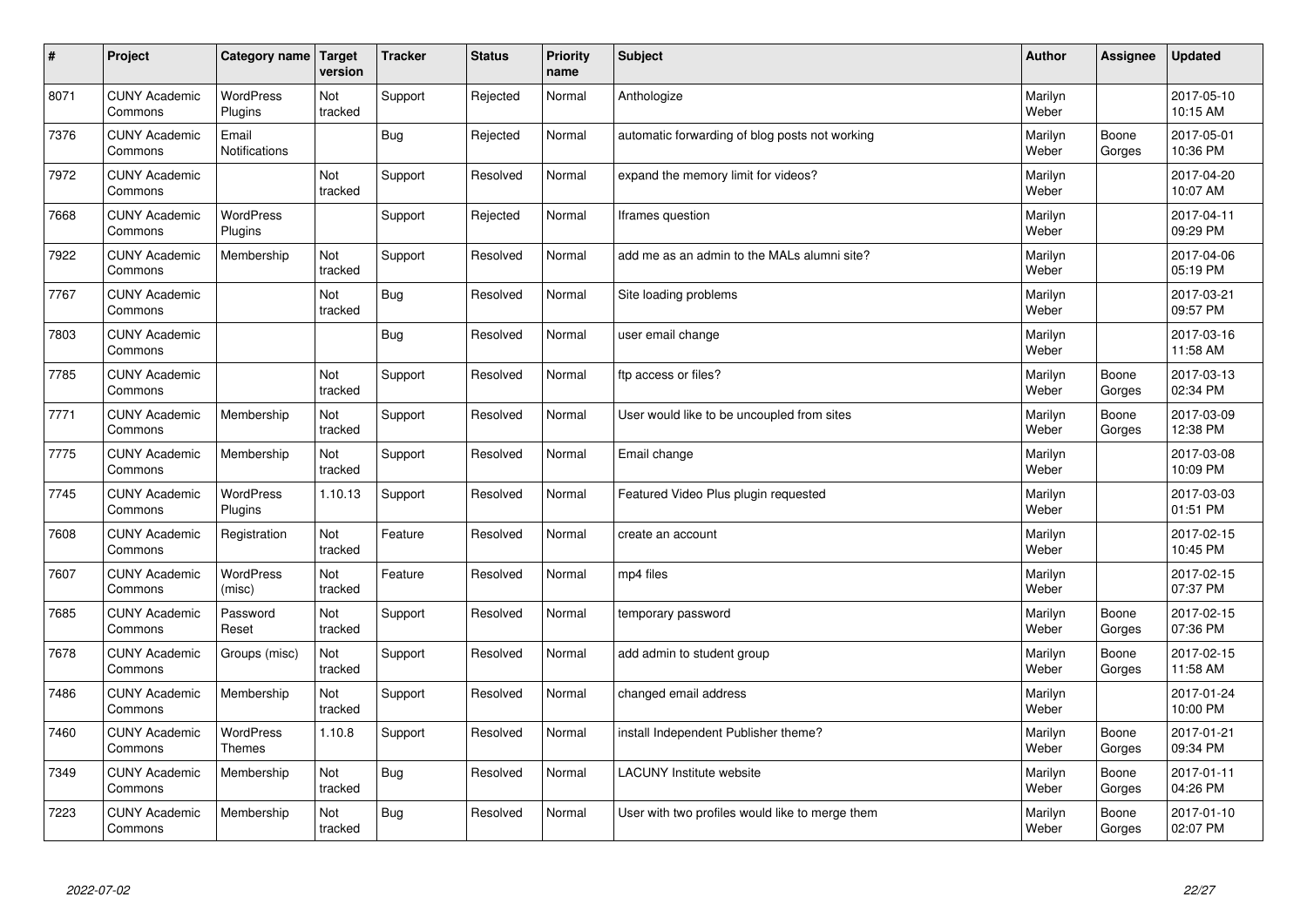| $\sharp$ | Project                         | <b>Category name</b>          | Target<br>version | <b>Tracker</b> | <b>Status</b> | <b>Priority</b><br>name | <b>Subject</b>                                    | <b>Author</b>    | Assignee         | <b>Updated</b>         |
|----------|---------------------------------|-------------------------------|-------------------|----------------|---------------|-------------------------|---------------------------------------------------|------------------|------------------|------------------------|
| 7337     | <b>CUNY Academic</b><br>Commons | Membership                    | Not<br>tracked    | Bug            | Resolved      | Normal                  | User with new email                               | Marilyn<br>Weber |                  | 2017-01-06<br>11:05 AM |
| 7310     | <b>CUNY Academic</b><br>Commons |                               | 1.10.7            | Bug            | Resolved      | Normal                  | Friendship request mystery.                       | Marilyn<br>Weber | Boone<br>Gorges  | 2017-01-05<br>03:12 PM |
| 5629     | <b>CUNY Academic</b><br>Commons | <b>Public Portfolio</b>       | 1.10.4            | Support        | Resolved      | Normal                  | Title field in profile can't be edited            | Marilyn<br>Weber |                  | 2016-12-13<br>11:19 AM |
| 6812     | <b>CUNY Academic</b><br>Commons |                               | Not<br>tracked    | Support        | Resolved      | Normal                  | User cannot change email                          | Marilyn<br>Weber | <b>Matt Gold</b> | 2016-12-01<br>06:24 PM |
| 6899     | <b>CUNY Academic</b><br>Commons | Account<br>settings           | Not<br>tracked    | Support        | Resolved      | Normal                  | New user has misspelled her own name              | Marilyn<br>Weber | Boone<br>Gorges  | 2016-12-01<br>05:10 PM |
| 6893     | <b>CUNY Academic</b><br>Commons | Group Forums                  |                   | <b>Bug</b>     | Resolved      | Normal                  | Forum for CUNY Academic Commons Team is gone      | Marilyn<br>Weber | Boone<br>Gorges  | 2016-12-01<br>08:08 AM |
| 6175     | <b>CUNY Academic</b><br>Commons | Account<br>settings           |                   | Support        | Resolved      | Normal                  | Email address (user cannot access old)            | Marilyn<br>Weber | <b>Matt Gold</b> | 2016-11-29<br>06:31 PM |
| 6851     | <b>CUNY Academic</b><br>Commons | Redmine                       | Not<br>tracked    | Support        | Resolved      | Normal                  | How do I help users join Redmine?                 | Marilyn<br>Weber | Matt Gold        | 2016-11-28<br>10:16 AM |
| 6818     | <b>CUNY Academic</b><br>Commons | Email<br><b>Notifications</b> | 1.10.3            | Support        | Resolved      | Normal                  | No more email notifications?                      | Marilyn<br>Weber |                  | 2016-11-22<br>02:51 PM |
| 6815     | <b>CUNY Academic</b><br>Commons | Password<br>Reset             | Not<br>tracked    | Support        | Resolved      | Normal                  | password reset requested                          | Marilyn<br>Weber | Matt Gold        | 2016-11-22<br>10:30 AM |
| 5448     | <b>CUNY Academic</b><br>Commons | Email<br>Notifications        | 1.10.2            | <b>Bug</b>     | Rejected      | Normal                  | garbled CAC activity digests                      | Marilyn<br>Weber | Raymond<br>Hoh   | 2016-11-20<br>02:38 AM |
| 6656     | <b>CUNY Academic</b><br>Commons | Support                       | Not<br>tracked    | Support        | Resolved      | Normal                  | Remove user profile                               | Marilyn<br>Weber | <b>Matt Gold</b> | 2016-11-10<br>02:18 PM |
| 6626     | <b>CUNY Academic</b><br>Commons | <b>Group Files</b>            | 1.10.1            | Bug            | Resolved      | Normal                  | Files from non-member showing up in private group | Marilyn<br>Weber | Boone<br>Gorges  | 2016-11-07<br>03:54 PM |
| 6575     | <b>CUNY Academic</b><br>Commons | Groups (misc)                 |                   | Bug            | Rejected      | Normal                  | No papers link for the group "social paper"       | Marilyn<br>Weber |                  | 2016-11-02<br>10:39 PM |
| 5199     | <b>CUNY Academic</b><br>Commons | Social Paper                  | Future<br>release | Feature        | <b>New</b>    | Normal                  | add tables to the SP editor                       | Marilyn<br>Weber |                  | 2016-10-24<br>11:27 AM |
| 6338     | <b>CUNY Academic</b><br>Commons |                               |                   | <b>Bug</b>     | Rejected      | Normal                  | Multiple email notifications for each blog post   | Marilyn<br>Weber | Boone<br>Gorges  | 2016-10-18<br>08:45 PM |
| 6313     | <b>CUNY Academic</b><br>Commons | Groups (misc)                 |                   | Bug            | Duplicate     | Normal                  | group member no longer in group, can't rejoin.    | Marilyn<br>Weber |                  | 2016-10-14<br>09:27 PM |
| 6025     | <b>CUNY Academic</b><br>Commons | Search                        | Not<br>tracked    | <b>Bug</b>     | Resolved      | Normal                  | Search function not working                       | Marilyn<br>Weber | Boone<br>Gorges  | 2016-10-12<br>09:41 AM |
| 6118     | <b>CUNY Academic</b><br>Commons | cuny.is                       |                   | Feature        | Resolved      | Normal                  | Cuny. Is request from Javier Otero Peña           | Marilyn<br>Weber | Sarah<br>Morgano | 2016-10-04<br>07:02 PM |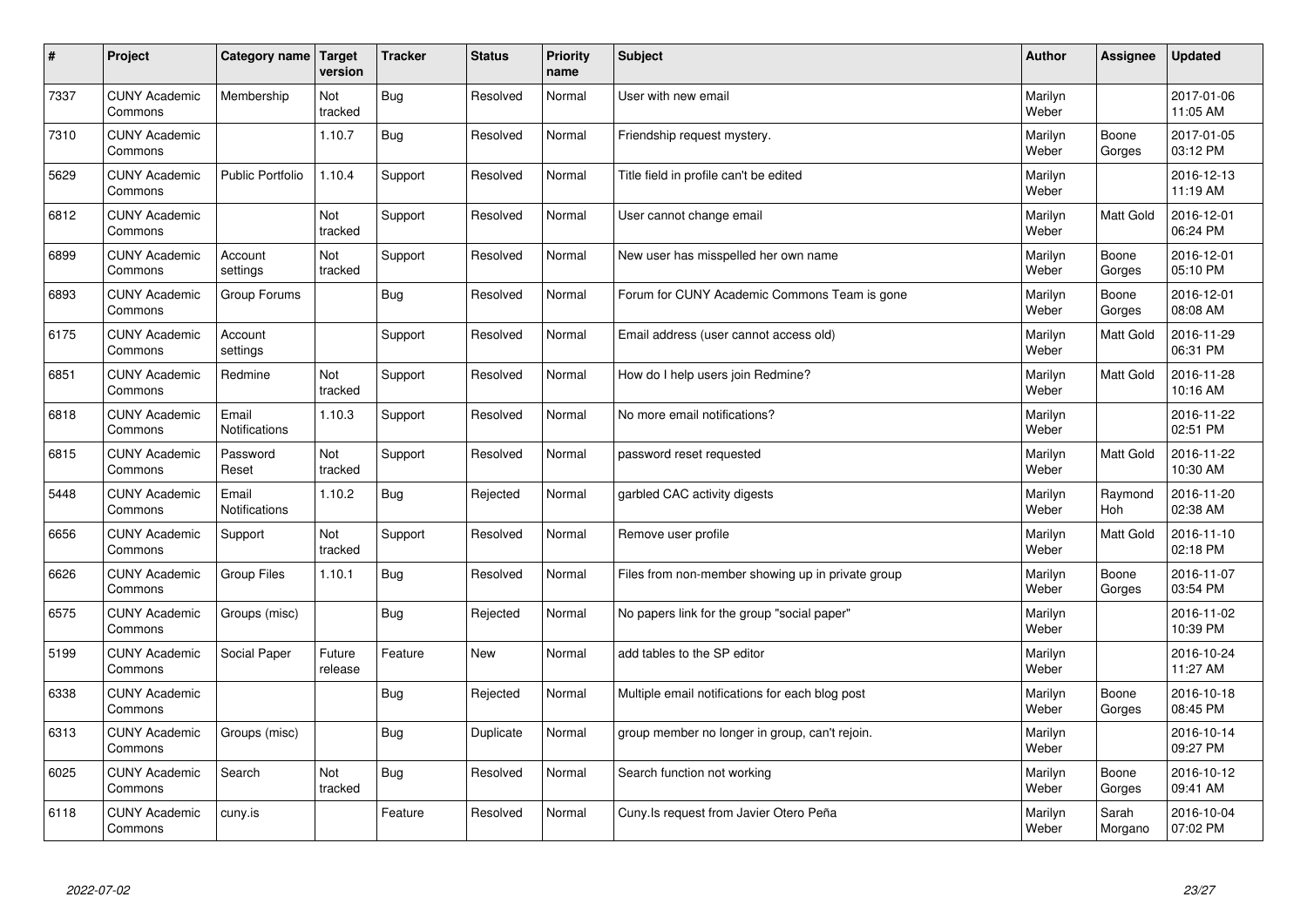| $\sharp$ | Project                         | Category name   Target            | version           | <b>Tracker</b> | <b>Status</b> | <b>Priority</b><br>name | <b>Subject</b>                                          | <b>Author</b>    | Assignee            | <b>Updated</b>         |
|----------|---------------------------------|-----------------------------------|-------------------|----------------|---------------|-------------------------|---------------------------------------------------------|------------------|---------------------|------------------------|
| 6091     | <b>CUNY Academic</b><br>Commons | Group<br>Invitations              | Not<br>tracked    | <b>Bug</b>     | Resolved      | Normal                  | User cannot re-join a group                             | Marilyn<br>Weber | Boone<br>Gorges     | 2016-09-28<br>01:47 PM |
| 5988     | <b>CUNY Academic</b><br>Commons | Support                           |                   | Support        | Rejected      | Normal                  | Forbidden error when trying to join                     | Marilyn<br>Weber | Boone<br>Gorges     | 2016-09-08<br>01:42 PM |
| 5985     | <b>CUNY Academic</b><br>Commons | Support                           | Not<br>tracked    | Support        | Resolved      | Normal                  | change user's email address (she cannot access old)     | Marilyn<br>Weber | Boone<br>Gorges     | 2016-09-07<br>01:43 PM |
| 5969     | <b>CUNY Academic</b><br>Commons | Registration                      | 1.9.27            | <b>Bug</b>     | Resolved      | Normal                  | Queens students unable to join                          | Marilyn<br>Weber | Boone<br>Gorges     | 2016-09-04<br>09:41 PM |
| 5753     | <b>CUNY Academic</b><br>Commons | <b>WordPress</b><br>(misc)        | Not<br>tracked    | Support        | Resolved      | Normal                  | merging blogs and groups                                | Marilyn<br>Weber | Boone<br>Gorges     | 2016-08-29<br>03:09 PM |
| 5844     | <b>CUNY Academic</b><br>Commons |                                   | Not<br>tracked    | Support        | Resolved      | Normal                  | edit Host Files on Windows 10 problems                  | Marilyn<br>Weber |                     | 2016-07-27<br>09:08 AM |
| 5799     | <b>CUNY Academic</b><br>Commons | Blogs<br>(BuddyPress)             | Not<br>tracked    | Feature        | Resolved      | Normal                  | removing one's own access to sites?                     | Marilyn<br>Weber | Boone<br>Gorges     | 2016-07-26<br>01:55 PM |
| 5834     | <b>CUNY Academic</b><br>Commons |                                   |                   | Bug            | Resolved      | Normal                  | My access to cdev                                       | Marilyn<br>Weber | Boone<br>Gorges     | 2016-07-25<br>03:12 PM |
| 5667     | <b>CUNY Academic</b><br>Commons | <b>Public Portfolio</b>           | 1.9.18            | Bug            | Resolved      | Normal                  | publication section on my public portfolio won't update | Marilyn<br>Weber | Boone<br>Gorges     | 2016-06-12<br>10:19 AM |
| 5657     | <b>CUNY Academic</b><br>Commons | WordPress<br>Plugins              | 1.9.18            | Feature        | Resolved      | Normal                  | Plugin Request - Instagram Feed WD                      | Marilyn<br>Weber | Boone<br>Gorges     | 2016-06-08<br>12:36 PM |
| 5630     | <b>CUNY Academic</b><br>Commons | <b>WordPress</b><br><b>Themes</b> | 1.9.17            | Feature        | Resolved      | Normal                  | Bavota magazine Pro theme                               | Marilyn<br>Weber | Boone<br>Gorges     | 2016-06-02<br>12:09 AM |
| 5621     | <b>CUNY Academic</b><br>Commons | <b>WordPress</b><br>Plugins       | 1.9.17            | Feature        | Resolved      | Normal                  | Taxonomy plugin request                                 | Marilyn<br>Weber | Boone<br>Gorges     | 2016-06-01<br>11:28 PM |
| 5345     | <b>CUNY Academic</b><br>Commons | Social Paper                      | 1.9.17            | Feature        | Rejected      | Normal                  | Plus symbol problem in SP                               | Marilyn<br>Weber | Christian<br>Wach   | 2016-05-27<br>04:26 AM |
| 5522     | <b>CUNY Academic</b><br>Commons | WordPress<br>Plugins              | 1.9.15            | Feature        | Resolved      | Normal                  | plugin request                                          | Marilyn<br>Weber | Boone<br>Gorges     | 2016-05-09<br>10:36 AM |
| 5436     | <b>CUNY Academic</b><br>Commons |                                   | Not<br>tracked    | <b>Bug</b>     | Resolved      | Normal                  | Trying to change email settings for                     | Marilyn<br>Weber | Boone<br>Gorges     | 2016-04-21<br>10:12 PM |
| 5397     | <b>CUNY Academic</b><br>Commons | Social Paper                      | Future<br>release | Feature        | <b>New</b>    | Normal                  | frustrating to have to enable/disable in SP             | Marilyn<br>Weber | Samantha<br>Raddatz | 2016-04-20<br>03:39 PM |
| 5346     | <b>CUNY Academic</b><br>Commons | Toolbar                           | 1.9.11            | Bug            | Resolved      | Normal                  | possible dynamic HTML code bug?                         | Marilyn<br>Weber | Boone<br>Gorges     | 2016-03-22<br>10:53 AM |
| 5302     | <b>CUNY Academic</b><br>Commons | WordPress<br>Plugins              | 1.9.10            | Feature        | Resolved      | Normal                  | request for WP Gallery Custom Links plug-in             | Marilyn<br>Weber | Boone<br>Gorges     | 2016-03-11<br>09:20 PM |
| 3138     | <b>CUNY Academic</b><br>Commons | Documentation                     | Not<br>tracked    | Bug            | Resolved      | Normal                  | Codex documentation                                     | Marilyn<br>Weber | scott voth          | 2016-03-04<br>08:49 AM |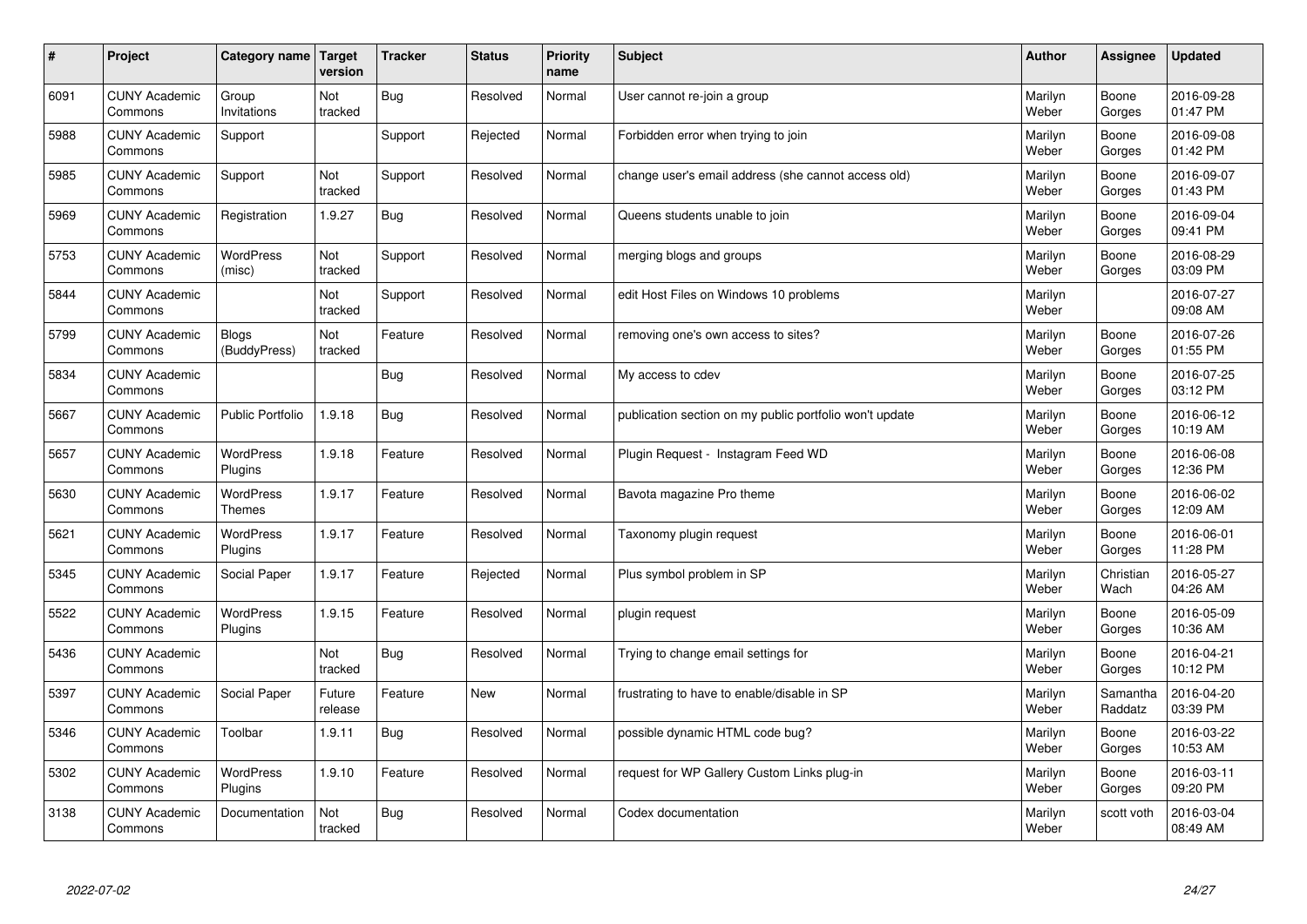| $\sharp$ | Project                         | Category name   Target            | version           | <b>Tracker</b> | <b>Status</b> | <b>Priority</b><br>name | <b>Subject</b>                                                  | <b>Author</b>    | <b>Assignee</b>       | <b>Updated</b>         |
|----------|---------------------------------|-----------------------------------|-------------------|----------------|---------------|-------------------------|-----------------------------------------------------------------|------------------|-----------------------|------------------------|
| 5282     | <b>CUNY Academic</b><br>Commons | Social Paper                      | Future<br>release | <b>Bug</b>     | <b>New</b>    | Normal                  | Replying via email directs to paper but not individual comment. | Marilyn<br>Weber | Raymond<br><b>Hoh</b> | 2016-03-02<br>01:48 PM |
| 4965     | <b>CUNY Academic</b><br>Commons | <b>WordPress</b><br><b>Themes</b> | Not<br>tracked    | Feature        | Resolved      | Normal                  | Theme requested                                                 | Marilyn<br>Weber | Boone<br>Gorges       | 2016-02-24<br>09:46 PM |
| 5184     | <b>CUNY Academic</b><br>Commons | Social Paper                      |                   | <b>Bug</b>     | Rejected      | Normal                  | Problem linking SP to a group                                   | Marilyn<br>Weber | Boone<br>Gorges       | 2016-02-21<br>12:27 PM |
| 5205     | <b>CUNY Academic</b><br>Commons | Social Paper                      | Future<br>release | Feature        | <b>New</b>    | Normal                  | Social Paper folders                                            | Marilyn<br>Weber |                       | 2016-02-11<br>10:24 PM |
| 5176     | <b>CUNY Academic</b><br>Commons | <b>Public Portfolio</b>           | 1.9.6             | Bug            | Resolved      | Normal                  | Widgets in Profile not saving                                   | Marilyn<br>Weber | Boone<br>Gorges       | 2016-02-01<br>11:07 AM |
| 5177     | <b>CUNY Academic</b><br>Commons | Toolbar                           | 1.9.6             | Bug            | Resolved      | Normal                  | No "My Papers" tab                                              | Marilyn<br>Weber | Raymond<br>Hoh        | 2016-01-29<br>08:37 AM |
| 3037     | <b>CUNY Academic</b><br>Commons | <b>Ground Control</b>             | Not<br>tracked    | Publicity      | Resolved      | Normal                  | <b>Ground Control</b>                                           | Marilyn<br>Weber | scott voth            | 2016-01-26<br>05:23 PM |
| 3039     | <b>CUNY Academic</b><br>Commons | <b>Ground Control</b>             | Not<br>tracked    | Publicity      | Resolved      | Normal                  | <b>Ground Control</b>                                           | Marilyn<br>Weber | Sarah<br>Morgano      | 2016-01-26<br>05:19 PM |
| 3040     | <b>CUNY Academic</b><br>Commons | <b>Ground Control</b>             | Not<br>tracked    | Publicity      | Resolved      | Normal                  | <b>Ground Control</b>                                           | Marilyn<br>Weber | Micki<br>Kaufman      | 2016-01-26<br>05:16 PM |
| 3038     | <b>CUNY Academic</b><br>Commons | <b>Ground Control</b>             | Not<br>tracked    | Publicity      | Resolved      | Normal                  | <b>Ground Control</b>                                           | Marilyn<br>Weber | <b>Matt Gold</b>      | 2016-01-26<br>05:10 PM |
| 3041     | <b>CUNY Academic</b><br>Commons | <b>Ground Control</b>             | Not<br>tracked    | Publicity      | Resolved      | Normal                  | <b>Ground Control</b>                                           | Marilyn<br>Weber | Chris Stein           | 2016-01-26<br>04:52 PM |
| 4577     | <b>CUNY Academic</b><br>Commons | Registration                      | Not<br>tracked    | <b>Bug</b>     | Resolved      | Normal                  | New users are not getting their email verification              | Marilyn<br>Weber | Boone<br>Gorges       | 2016-01-26<br>03:30 PM |
| 5059     | <b>CUNY Academic</b><br>Commons |                                   | Not<br>tracked    | Bug            | Resolved      | Normal                  | Instagram embed?                                                | Marilyn<br>Weber |                       | 2016-01-26<br>12:05 AM |
| 5083     | <b>CUNY Academic</b><br>Commons | <b>WordPress</b><br>Plugins       | 1.9.5             | Support        | Rejected      | Normal                  | creating a shortcode for the iframe code of the google form     | Marilyn<br>Weber | Marilyn<br>Weber      | 2016-01-12<br>04:25 PM |
| 4831     | <b>CUNY Academic</b><br>Commons | <b>Public Portfolio</b>           | 1.9.4             | <b>Bug</b>     | Resolved      | Normal                  | User cannot update profile                                      | Marilyn<br>Weber | Boone<br>Gorges       | 2016-01-11<br>10:46 PM |
| 4997     | <b>CUNY Academic</b><br>Commons | WordPress<br>Plugins              | 1.9.4             | Feature        | Resolved      | Normal                  | ability to embed maps from StoryMapJS?                          | Marilyn<br>Weber | Boone<br>Gorges       | 2016-01-07<br>12:34 PM |
| 5072     | <b>CUNY Academic</b><br>Commons |                                   |                   | Feature        | Duplicate     | Normal                  | redirect shortcode handler                                      | Marilyn<br>Weber | Boone<br>Gorges       | 2016-01-07<br>12:34 PM |
| 5037     | <b>CUNY Academic</b><br>Commons | Registration                      | Not<br>tracked    | Support        | Resolved      | Normal                  | Another Forgotten password for user with new email address      | Marilyn<br>Weber | Boone<br>Gorges       | 2015-12-22<br>05:24 PM |
| 5036     | <b>CUNY Academic</b><br>Commons | <b>WordPress</b><br>Plugins       | 1.9.1.1           | Feature        | Resolved      | Normal                  | <b>Embeds request</b>                                           | Marilyn<br>Weber | Boone<br>Gorges       | 2015-12-18<br>10:12 PM |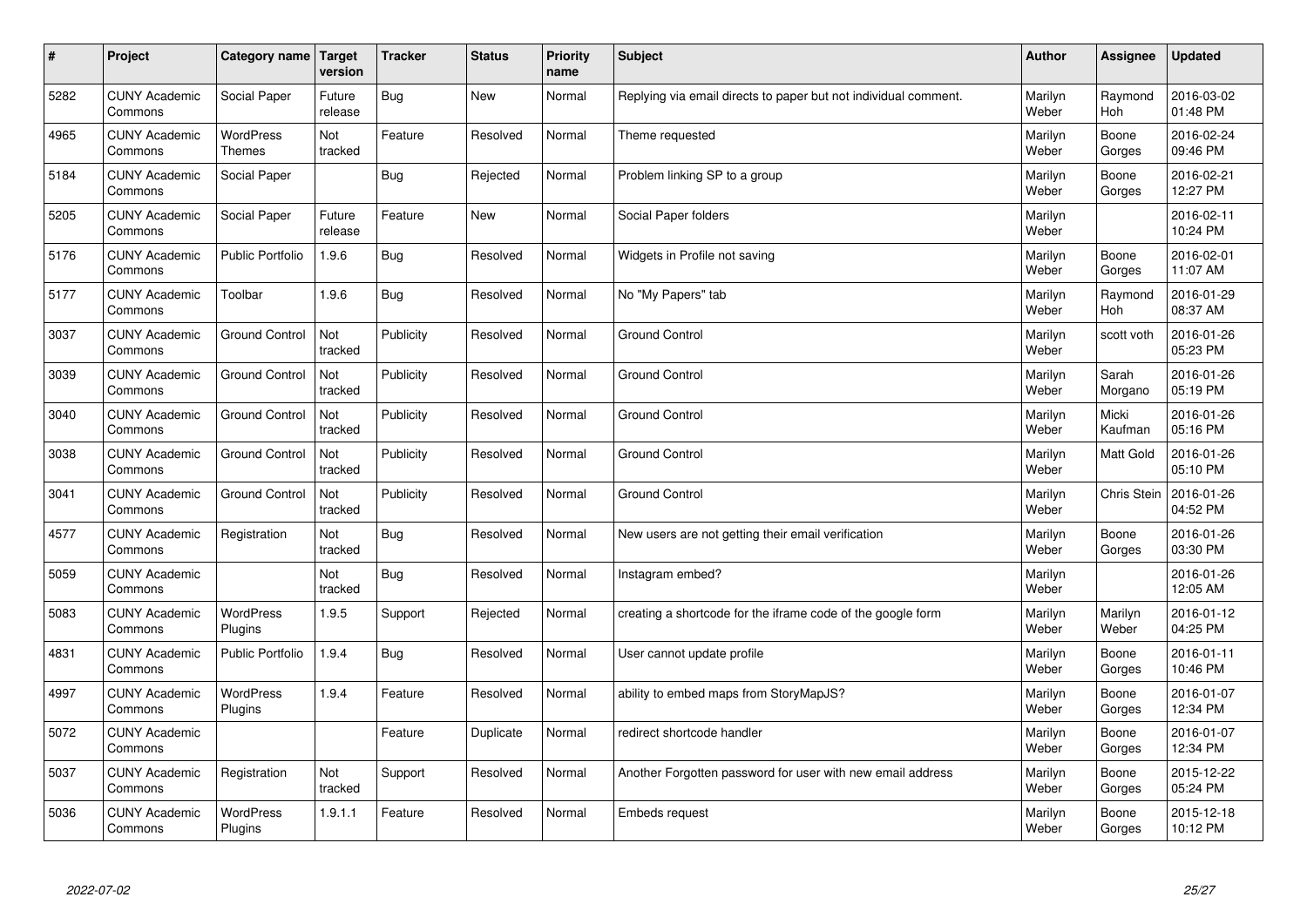| $\sharp$ | Project                         | Category name   Target            | version        | <b>Tracker</b> | <b>Status</b> | <b>Priority</b><br>name | <b>Subject</b>                                        | <b>Author</b>    | Assignee            | <b>Updated</b>         |
|----------|---------------------------------|-----------------------------------|----------------|----------------|---------------|-------------------------|-------------------------------------------------------|------------------|---------------------|------------------------|
| 5019     | <b>CUNY Academic</b><br>Commons | Registration                      | Not<br>tracked | Support        | Resolved      | Normal                  | Forgotten password for user with new email address    | Marilyn<br>Weber | Marilyn<br>Weber    | 2015-12-11<br>04:18 PM |
| 4881     | <b>CUNY Academic</b><br>Commons | ZenDesk                           | Not<br>tracked | Bug            | Resolved      | Normal                  | ZenDesk emails not being sent                         | Marilyn<br>Weber |                     | 2015-12-07<br>01:34 AM |
| 4834     | <b>CUNY Academic</b><br>Commons | <b>Blogs</b><br>(BuddyPress)      |                | Bug            | Resolved      | Normal                  | Admin invite problem                                  | Marilyn<br>Weber | Boone<br>Gorges     | 2015-11-13<br>12:25 PM |
| 4340     | <b>CUNY Academic</b><br>Commons | WordPress -<br>Media              | 1.8.14         | Feature        | Resolved      | Normal                  | embedding a video                                     | Marilyn<br>Weber | Daniel<br>Jones     | 2015-10-20<br>12:01 AM |
| 4542     | <b>CUNY Academic</b><br>Commons | <b>WordPress</b><br>Plugins       | 1.8.10         | Bug            | Resolved      | Normal                  | Emailing group users problem                          | Marilyn<br>Weber | Boone<br>Gorges     | 2015-09-11<br>11:16 AM |
| 4496     | <b>CUNY Academic</b><br>Commons | cuny.is                           | 1.8.9          | Bug            | Resolved      | Normal                  | Quick links broken?                                   | Marilyn<br>Weber | Boone<br>Gorges     | 2015-08-28<br>10:39 AM |
| 4102     | <b>CUNY Academic</b><br>Commons | User<br>Experience                | 1.8.1          | Design/UX      | Resolved      | Normal                  | Username rules                                        | Marilyn<br>Weber | Samantha<br>Raddatz | 2015-06-01<br>01:23 PM |
| 4012     | <b>CUNY Academic</b><br>Commons |                                   | 1.7.20         | Bug            | Resolved      | Normal                  | Two users reporting same Forbidden 403 error message. | Marilyn<br>Weber |                     | 2015-05-01<br>08:13 PM |
| 4013     | <b>CUNY Academic</b><br>Commons |                                   |                | Bug            | Duplicate     | Normal                  | Math question?                                        | Marilyn<br>Weber |                     | 2015-04-22<br>04:05 PM |
| 3036     | <b>CUNY Academic</b><br>Commons | <b>Ground Control</b>             | Not<br>tracked | Publicity      | Deferred      | Normal                  | <b>Ground Control</b>                                 | Marilyn<br>Weber | Dominic<br>Giglio   | 2015-03-21<br>09:10 PM |
| 3035     | <b>CUNY Academic</b><br>Commons | <b>Ground Control</b>             | Not<br>tracked | Publicity      | Deferred      | Normal                  | Ground Control article                                | Marilyn<br>Weber | Marilyn<br>Weber    | 2015-03-21<br>08:54 PM |
| 3674     | <b>CUNY Academic</b><br>Commons |                                   |                | Bug            | Rejected      | Normal                  | CBox pagination issue with the Wiki                   | Marilyn<br>Weber |                     | 2014-11-20<br>05:03 PM |
| 3673     | <b>CUNY Academic</b><br>Commons |                                   |                | <b>Bug</b>     | Rejected      | Normal                  | CBox pagination issue with the Wiki                   | Marilyn<br>Weber |                     | 2014-11-20<br>04:08 PM |
| 3620     | <b>CUNY Academic</b><br>Commons | Groups (misc)                     | Not<br>tracked | Bug            | Resolved      | Normal                  | admins of The Group for Group Admins                  | Marilyn<br>Weber |                     | 2014-11-03<br>08:38 AM |
| 3592     | <b>CUNY Academic</b><br>Commons | <b>WordPress</b><br>(Permissions) | Not<br>tracked | Publicity      | Resolved      | Normal                  | Oops - Announcing 1.6!                                | Marilyn<br>Weber | Boone<br>Gorges     | 2014-10-22<br>03:03 PM |
| 3466     | <b>CUNY Academic</b><br>Commons | Membership                        | 1.6.16         | Feature        | Resolved      | Normal                  | restricting undergrad registration                    | Marilyn<br>Weber | Boone<br>Gorges     | 2014-09-18<br>12:02 AM |
| 3197     | <b>CUNY Academic</b><br>Commons | Groups (misc)                     | 1.6.4          | Bug            | Resolved      | Normal                  | trying to set up a hidden group blog with no RSS feed | Marilyn<br>Weber | Boone<br>Gorges     | 2014-05-21<br>09:39 PM |
| 3093     | <b>CUNY Academic</b><br>Commons | WordPress<br>Plugins              |                | Bug            | Rejected      | Normal                  | Custom Google Maps                                    | Marilyn<br>Weber | Boone<br>Gorges     | 2014-05-02<br>10:52 AM |
| 3136     | <b>CUNY Academic</b><br>Commons | <b>WordPress</b><br>Plugins       |                | Bug            | Rejected      | Normal                  | The Easy Rotator                                      | Marilyn<br>Weber | Boone<br>Gorges     | 2014-04-01<br>10:26 PM |